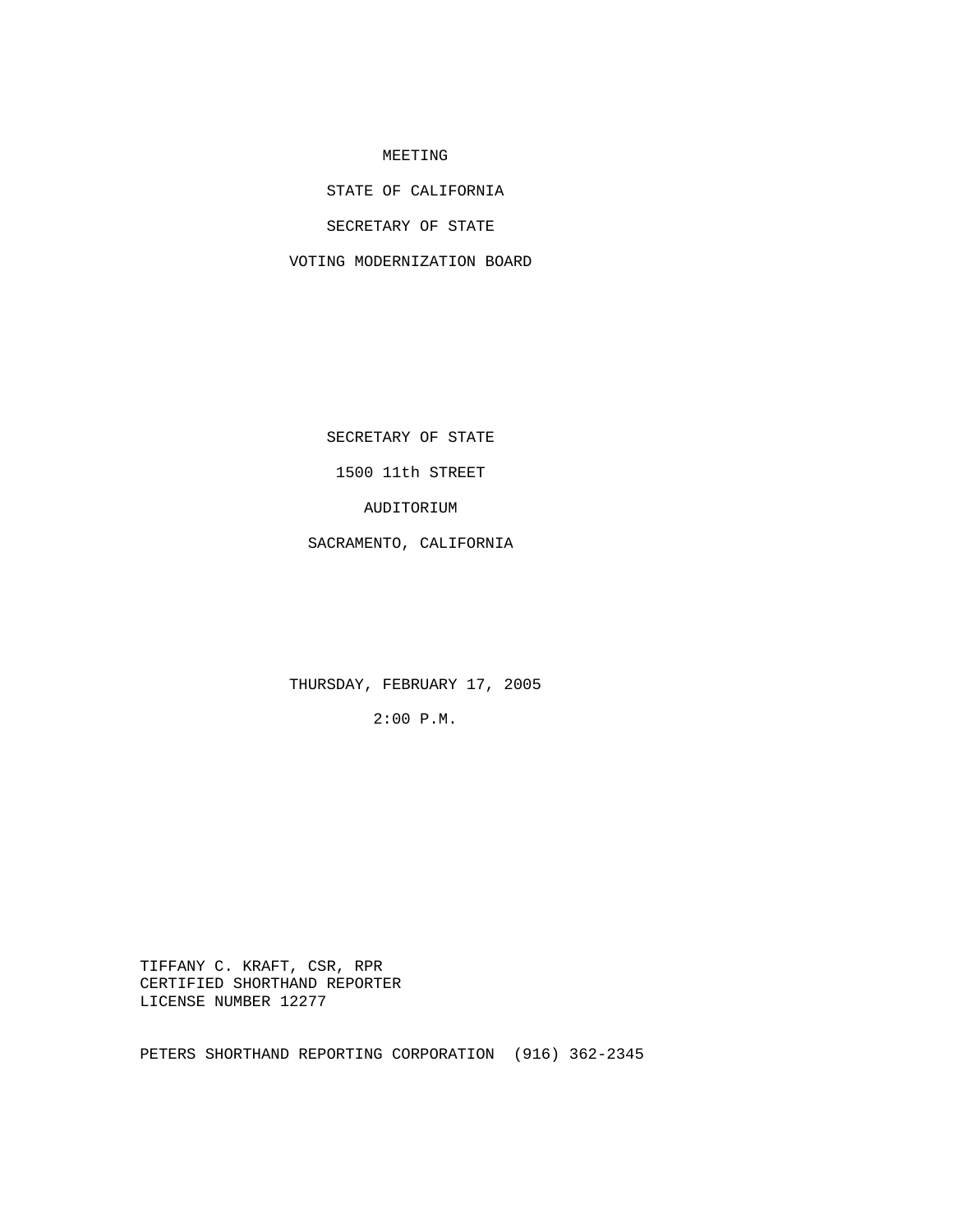# APPEARANCES

## PANEL MEMBERS

- Mr. John A. Pérez, Chairperson
- Mr. Stephen Kaufman, via telephone
- Mr. Michael Bustamante
- Mr. Tal Finney, via telephone
- Mr. Carl Guardino, via telephone

# STAFF

- Ms. Jana Lean, Staff Consultant
- Ms. Debbie Parsons, Executive Assistant
- Mr. Stephen Stuart, Staff Counsel
- Mr. Michael Wagaman, Elections Analyst

## ALSO PRESENT

- Ms. Janice Atkinson, Sonoma County
- Ms. Rafaella Cohn
- Ms. Terry Hansen, Yuba
- Tony Miller, Secretary of State's Office
- Mr. Michael J. Smith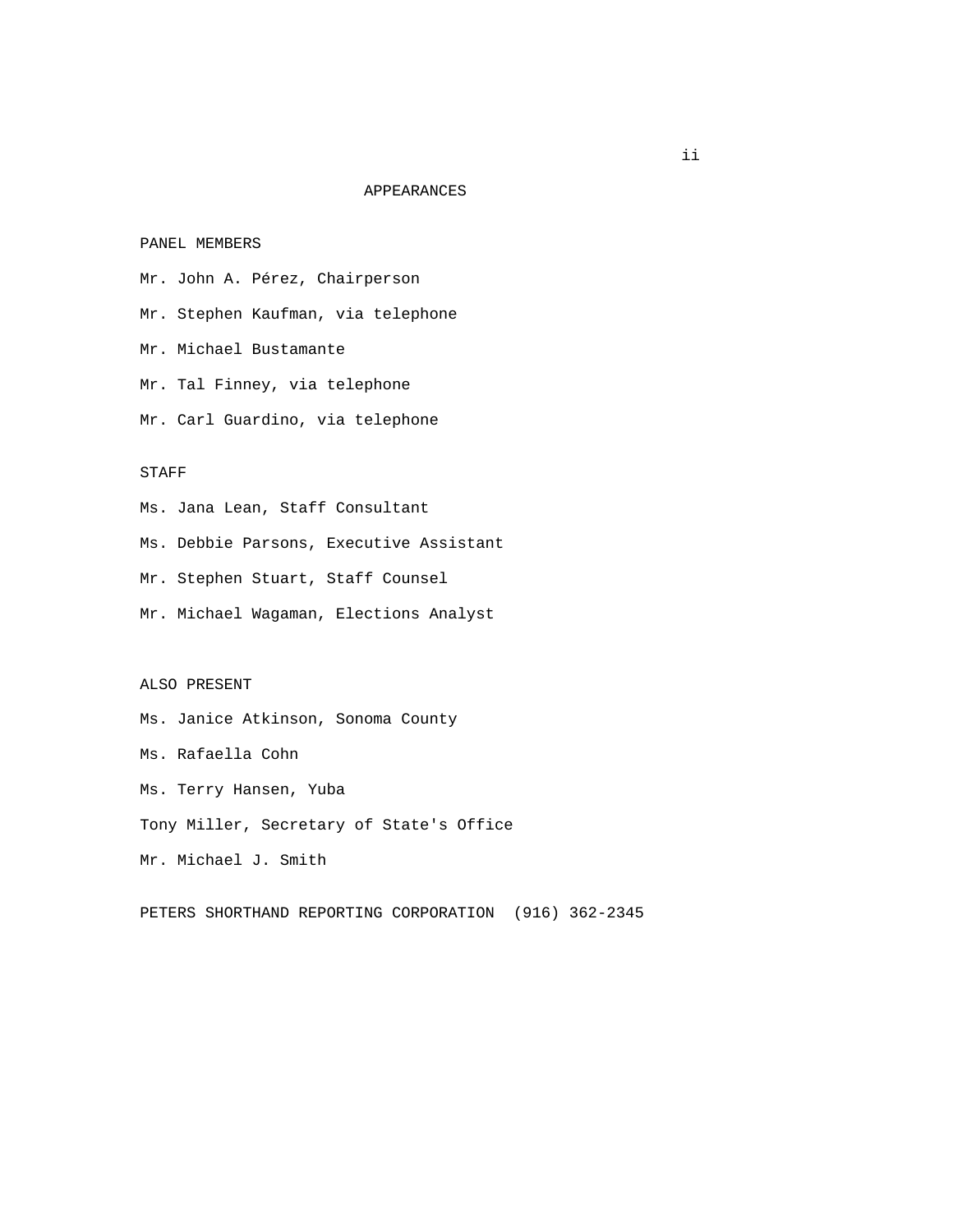INDEX

|       |                                 |                                                                                                                                                 | Page           |
|-------|---------------------------------|-------------------------------------------------------------------------------------------------------------------------------------------------|----------------|
|       |                                 | I. Call to Order                                                                                                                                | 1              |
|       |                                 | II. Roll Call and Declaration of Quorum                                                                                                         | 1              |
|       |                                 | III. Public Comment                                                                                                                             | $\overline{a}$ |
| IV.   |                                 | Adoption of January 21, 2005, Meeting Minutes                                                                                                   | 3              |
| V.    | Staff Report on Related Issues: |                                                                                                                                                 |                |
|       | Α.                              | Update on the Voting Modernization Fund<br>Pool Money Investment Board Loan and<br>Bond Sale Status                                             | 4              |
|       | В.                              | Review results of voting system vendor<br>survey on estimated costs of DRE's with<br>AVVPAT component and other accessible<br>voting equipment  | 4              |
|       | C.                              | Update on the Secretary of State's<br>301 Task Force Voting Equipment Funding<br>Proposal                                                       | 14             |
|       | $D$ .                           | Continue discussion on the VMB policy on<br>the \$3,000 cap for state contribution<br>for DRE voting machines                                   | 6              |
|       |                                 | VI. Project Documentation Submittal Deadline:                                                                                                   |                |
|       | Α.                              | Consider possible change to the July 1,<br>2005, deadline for Counties to submit their<br>project documentation Plans                           | 16             |
|       | В.                              | Consider policy to request from Counties who<br>have not begun modernization of their<br>voting equipment to submit detailed<br>interim reports | 55             |
|       | C.                              | Additional Funding Rounds                                                                                                                       | 59             |
| VII.  |                                 | Other Business                                                                                                                                  | 60             |
| VIII. |                                 | Adjournment                                                                                                                                     | 66             |
| IX.   |                                 | Reporter's Certificate                                                                                                                          | 67             |

PETERS SHORTHAND REPORTING CORPORATION (916) 362-2345

iii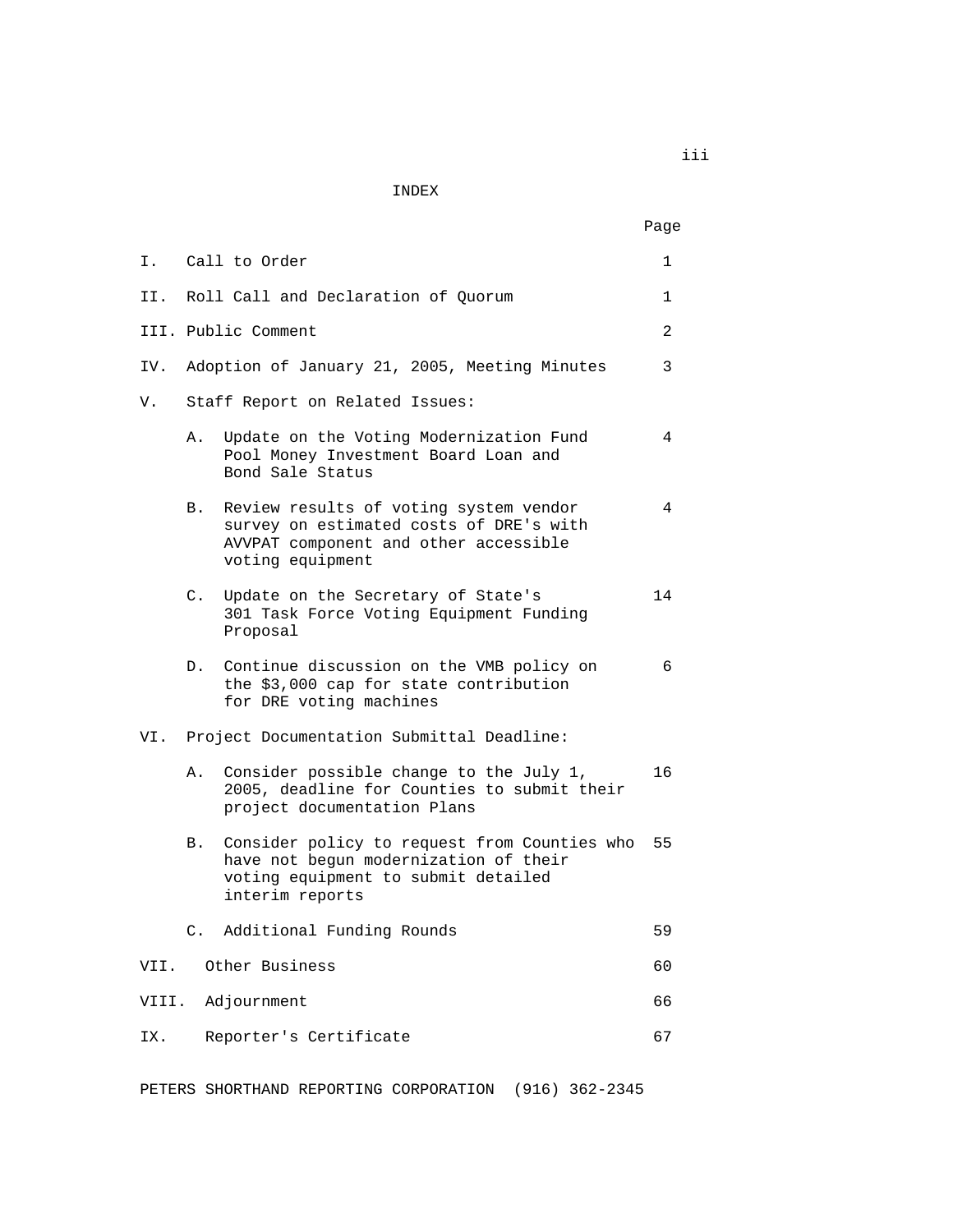1 PROCEEDINGS

| 2  | CHAIRPERSON PÉREZ: I'd like to call the meeting            |  |  |
|----|------------------------------------------------------------|--|--|
| 3  | of the Voting Modernization Board to order. We have three  |  |  |
| 4  | members joining us by phone. We have our fifth member      |  |  |
| 5. | anticipated to be joining us in person shortly. We're      |  |  |
| 6  | going to move along even before our fifth member joins us. |  |  |
| 7  | And I've asked for my colleagues that are on the phone to  |  |  |
| 8  | identify themselves before they speak on items so you'll   |  |  |
| 9  | have the benefit of knowing who it is that's making some   |  |  |
| 10 | of the statements and observations that they'll be making. |  |  |
| 11 | That said, Debbie, would you call the roll?                |  |  |
| 12 | EXECUTIVE ASSISTANT PARSONS: John Pérez?                   |  |  |
| 13 | CHAIRPERSON PÉREZ: Here.                                   |  |  |
| 14 | EXECUTIVE ASSISTANT PARSONS: Tal Finney?                   |  |  |
| 15 | BOARD MEMBER FINNEY:<br>Present.                           |  |  |
| 16 | EXECUTIVE ASSISTANT PARSONS: Carl Guardino?                |  |  |
| 17 | BOARD MEMBER GUARDINO: Here.                               |  |  |
| 18 | EXECUTIVE ASSISTANT PARSONS: Stephen Kaufman?              |  |  |
| 19 | VICE CHAIRPERSON KAUFMAN:<br>Here.                         |  |  |
| 20 | EXECUTIVE ASSISTANT PARSONS: Michael Bustamante?           |  |  |
| 21 | CHAIRPERSON PÉREZ: Anticipated.                            |  |  |
| 22 | And, Carl, the sound quality from your phone is            |  |  |
| 23 | probably the lowest. So if there's something you can do    |  |  |
| 24 | in terms of getting closer to the phone or whatnot, it     |  |  |
| 25 | might be helpful.                                          |  |  |

PETERS SHORTHAND REPORTING CORPORATION (916) 362-2345

 $1<sub>1</sub>$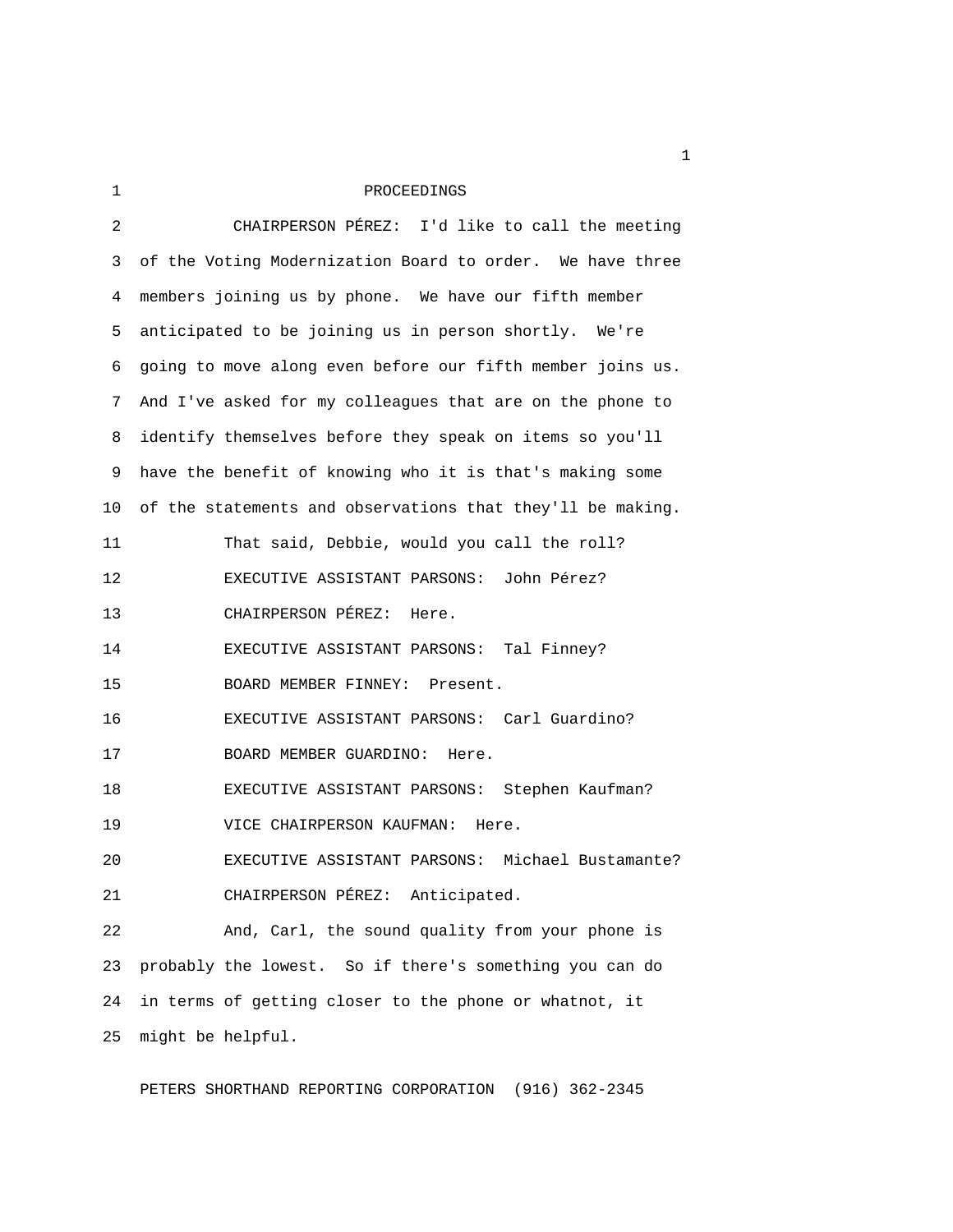1 BOARD MEMBER GUARDINO: I'd be happy to do so. 2 Is that better?

 3 CHAIRPERSON PÉREZ: A little better. Thank you. 4 The first item before us is Item 3, public 5 comment. This period is set aside for public comments 6 limited to two minutes maximum per person for items not 7 otherwise on our agenda. I have one card for public 8 comment period. So if Jerry Berkman would please come 9 forward.

10 MR. BERKMAN: Hi. I'm Jerry Berkman from 11 Berkeley. I want to comment on -- I was looking at the 12 numbers. The price in these things are all very 13 expensive. There is a development going on called the 14 Open Voting Consortium that is proposing to build a system 15 that is much cheaper. And I would hope in some way the 16 Secretary of State's Office could help them with a little 17 bit of financial aid as they're currently trying to buy -- 18 hire one programer in addition to all their volunteers, 19 which is all of 4,000 a month, which is peanuts compared 20 to 400 million in Voting Modernization funds.

21 But the idea behind this -- the other reason I'd 22 like open source, you can actually look and see if the 23 program does what it's supposed to do and if there's any 24 hidden agenda inside the computer to undercount one 25 candidate or overcount another, anything like that. It

PETERS SHORTHAND REPORTING CORPORATION (916) 362-2345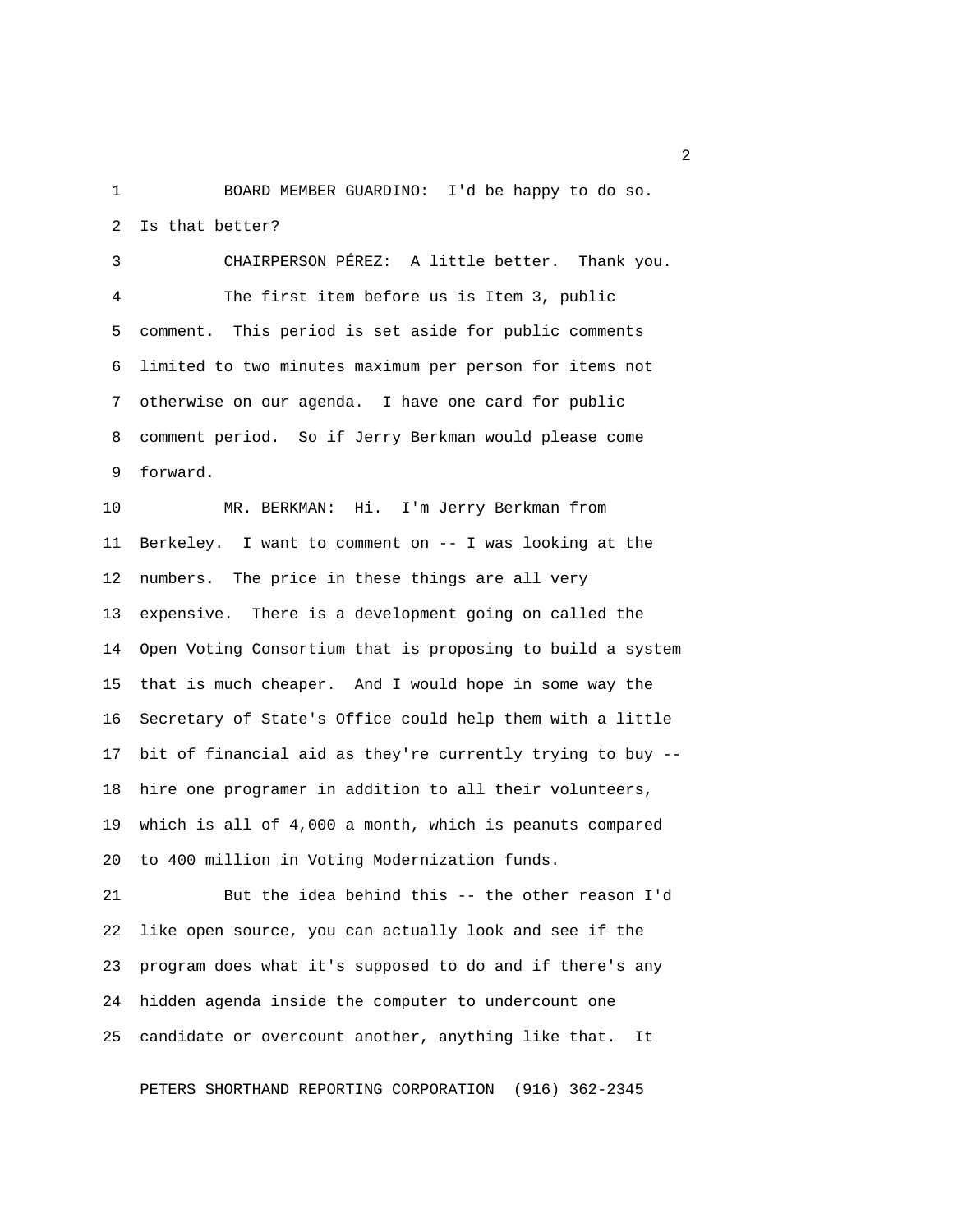1 would be cheaper to maintain, because you can actually get 2 people from the community to maintain it. It's not closed 3 source. And the basic price according to what I've heard 4 is about a third of what it costs to buy the commercial.

 5 One way to support this would be if the Secretary 6 of State's Office could give a grant, say, either to Open 7 Voting Consortium or maybe to CITRS, which is a group of 8 Northern California Universities, University of California 9 campuses, rather, Berkeley, Davis, Merced, so on. And 10 CITRS is organized to support research. And I don't 11 remember what it stands for -- Information Technology and 12 Society. And so this would be right in their ballpark. 13 They could do some research on voting technology, too, so 14 we get through this without spending a fortune and 15 continuing to spend a fortune on maintenance with these 16 systems.

17 CHAIRPERSON PÉREZ: Thank you, Mr. Berkman. I've 18 got no other cards, unless some have been presented to 19 staff.

20 Seeing none, the next item on our agenda is 21 adoption of our January 21st meeting minutes.

22 Have the three of you had a chance to review 23 them?

24 Is there a motion? 25 BOARD MEMBER FINNEY: I move approval.

PETERS SHORTHAND REPORTING CORPORATION (916) 362-2345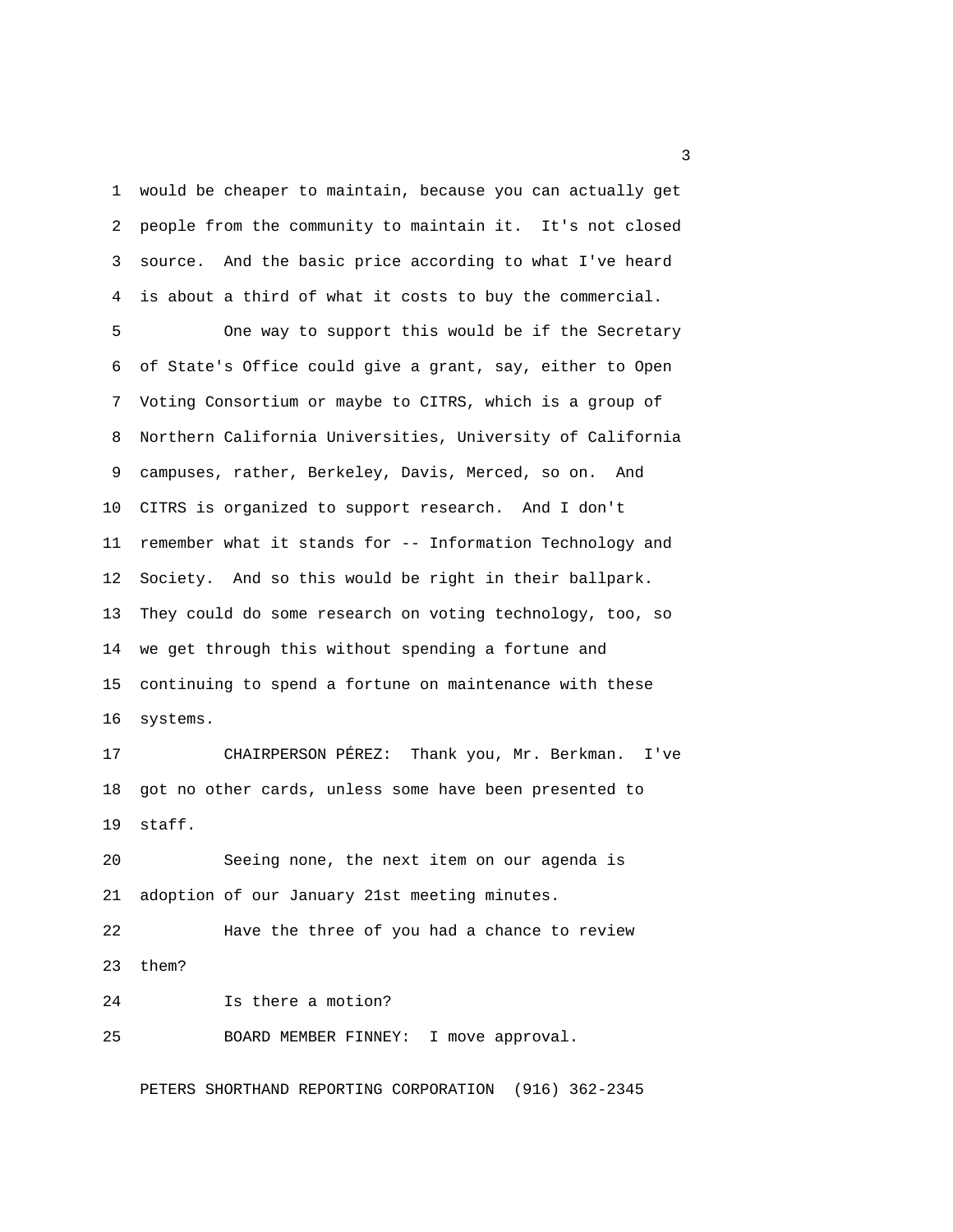1 CHAIRPERSON PÉREZ: Mr. Finney moves.

 2 VICE CHAIRPERSON KAUFMAN: I'll second, Stephen 3 Kaufman. 4 CHAIRPERSON PÉREZ: Stephen Kaufman seconds. 5 Any discussion? Hearing none, all in favor say 6 aye. 7 (Ayes) 8 CHAIRPERSON PÉREZ: That's all. Very good. 9 Next item is Item 5, Staff Report on Related 10 Issues. Item 5A is an Update on the Voting Modernization 11 Fund Pool Investment Board Loan and Bond Sale status. 12 Jana, would you like to walk us -- 13 STAFF CONSULTANT LEAN: Actually, I would like to 14 ask this agenda item be moved to the next meeting. We're 15 still pending some information from the Treasurer's 16 office. We're unable to give you a staff report at this 17 time. 18 CHAIRPERSON PÉREZ: Very good. So we'll put that 19 item over. 20 Next item, review of results of the vendor survey 21 on estimated costs of the DREs with AVVPAT. 22 STAFF CONSULTANT LEAN: In your packet, you'll 23 see that we have results from the survey. There are a 24 couple vendors that did not actually supply their 25 information, but what we do have is the Diebold, ES&S,

PETERS SHORTHAND REPORTING CORPORATION (916) 362-2345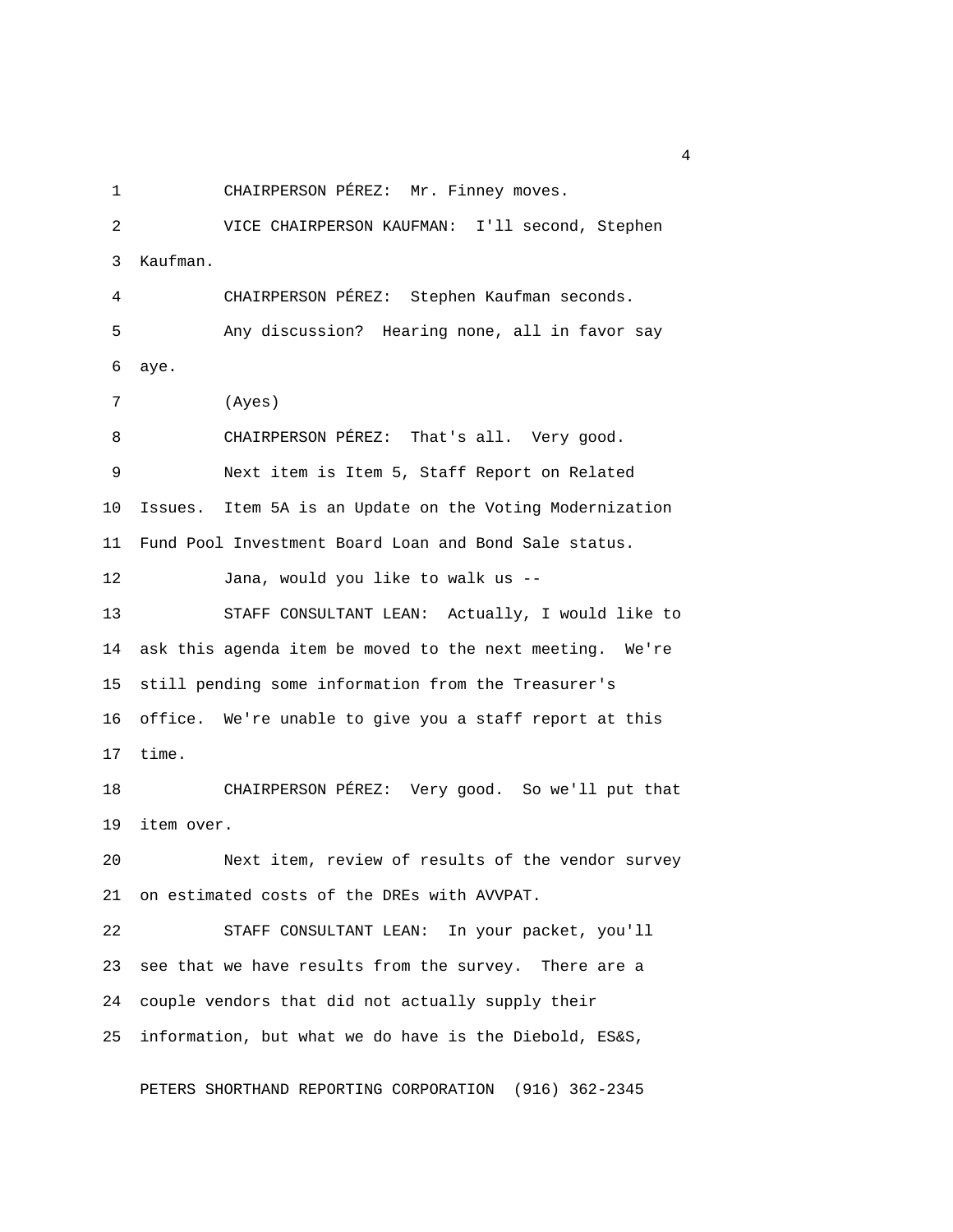1 Hart, and Sequoia.

 2 I do have something that was just handed to me 3 from our Voting Systems person that has some kind of notes 4 here, so I'm going to let him refer to the packet. This 5 is Michael Wagaman.

 6 ELECTIONS ANALYST WAGAMAN: It's just one 7 correction under Sequoia on the second box. That 2800 and 8 3500 is the basis for the DREs without the VVPAT. The 9 VVPAT would be that 800, 1100 on top of it. That should 10 be 3600 to 4600.

11 CHAIRPERSON PÉREZ: Okay. Anything else you want 12 to add, Jana?

13 STAFF CONSULTANT LEAN: The only thing you asked 14 at the last meeting was to find out what the Nevada State 15 costs were on the DREs, the Sequoia AVC Edge. And 16 according to information that Michael Wagaman gathered, it 17 was \$2,860 for the DRE with a \$500 AVVPAT.

18 CHAIRPERSON PÉREZ: Can you repeat that? 19 STAFF CONSULTANT LEAN: \$2,860 per DRE and a \$500 20 AVVPAT.

21 VICE CHAIRPERSON KAUFMAN: Stephen Kaufman.

22 Sorry. That was for whom or for what?

23 CHAIRPERSON PÉREZ: That was for the state of 24 Nevada. As you remember, at the last meeting we had a 25 discussion about the -- what was going on in Nevada, and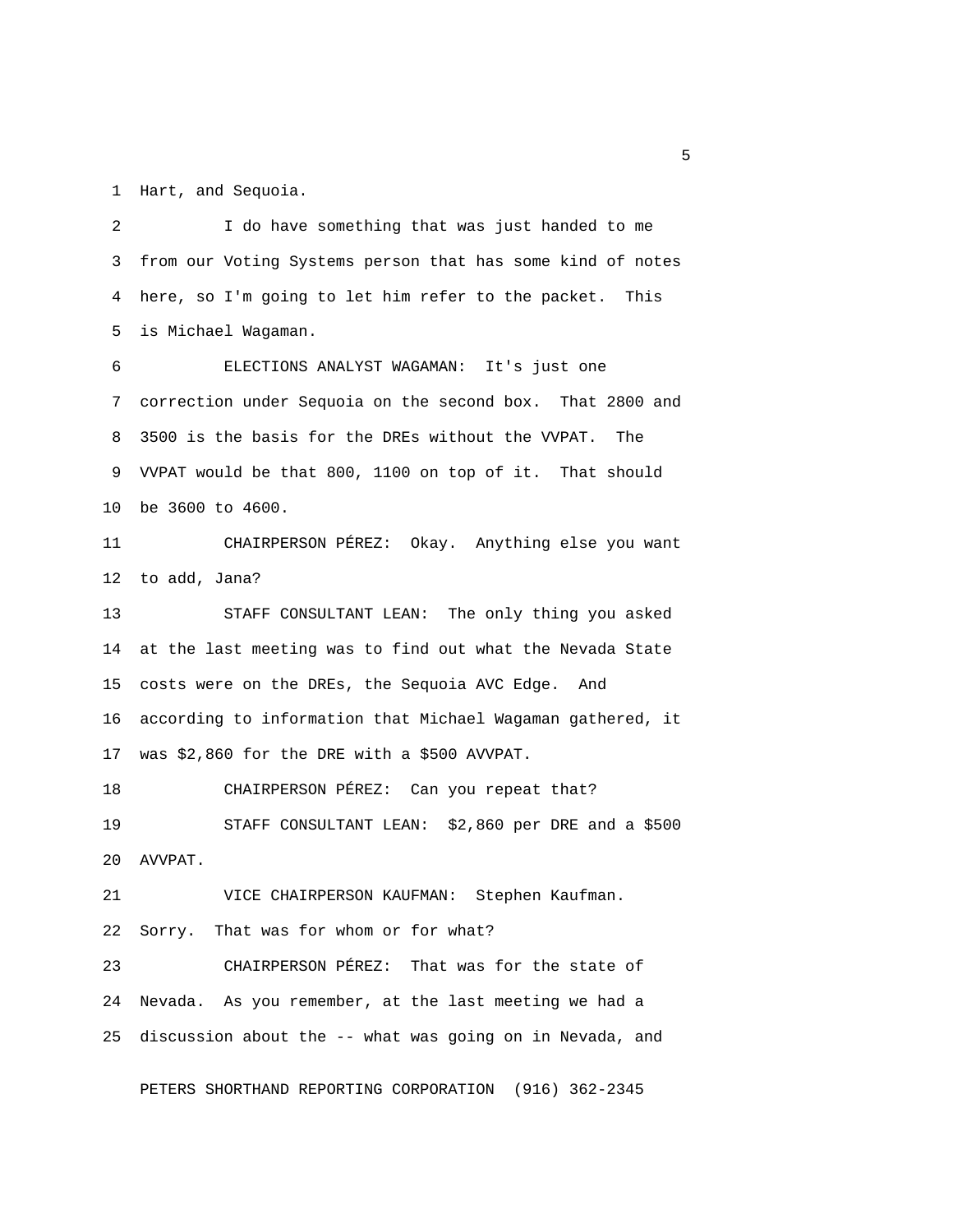1 wanted to be able to make sure we were informed based on 2 the experience there as well. And so what we see is the 3 numbers in Nevada coming in somewhere close to the 4 ballpark of the figures that we're seeing based on the 5 survey from the vendors here in California.

6 Michael.

 7 ELECTIONS ANALYST WAGAMAN: That's correct. 8 Sequoia is reporting it's a slightly lower number for 9 Nevada. Sequoia reported to me they had a loss on that. 10 You'll see a slightly higher number they're going to 11 report on.

12 CHAIRPERSON PÉREZ: They can pick it up on volume 13 here.

14 What I'd like to do is swap the next two items on 15 our agenda. Item E on our agenda is a discussion relevant 16 to what we've just been discussing. I'd like to move it 17 up, and that's the discussion regarding the \$3,000 cap for 18 state contribution for DRE voting machines. Unless any of 19 the three of you object, I'd like to move into that now. 20 VICE CHAIRPERSON KAUFMAN: This is Stephen

21 Kaufman. I don't have any objection. But I did have 22 another question about the chart that we just looked at, 23 the survey.

24 CHAIRPERSON PÉREZ: Go head, Stephen. 25 VICE CHAIRPERSON KAUFMAN: And that was I noticed

PETERS SHORTHAND REPORTING CORPORATION (916) 362-2345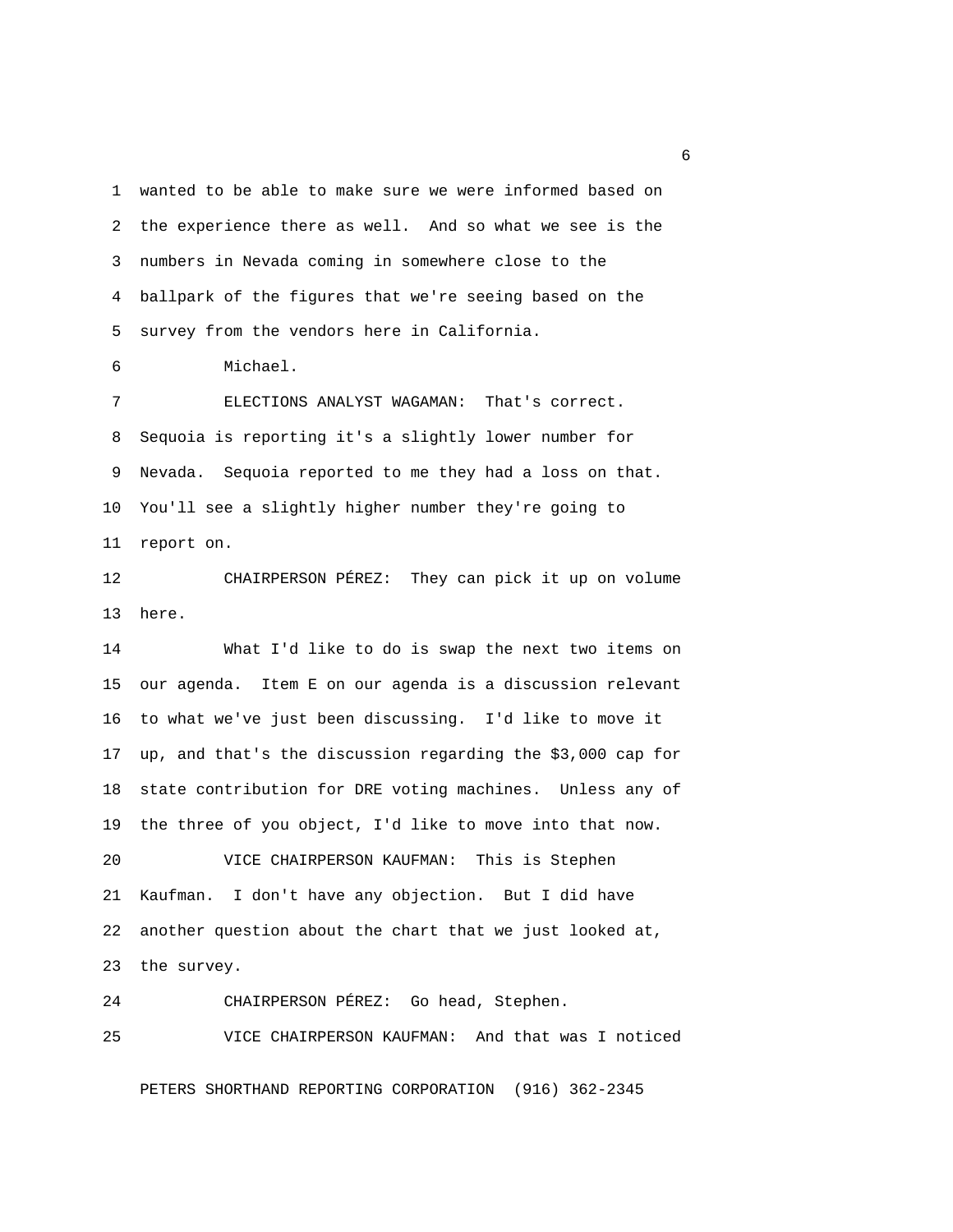1 that, I guess, ES&S is the only manufacturer at this point 2 that has a non-DRE machine that meets the HAVA 3 accessibility requirements. What is the current -- do we 4 know what the current average cost is for the optical scan 5 machine that doesn't have these accessibility features? 6 ELECTIONS ANALYST WAGAMAN: I'm not sure of that 7 number. You'd have to make a differentiation if you're 8 talking about precinct count or central optical count 9 system.

10 CHAIRPERSON PÉREZ: The actions we've taken up to 11 this point with respect to cost containment have only been 12 around DREs. We have not entered into any discussions 13 about creating caps for state contribution on non-DRE 14 based systems.

15 VICE CHAIRPERSON KAUFMAN: Okay.

16 CHAIRPERSON PÉREZ: So with that, Jana, do you 17 want to walk us through a staff recommendation with 18 respect to the \$3,000 cap?

19 STAFF CONSULTANT LEAN: Sure. This was brought 20 up at the last meeting. I just wanted to go over the 21 current VMB policy places a \$3,000 cap per machine on the 22 amount the state would contribute to purchasing a DRE. 23 But now that we know state law now requires that all DRE 24 have this accessible voter verified paper audit trail, the 25 component will increase the overall cost of DREs.

PETERS SHORTHAND REPORTING CORPORATION (916) 362-2345

<u>2</u> The contract of the contract of the contract of the contract of the contract of the contract of the contract of the contract of the contract of the contract of the contract of the contract of the contract of the contra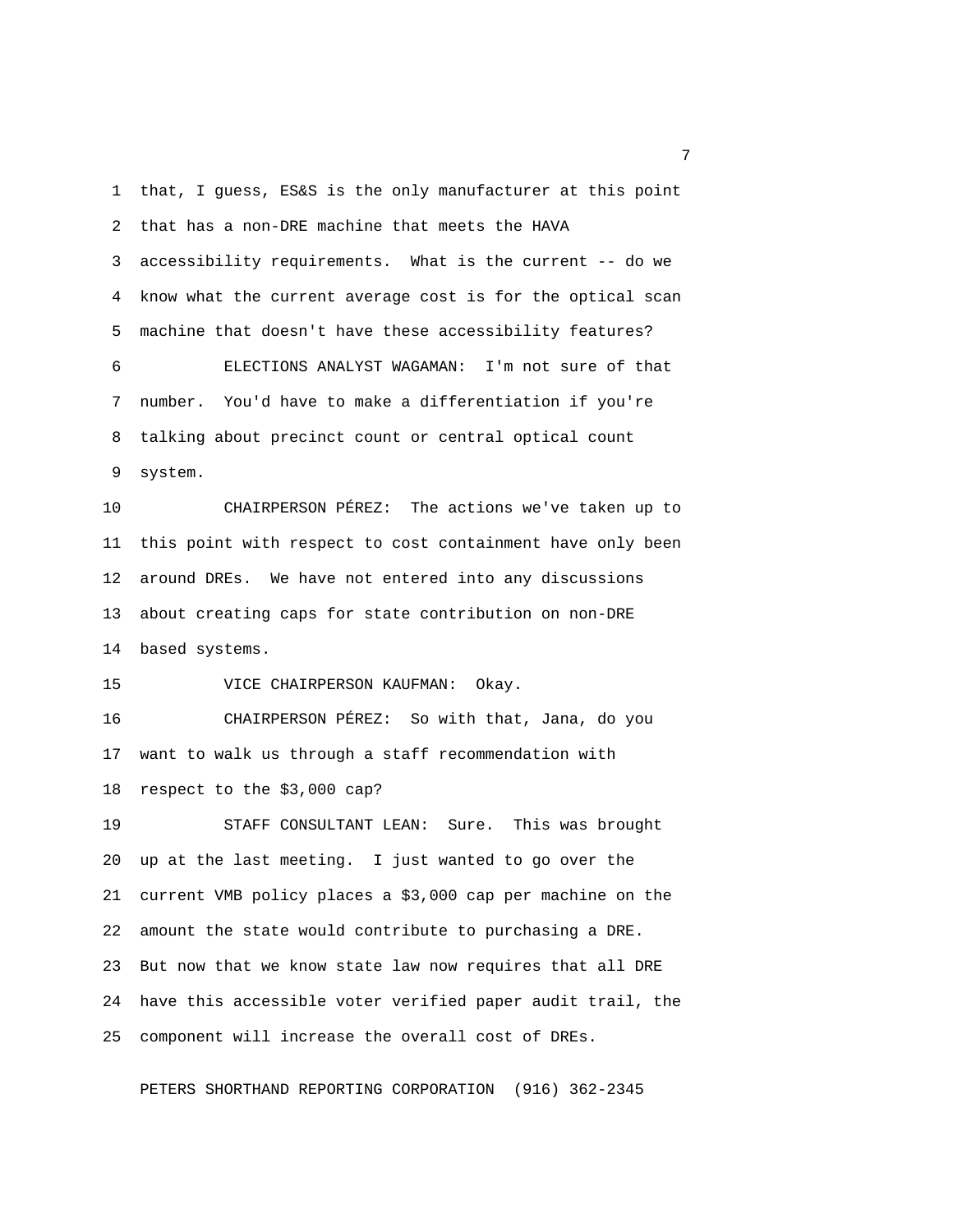1 But according to what we found out in the survey, 2 that while the new printer requirement will increase the 3 cost, the vendors' estimates for the new AVVPAT 4 requirement still seems to be within the \$4,000 range 5 which you originally established.

 6 So staff would recommend looking at the options 7 presented to you to either maintain the cap, increase the 8 cap, or eliminate the cap. We would recommend to maintain 9 the \$3,000 cap.

10 CHAIRPERSON PÉREZ: Okay. What I want to do is 11 walk us through this one by one, get each of your feedback 12 on the staff recommendation.

13 Stephen, would you like to go first?

14 VICE CHAIRPERSON KAUFMAN: Sure. Yeah. It 15 struck me in looking at the survey that the costs at least 16 for new systems were still essentially within the range 17 contemplated previously. And I guess it seems to me that 18 to the extent there is an issue at all, it's with respect 19 to those jurisdictions that already purchased machines and 20 now have to retrofit their systems and those that are 21 already maxed out on their allocation would, I guess, be 22 the only ones that have an issue in that respect, although 23 unless I'm misreading the situation, it seems there's 24 substantial additional moneys being provided to those 25 counties under the HAVA Section 301 formula allocation

PETERS SHORTHAND REPORTING CORPORATION (916) 362-2345

experience of the state of the state of the state of the state of the state of the state of the state of the s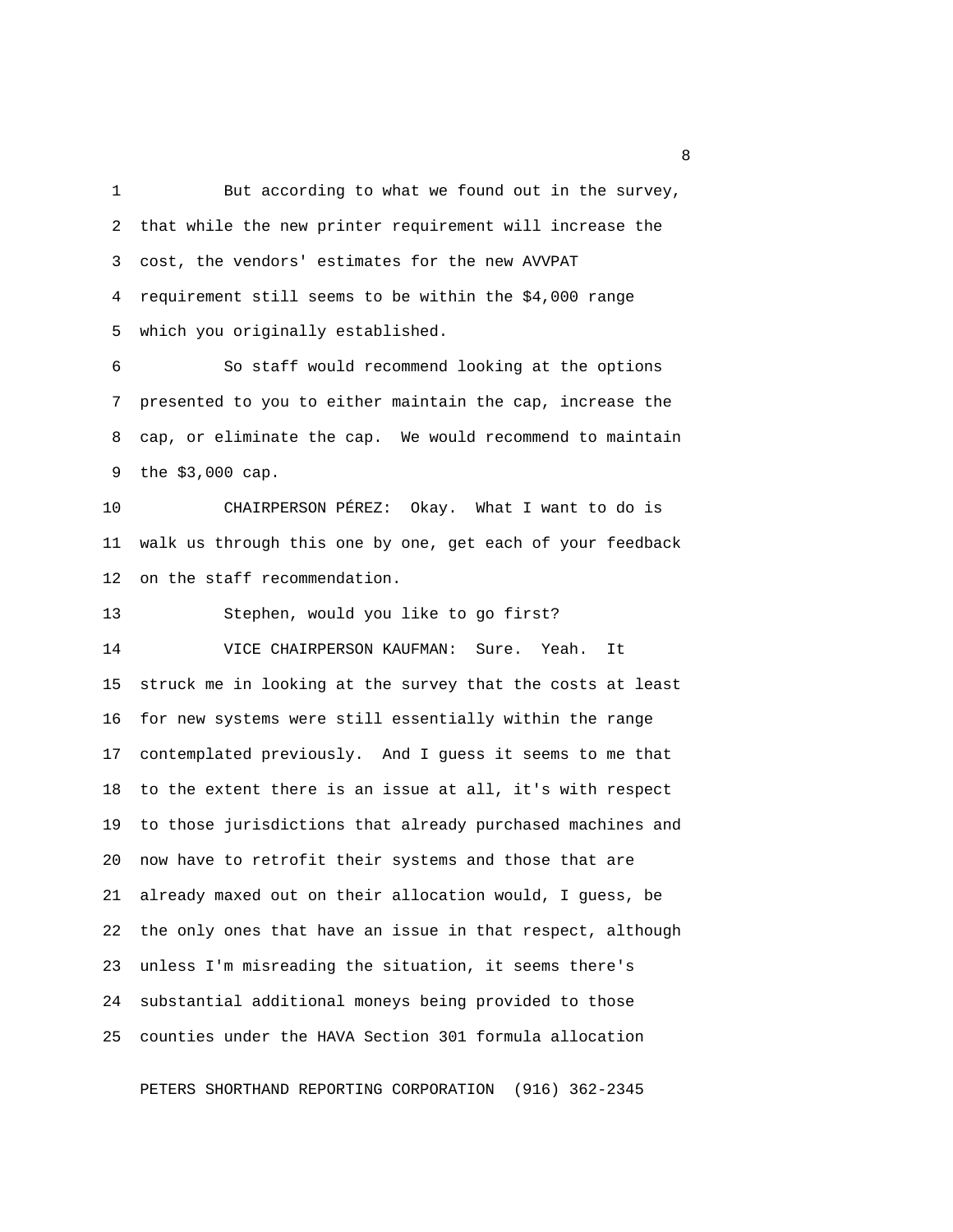1 that I guess was reached earlier this month.

 2 So on that basis, it seemed to me that, you know, 3 with the exception of a few counties this might negatively 4 impact because they already purchased the machinery, that 5 the number still justify the caps that were in place 6 originally. 7 CHAIRPERSON PÉREZ: Very good. Thank you, 8 Stephen. 9 Tal. 10 BOARD MEMBER FINNEY: I feel the same way Stephen 11 does. I'm just curious what we do with the counties that 12 have already purchased the equipment. 13 CHAIRPERSON PÉREZ: Why don't we come back to 14 that in a minute. 15 Carl. 16 BOARD MEMBER GUARDINO: That was going to be my 17 question as well. 18 CHAIRPERSON PÉREZ: Okay. Jana, would you like 19 to comment on the situation for counties who have 20 purchased DREs or need to retrofit? 21 STAFF CONSULTANT LEAN: Well, I think our next 22 agenda item regarding the HAVA 301 Task Force, going into 23 that, it does look like there will be some additional 24 money for the counties who have already converted to help 25 retrofit their machines.

PETERS SHORTHAND REPORTING CORPORATION (916) 362-2345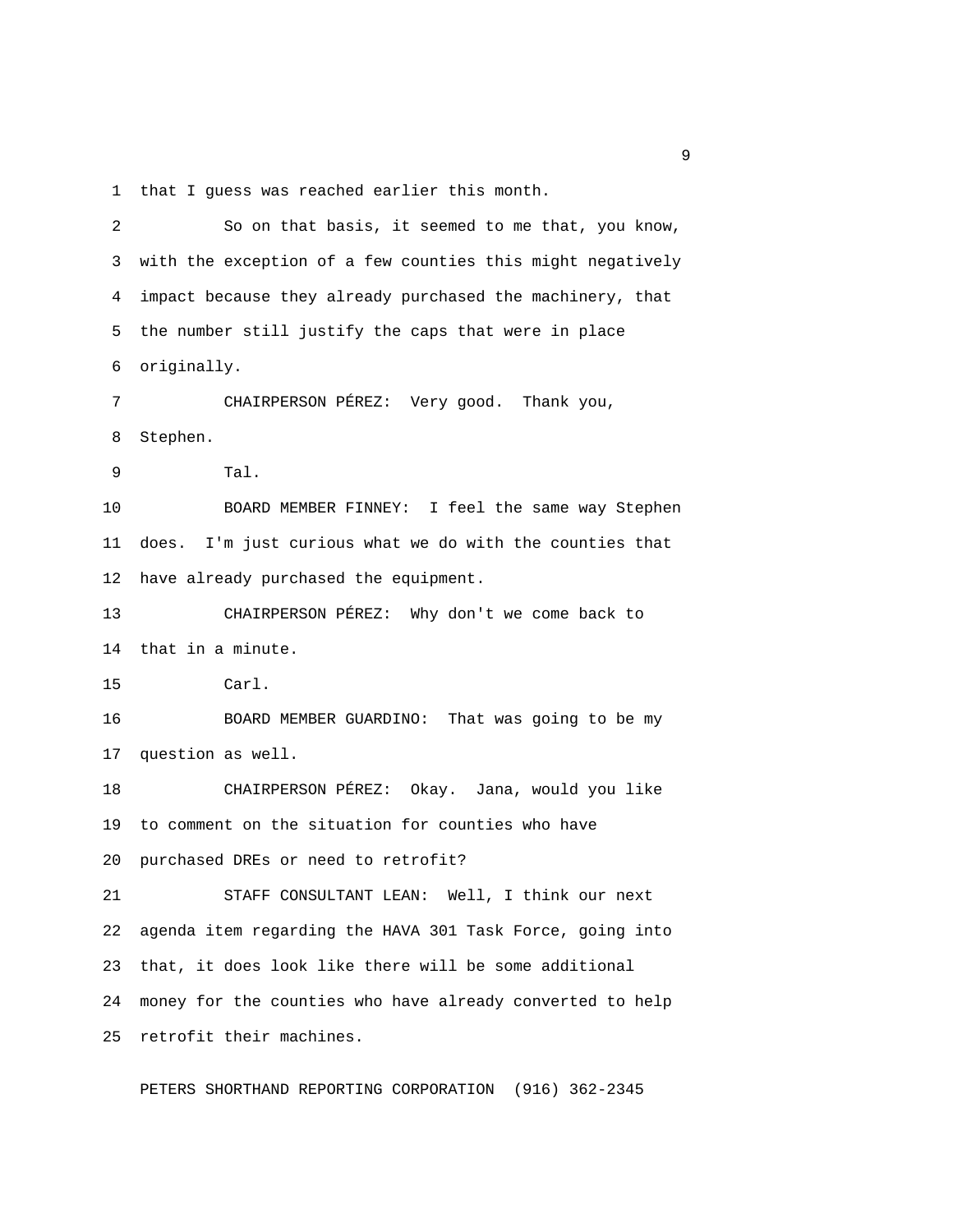1 CHAIRPERSON PÉREZ: And there's nothing -- 2 Mr. Bustamante is joining us. There is nothing that -- is 3 there anything that precludes those counties from using 4 VMB funds for retrofitting? I don't see anything that 5 does.

 6 STAFF CONSULTANT LEAN: Not if they have any left 7 over, no.

 8 CHAIRPERSON PÉREZ: The big issue is if they 9 expended their VMB funds and need to retrofit, and that 10 really gets us into a 301 discussion or a discussion about 11 future funding rounds. But changing the cap wouldn't 12 solve their problem either, because they've utilized their 13 allocation.

14 STAFF CONSULTANT LEAN: I would agree.

15 CHAIRPERSON PÉREZ: Any response from any of you 16 three gentlemen?

17 BOARD MEMBER FINNEY: I'd like to say -- Tal 18 Finney.

19 If that is the case and they are able to use VMB 20 money, we have to figure out -- I hate to say it, but 21 another cap for that, depending on what we have done. I 22 mean, we wouldn't want to be, you know, overly excessive 23 expenditures on retrofitting just because they're out of 24 VMB moneys.

# 25 CHAIRPERSON PÉREZ: And, quite frankly, I think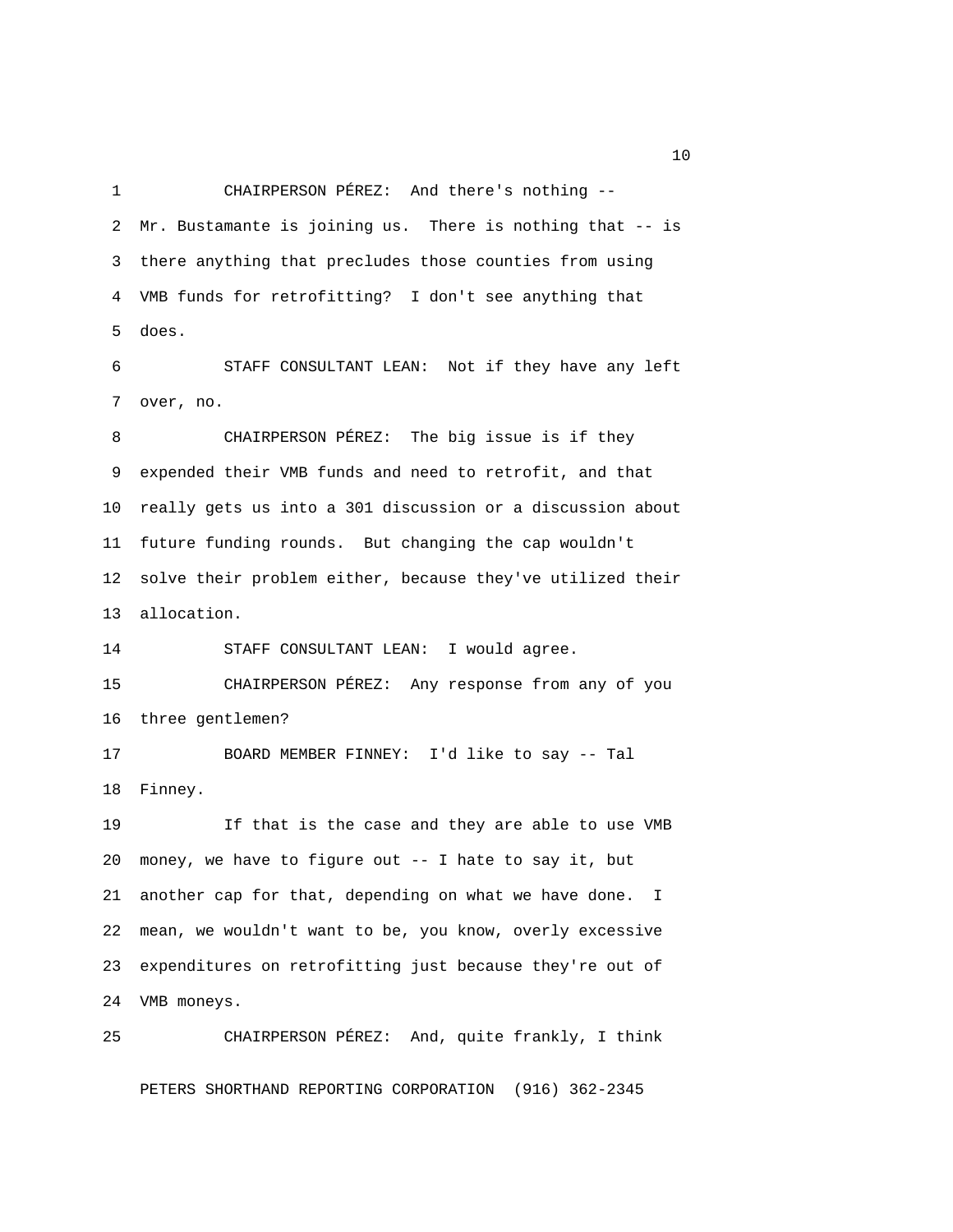1 there's considerable pressure on them not to want to do 2 that, and there is considerable pressure on the vendors, 3 given the published numbers they've placed out there for 4 the AVVPAT components that they've tagged on in this 5 survey.

6 Jana.

 7 BOARD MEMBER FINNEY: I think our staff can help 8 with that, too. But still going forward, depending on 9 what the costs of the retrofit are going to be, there 10 should be some type of standard we should try to set.

11 STAFF CONSULTANT LEAN: I would like to indicate 12 these are estimates. These aren't firm numbers. These 13 are just estimates to our survey. We don't want to say 14 this is the pricing sheet on how much they're going to 15 cost.

16 CHAIRPERSON PÉREZ: Right. Mr. Bustamante, where 17 we are is we're in discussions about the previously 18 established \$3,000 cap on the State's portion of the 19 contribution for acquisition of DREs. And we had a survey 20 of the vendors and looked at whether or not we had to 21 adjust that cap, given projections and estimates of the 22 cost of DREs, but there'd also be AVVPAT. And what we 23 found and was our general consensus was that our previous 24 cap was close to adequately covering the projected costs. 25 The only issue was for those counties that may need to

PETERS SHORTHAND REPORTING CORPORATION (916) 362-2345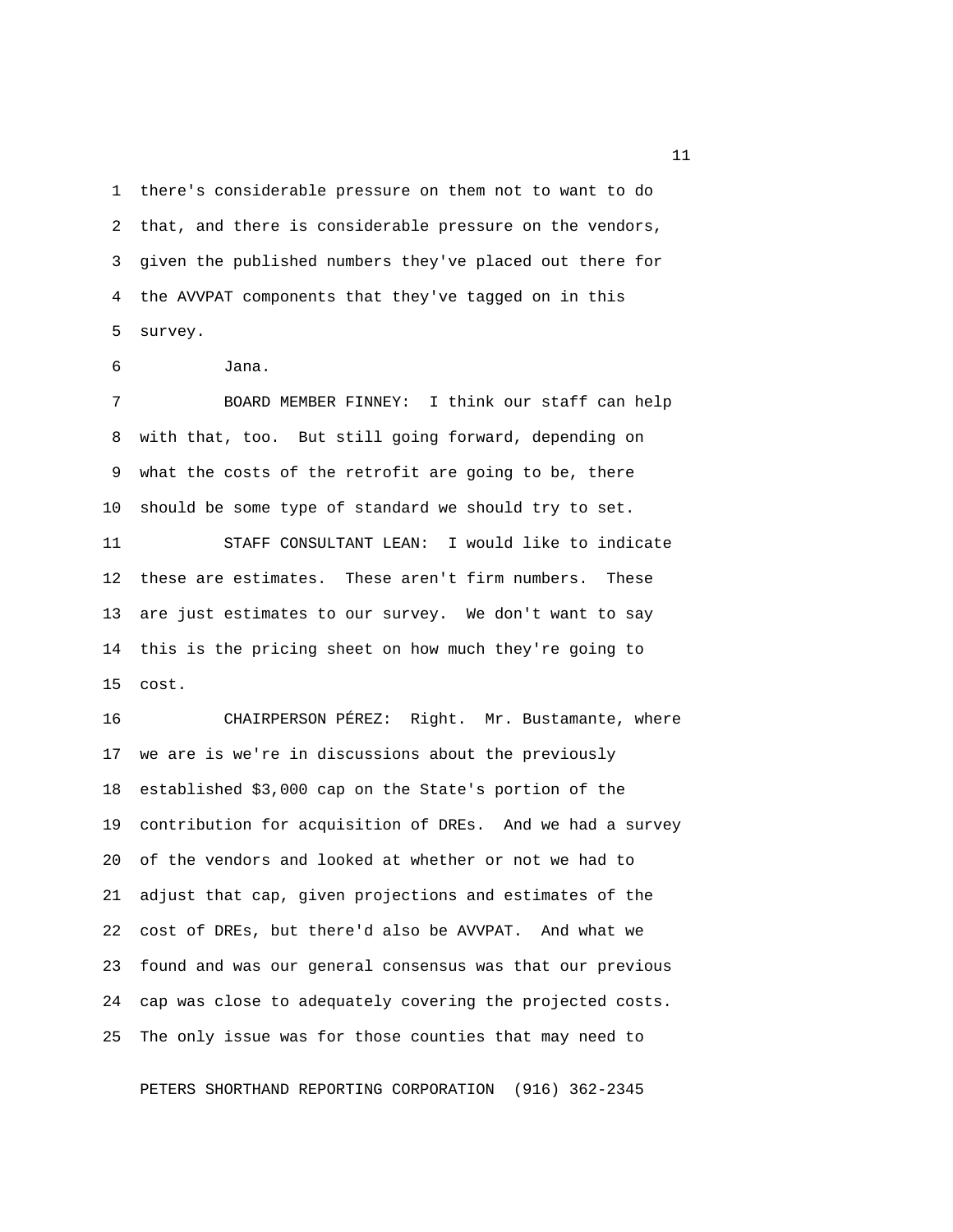1 retrofit systems they purchased and whatever cost

 2 containment proposals we may want to take consistent with 3 Mr. Finney's comments, so by way of bringing us up to 4 speed.

 5 Well, let me ask a procedural question. If we 6 want to keep the cap, there really is no action necessary. 7 So unless somebody wants to propose -- let me ask, is 8 there a proposal from any of you to adjust the cap in any 9 way?

10 BOARD MEMBER FINNEY: Tal, again.

11 I just want to point out I don't want counties 12 that have acted already, even within the context of our 13 task, in response to, you know, market concerns and 14 regulatory compliance issues, to be prejudiced in their 15 ability to move forward with their programs. So I support 16 the cap in place as we move forward. But then I do have 17 some concern we try to find some way to help accommodate 18 counties that have been forced to retrofit.

19 CHAIRPERSON PÉREZ: Here's what I'd like to do, 20 Tal, given the sentiment you're expressing. What I'd like 21 to do is move forward with us continuing the cap as it 22 currently stands and then flag for discussion under Item 23 7, Other Business, this issue with respect to counties 24 that need to retrofit. Putting it there, it's informed by 25 the discussion we're about to have regarding 301.

PETERS SHORTHAND REPORTING CORPORATION (916) 362-2345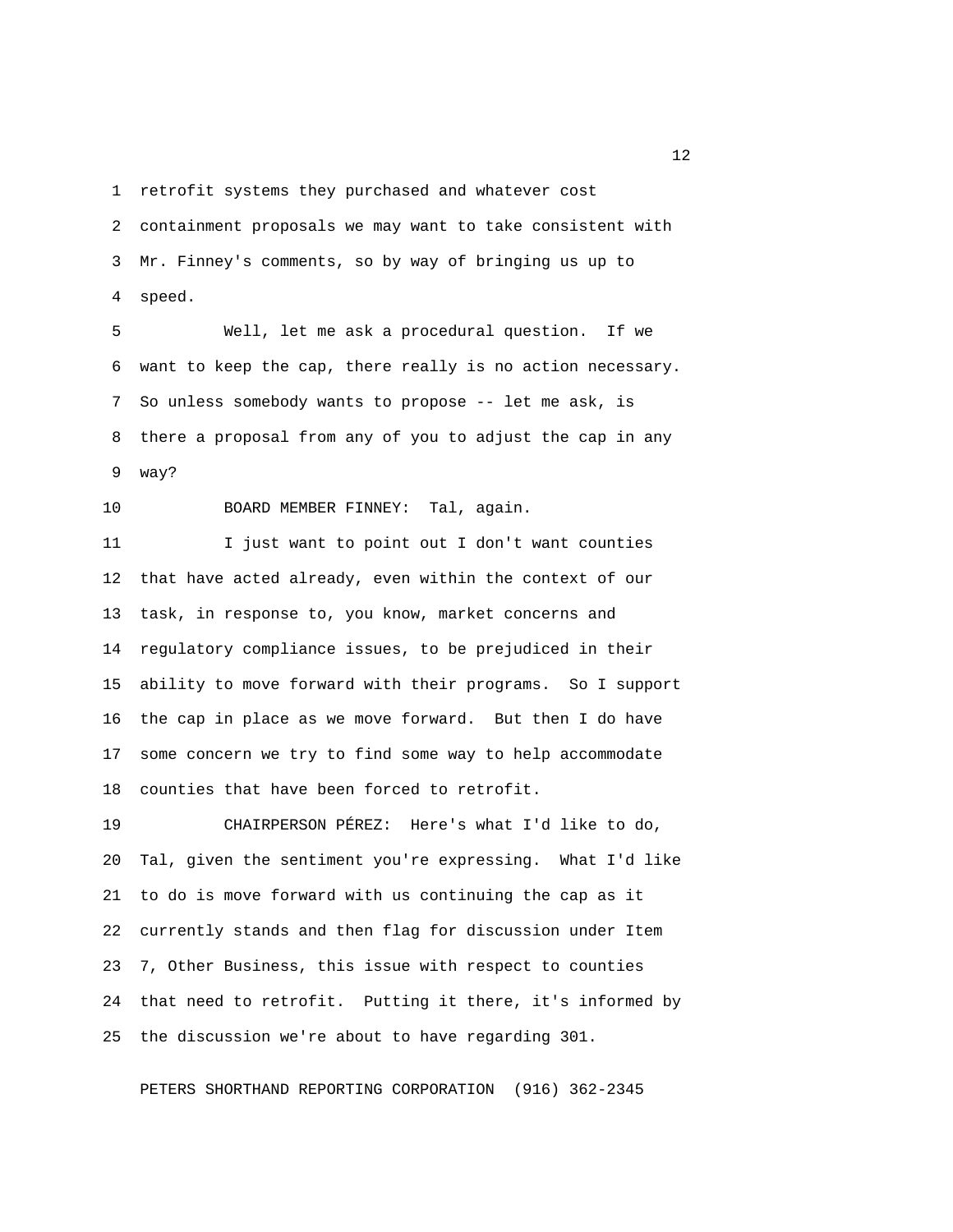1 Mr. Bustamante.

 2 BOARD MEMBER BUSTAMANTE: Mr. Chair, didn't we 3 have a discussion at some point where we talked about 4 after the deadline had passed and those counties that 5 didn't submit applications that there would be a pool of 6 funds available that we could use to help offset some of 7 the costs to the counties with regard to the paper -- 8 CHAIRPERSON PÉREZ: Yes. And that comes into 9 play with Item VI, 1, on our agenda. 10 BOARD MEMBER FINNEY: Do we need to take public 11 testimony on this? 12 CHAIRPERSON PÉREZ: There are no cards that have 13 been submitted. So without cards, there's no expressed 14 interest in rehashing this, I think, from the folks in the 15 audience. 16 BOARD MEMBER FINNEY: I'll move the Chair's 17 proposal. 18 CHAIRPERSON PÉREZ: My proposal was just to move 19 forward with the agenda. Our silence indicates continued 20 support for the \$3,000 cap. And we move on to Item VI. 21 Without objection, Item VI, project documentation 22 submittal deadlines. The first is considering a possible 23 change to the July 1st, 2005, deadline for counties to 24 submit their project documentation plans. For those of 25 you who were with us -- well, actually, I guess at the

PETERS SHORTHAND REPORTING CORPORATION (916) 362-2345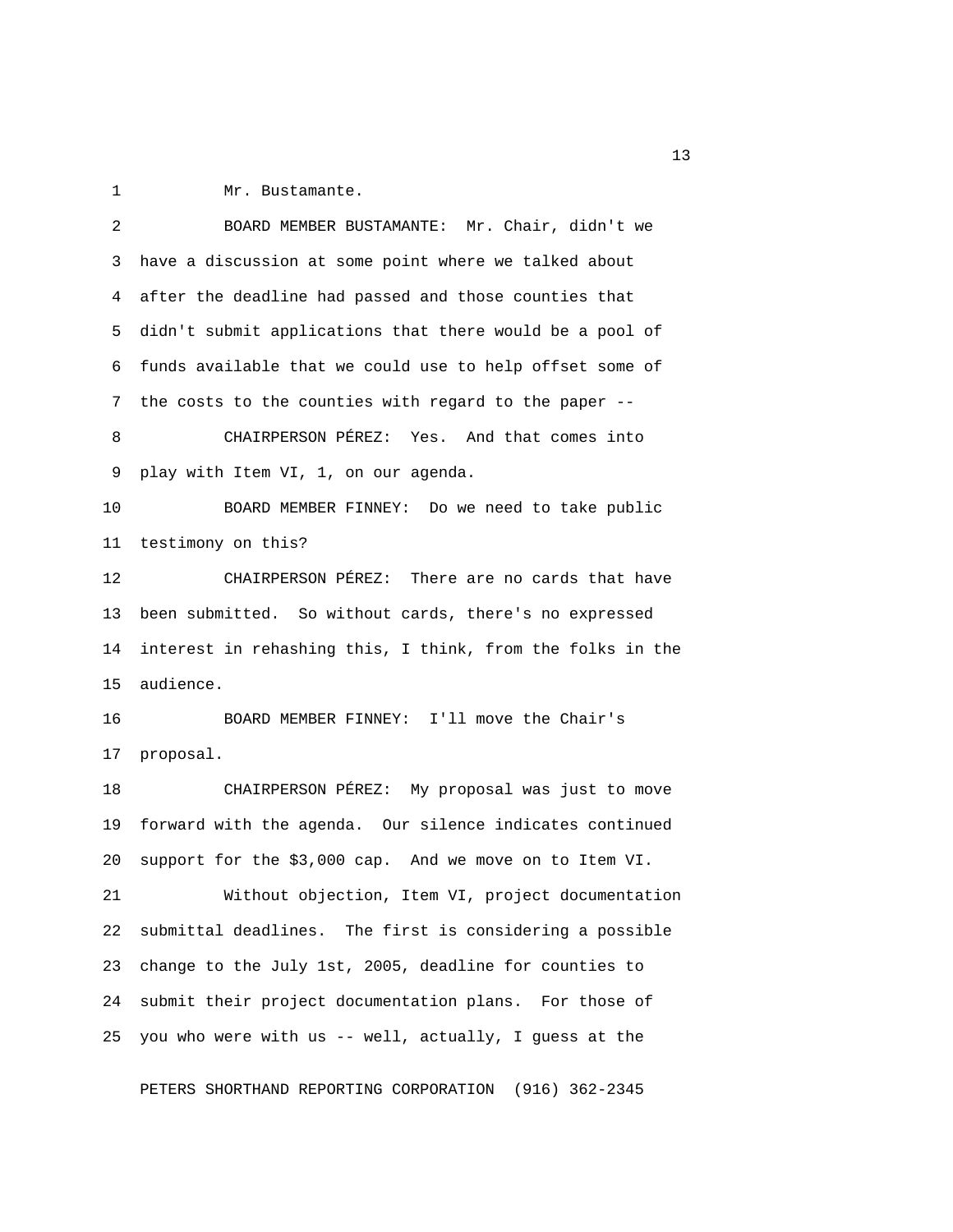1 last meeting, Mr. Finney --

 2 STAFF CONSULTANT LEAN: Chairperson Pérez, I'm 3 sorry to interrupt you, but we do have the 301 Task Force. 4 Do you want to move --

 5 CHAIRPERSON PÉREZ: I apologize. Thank you very 6 much. I got ahead of myself.

 7 We have the 301 Task Force report to receive 8 first. So please go ahead, Jana.

 9 STAFF CONSULTANT LEAN: The Board did indicate 10 that they were interested in some of the activities going 11 on with the HAVA Section 301 Task Force that was formed by 12 the Secretary of State's Office. This Task Force was 13 formed to assist with implementation of the aspects of 14 HAVA requirements. And one of their initial undertakings 15 was to propose funding principles to achieve compliance 16 with Section 301 of HAVA.

17 At the February 11th, 2005, meeting, the HAVA 18 Section 301 Task Force decided to use the Proposition 41 19 allocation formula as a basis for funding and recommended 20 that funding allocation be for 195 million. This was just 21 done. I was told by Tony Miller that this proposal was 22 moved forward to the Department of Finance in a finance 23 letter, and it's pending approval.

24 CHAIRPERSON PÉREZ: Very good.

25 STAFF CONSULTANT LEAN: With these discussions,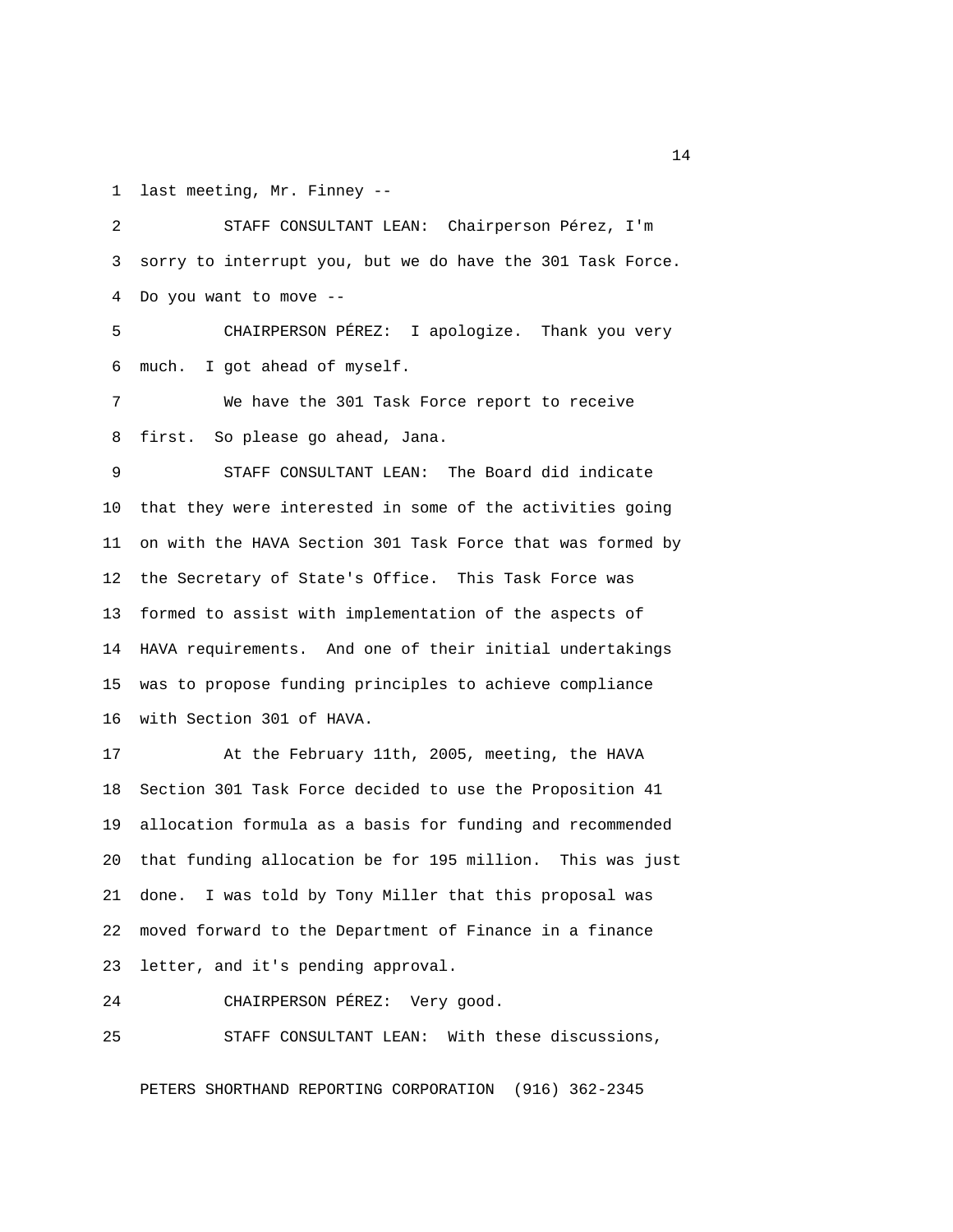1 the retrofitting money, additional money for counties to 2 purchase the voting systems, that's what this 195 million 3 was proposed to be.

 4 CHAIRPERSON PÉREZ: And just to make it 5 completely clear, both the formula and the allocation 6 directly mirror the work of this Board; am I correct?

 7 STAFF CONSULTANT LEAN: Directly. They're even 8 looking at the basic procedural model, the application 9 process, requiring a contract. So I think that would be 10 very much a compliment to this Board that they're looking 11 to somebody that's already been established, is out there, 12 is working. And I thought this really would be a good 13 opportunity to let you guys know that that is going on. 14 And also this does tie very much directly with what you 15 are making decisions on here.

16 CHAIRPERSON PÉREZ: All right. Mr. Finney, I 17 want to make sure we had this discussion, because you'll 18 see then for counties that did acquire new technology and 19 spent down their Prop. 41 moneys, they have equal amounts 20 of money now available to them to make other changes, 21 including the retrofitting of DREs that they may have 22 acquired.

23 BOARD MEMBER FINNEY: I appreciate that. 24 CHAIRPERSON PÉREZ: And we'll be happy to hear 25 that, in fact, it was a compliment to us for them having

PETERS SHORTHAND REPORTING CORPORATION (916) 362-2345

n 15 and 15 and 15 and 15 and 15 and 15 and 15 and 15 and 15 and 15 and 15 and 15 and 15 and 15 and 15 and 15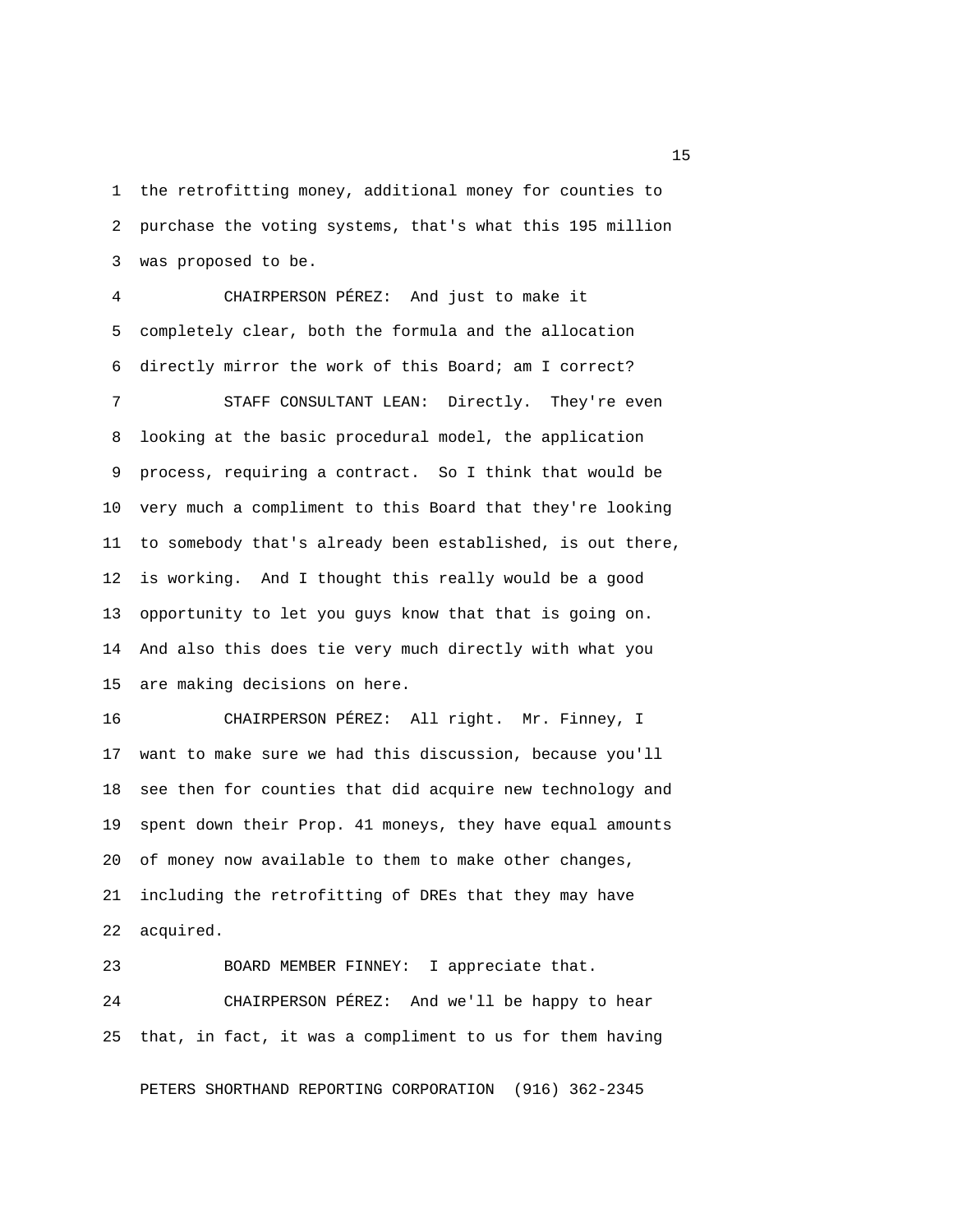1 plagiarized our work.

 2 BOARD MEMBER FINNEY: It's all in the service of 3 the people.

 4 CHAIRPERSON PÉREZ: Okay. Anything else on this 5 item?

 6 Item VI. Now we'll go back to Item IV, A. And 7 the discussion with respect to the January 1st -- sorry. 8 Scratch that. The July 1st, 2005, deadline.

 9 At our last meeting -- I know you've all reviewed 10 the minutes, and I know some of you even read the 101-page 11 transcript. But at our last meeting, Mr. Kaufman, 12 Mr. Finney, and myself were here for an exhaustive 13 conversation with many of the counties to discuss the 14 issue of deadlines. Prior to concluding that discussion, 15 we lost our quorum. Our commitment was to take this item 16 up at this meeting, but have it be fully informed by the 17 input that the counties gave at the last meeting. So that 18 said, I'd like to move us into the staff recommendation or 19 staff report with respect to Item IV, A.

20 STAFF CONSULTANT LEAN: Since we have discussed 21 this item more than once and we had the big discussion of 22 it at the last meeting, it's a very brief report. I just 23 put out some other additional options for you.

24 As it stands, the July 1, 2005, deadline for 25 counties to receive approval of the VMB on a project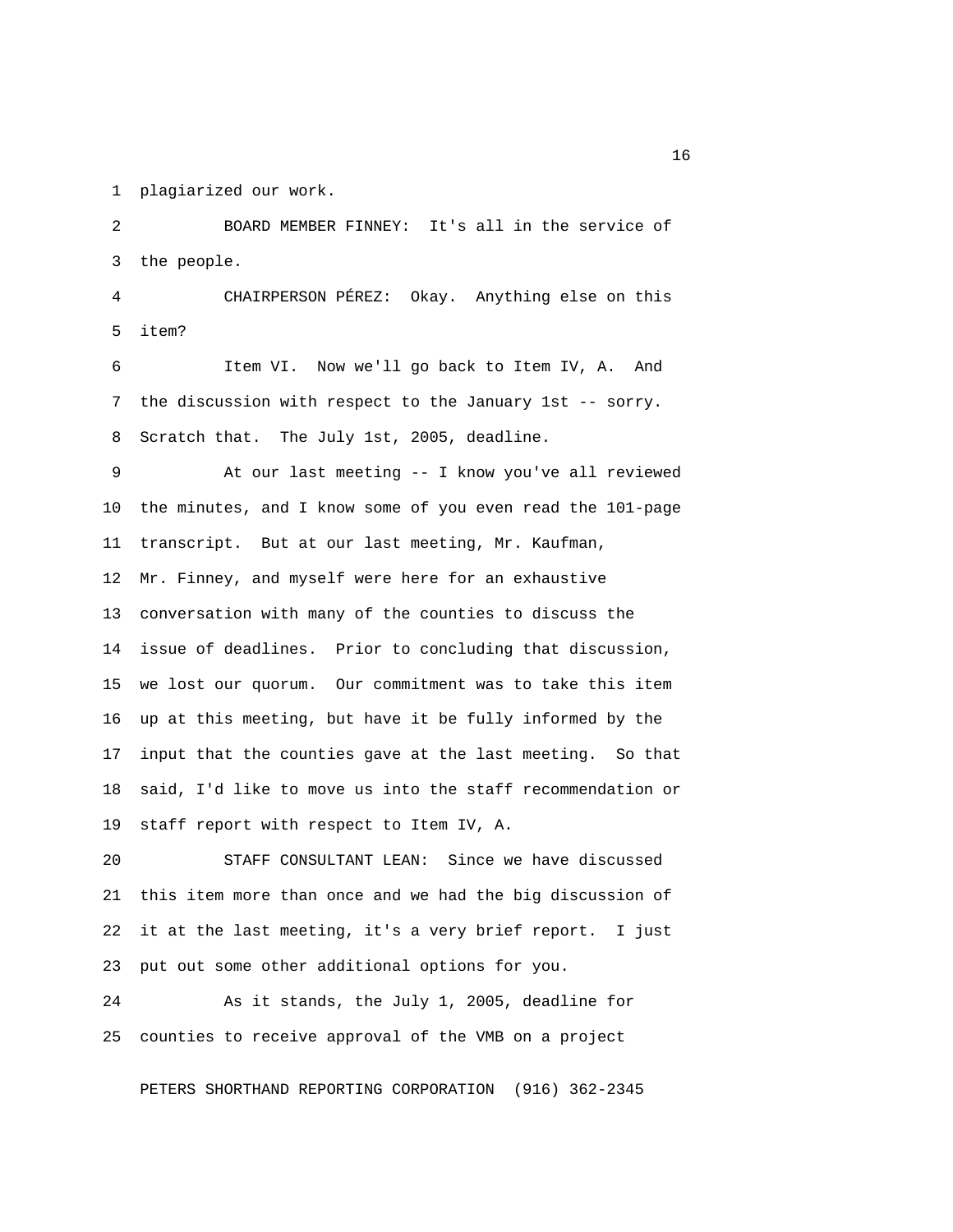1 application is still the deadline. You have three options 2 that we're presenting to you. Option Number 1 would be to 3 move the project documentation deadline to January 1, 4 2006. I can go into that further, but -- and this would 5 also --

6 CHAIRPERSON PÉREZ: Shortened is fine.

 7 STAFF CONSULTANT LEAN: And Option 2 would be to 8 move the deadline to March 1st, 2006. And Option 3 would 9 be to have the deadline as an open-ended requirement. 10 There wouldn't necessarily be a deadline.

11 CHAIRPERSON PÉREZ: Okay. I've got two cards on 12 this issue. Unless anybody has specific questions they'd 13 like to raise first, I'd like to move to the cards.

14 Okay. The first card I have is from Janice 15 Atkinson from Somona County. Ms. Atkinson also submitted 16 a letter to us that each of you should have in your 17 packets.

18 MS. ATKINSON: Thank you. Janice Atkinson, 19 County of Somona. And I'm just here today to reiterate 20 what's in my letter, that I'm hoping that you will go for 21 Option 3 of the three options laid out to you by your 22 staff.

23 Somona County currently uses the Mark-A-Vote 24 voting system. We have every intention of enhancing our 25 system with a supplemental unit that will be accessible to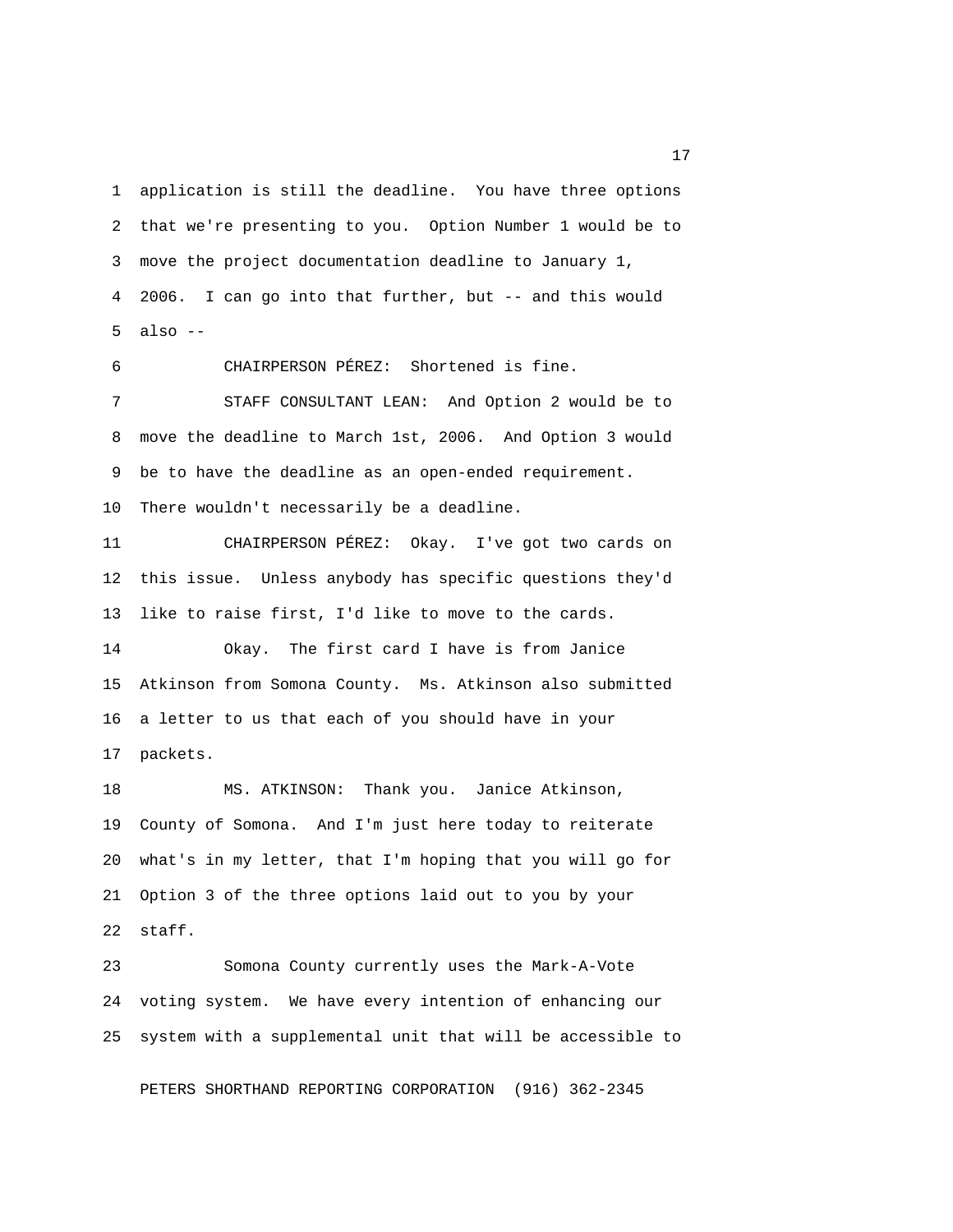1 the disabled by the primary 2006.

 2 With the ever-changing landscape before us, I 3 will tell you in the last two weeks the amount of Section 4 301 money the counties have been looking at has changed at 5 least three times. It's been a little bit hard to get our 6 hands around this.

 7 But what I'd like to recommend is that those 8 counties who are looking at adding a supplemental system 9 to meet the requirements of HAVA do so through the HAVA 10 funding process and not through the voting modernization 11 process. I would like to have my funds -- my county's 12 funds held in reserve for my county to purchase a new 13 voting system, at such time as there is a voting system 14 that will meet the needs of our county. Currently, none 15 of the voting systems that certainly are certified in this 16 state and that even are coming before the VSP for 17 certification will meet the needs for Somona County.

18 As you know and as you've seen over the last 19 couple of years, things change very rapidly in the 20 elections field. I believe there will be new technology 21 on the horizon. And hopefully within the foreseeable 22 future, those of us who have been holding out and waiting 23 will be able to purchase a new system.

24 I also wanted to point out that, in doing some 25 research, I found that Somona County was one of only 15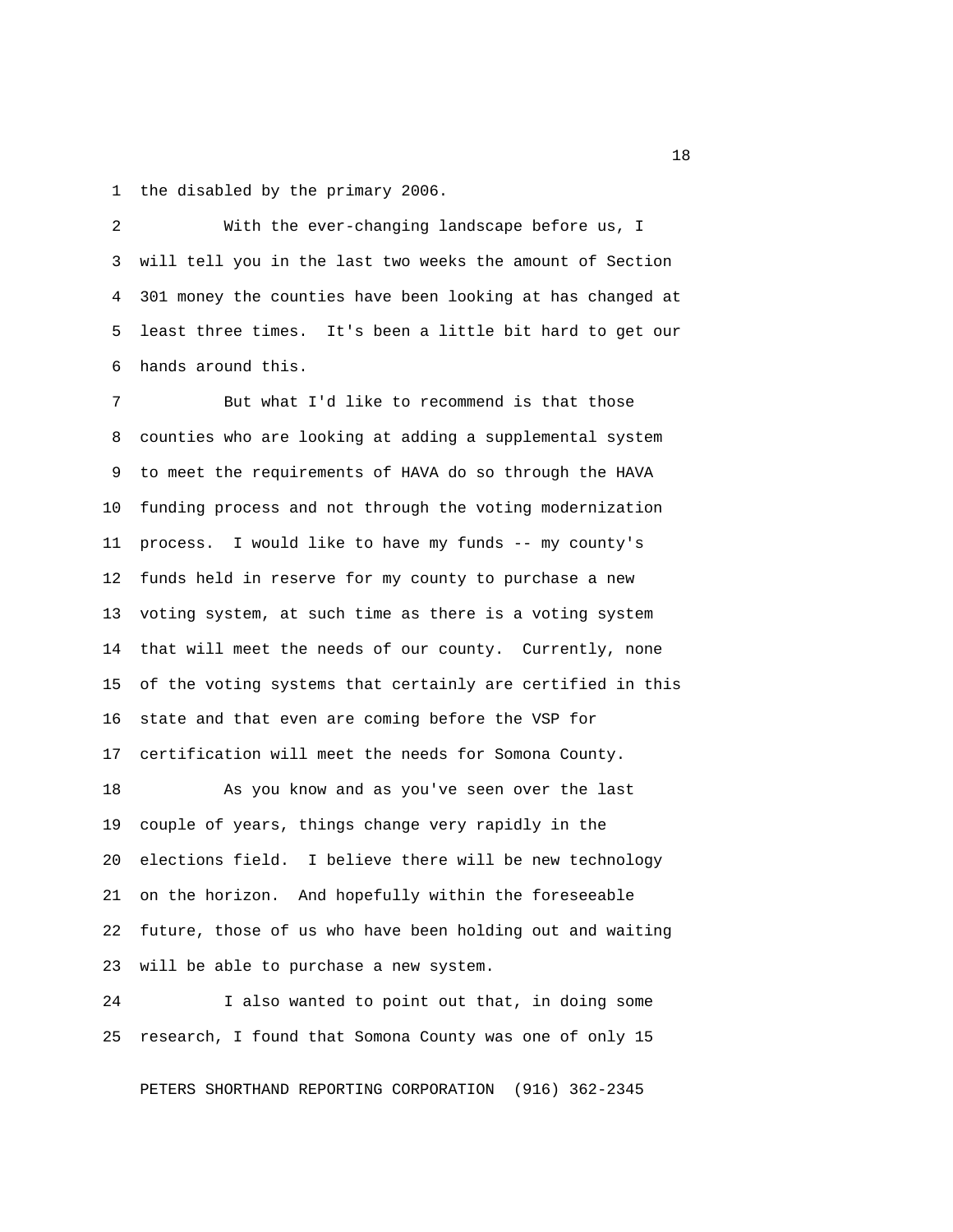1 counties in the state where Prop. 41 actually was passed 2 by the voters. I would hate to see our funds distributed 3 the other counties who may have already spent their 4 allocated portion, when our voters supported this 5 modernization fund.

 6 CHAIRPERSON PÉREZ: As we were coming up with a 7 formula for allocation of funds, we looked at lots of 8 things, including something that you made reference to in 9 terms of pro rata distribution. We struggled with the 10 idea of population based, voter registration based. One 11 of us on the phone even suggested we may distribute them 12 based on counties who approved the bond measure. But 13 that's not the ultimate formula we came up with.

14 I want to see if anybody on the phone has a 15 comment first, and then we'll -- any questions for 16 Ms. Atkinson or any comments before we move on to our next 17 card?

18 I have one question then. I struggle with the 19 idea of open ended, but I'm drawn to it because I want to 20 be as fair as possible to the counties. And I want to be 21 responsive to the fact that it is an incredibly changing 22 world. And, quite frankly, we all thought we would be 23 done a year-and-a-half ago in terms of the work of this 24 Board. But I struggle with the idea of completely open 25 ended.

PETERS SHORTHAND REPORTING CORPORATION (916) 362-2345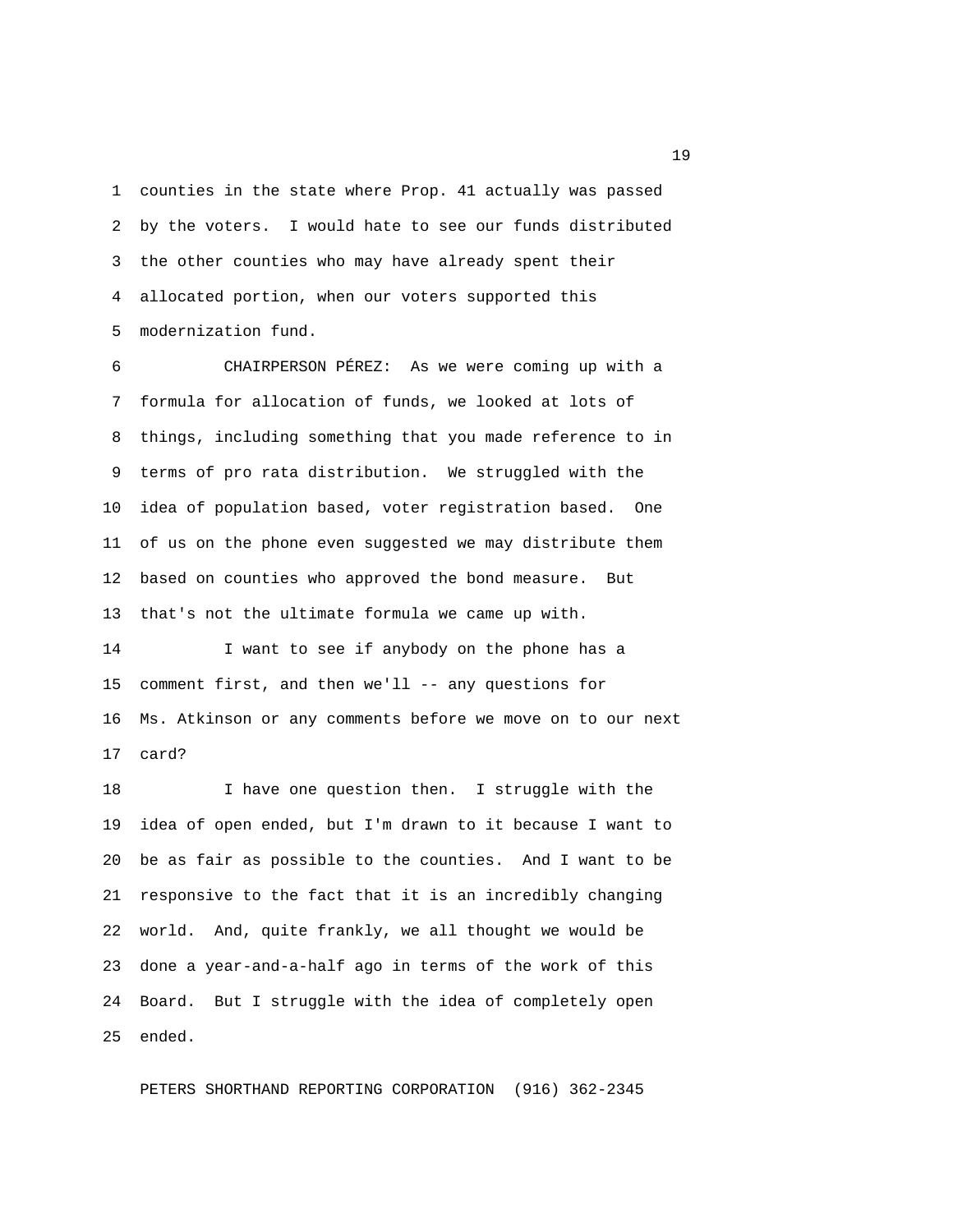1 So your suggestion is completely open ended. Are 2 you comfortable with any sort of a time line for us to 3 recapture the money? And the reason I ask is while Somona 4 may not be in this situation, there may be other counties 5 that may decide not to move forward. And what do we do 6 with that money that sits there, if there's not an 7 intention to use it? And should we be then acting to move 8 that money to other counties that have continued financial 9 need to address the issues within their counties?

10 MS. ATKINSON: Well, I suppose that, yes, I would 11 be open to some date in the future. You know, we could 12 set some date in the future.

13 Where this is so difficult and it's, you know -- 14 we're all just guessing. If we, as counties, had had 15 before us an array of voting systems from which to choose, 16 it may not have been such a difficult decision. But we've 17 been sitting here now for two years with nothing to buy, 18 no one coming forward with anything new that's gotten 19 approved by the state. We seem to be decertifying systems 20 faster than we're certifying them in the state.

21 And so, you know, my crystal ball the county gave 22 me when I started is a little hazy. And I can't pull a 23 date out of the air when the vendors will have a new 24 system for us to purchase. I just know -- I will tell you 25 that at times I have felt like we are hurrying through

PETERS SHORTHAND REPORTING CORPORATION (916) 362-2345

20 and 20 and 20 and 20 and 20 and 20 and 20 and 20 and 20 and 20 and 20 and 20 and 20 and 20 and 20 and 20 an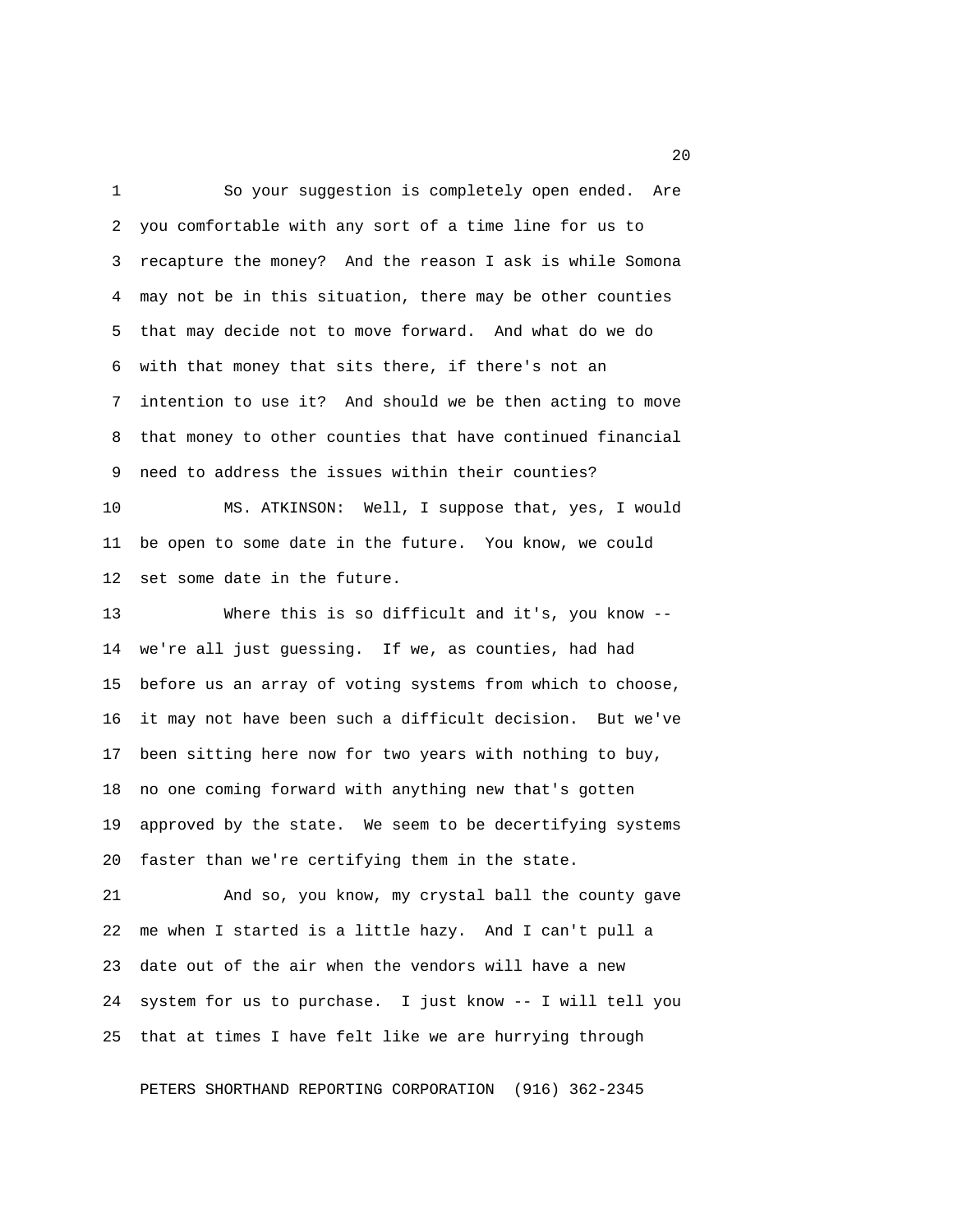1 this process so that the Board can disband, you know,

 2 because you guys have been sitting up here, and you want 3 to allocate the funds so everybody can go home again. 4 I want to be sure that when I buy a voting system 5 for the voters of Somona County that it is, in fact, a 6 system that meets the needs of the voters of the county 7 and that I'm not just buying something, rushing into 8 buying something because we had an artificial deadline 9 imposed.

10 CHAIRPERSON PÉREZ: I think I speak for the Board 11 when I say we don't want to rush you. We wanted to create 12 an aggressive time line that allowed counties that wanted 13 to move forward quickly the opportunity to move forward 14 quickly, and that we've adjusted this time line to be 15 responsive to the changing dynamics impacting counties.

16 And I don't think there's anybody other than 17 another County, you know, Registrar who is as frustrated 18 as you are -- as we are by the fact that you had options 19 to buy them, but you're probably better served not having 20 purchased them, because now you get to look at options 21 that may be ongoing, as opposed to those that were shortly 22 before you and then decertified. So we absolutely, I 23 think, share your frustration and your concern. And we 24 don't want to rush you into a decision that you don't 25 think would be best for the voters of your county.

PETERS SHORTHAND REPORTING CORPORATION (916) 362-2345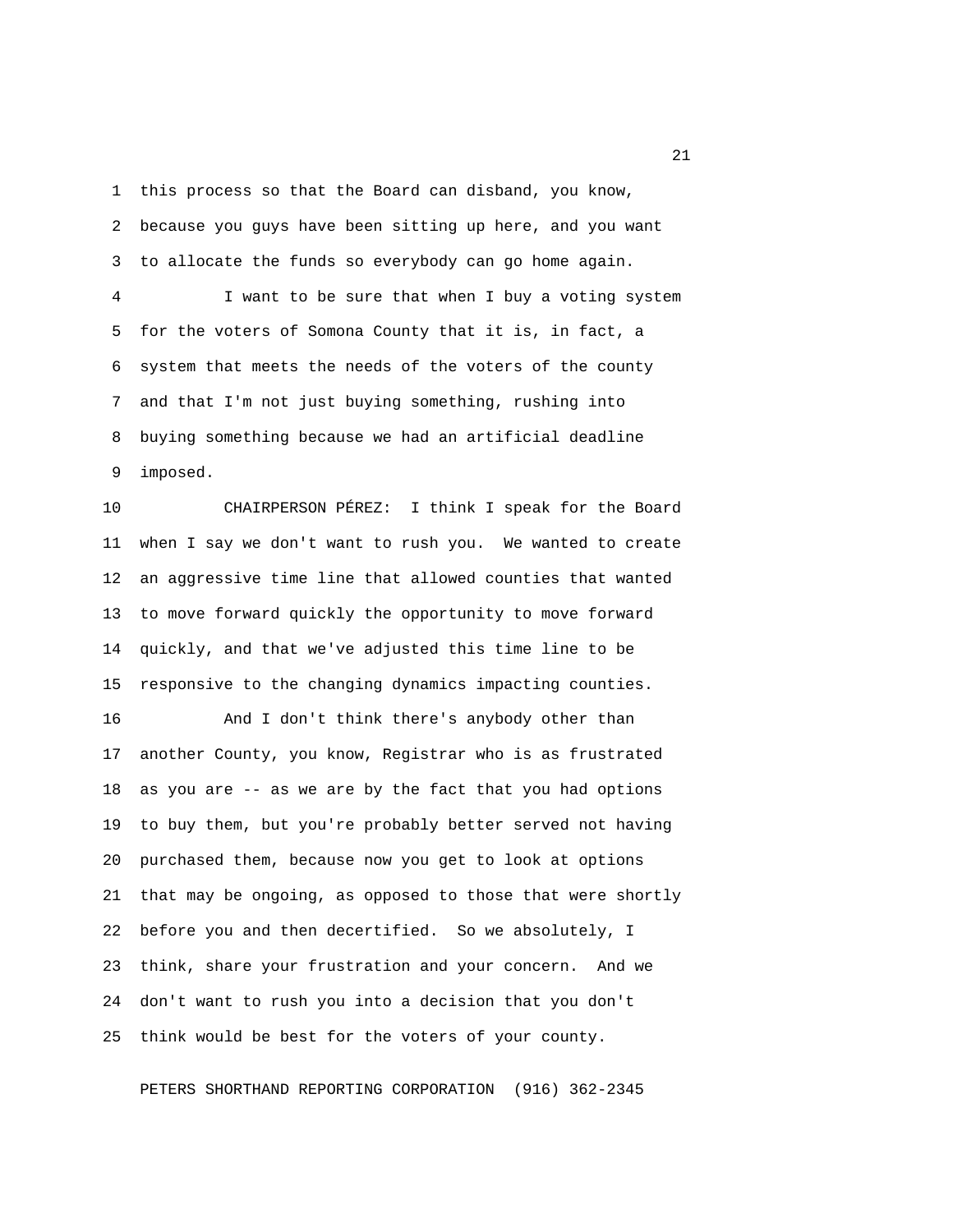1 VICE CHAIRPERSON KAUFMAN: Mr. Chairman, can I 2 ask a follow-up question?

 3 CHAIRPERSON PÉREZ: Go head, Mr. Kaufman. 4 VICE CHAIRPERSON KAUFMAN: I was just wondering 5 from Ms. Atkinson whether you believe that the March 1, 6 Option 2 that's been presented here by the staff, whether 7 March 1 -- apart from the fact it provides you with two 8 additional months time, does that provide you with any 9 benefit beyond setting the date of January 1, 2006? 10 And what I'm really trying to get at, is there 11 any concern that having the deadline for HAVA, meeting the 12 HAVA requirement, and having the deadline for submitting 13 or getting approval from this Board, does the parallel 14 date at all present a problem that would be solved by 15 extending it two months? 16 MS. ATKINSON: I don't believe that it does, in

17 that I -- hopefully providing that the Section 301 HAVA 18 funding is approved, I intend to comply with HAVA using 19 the Section 301 funds as I believe they were originally 20 intended. And I would like then to have the voting 21 modernization funds held from my county to be used for 22 future voter modernization as I feel they were intended.

23 CHAIRPERSON PÉREZ: May I ask another question? 24 One of the things we wrestled with was some 25 counties not being responsive to some of our initial

PETERS SHORTHAND REPORTING CORPORATION (916) 362-2345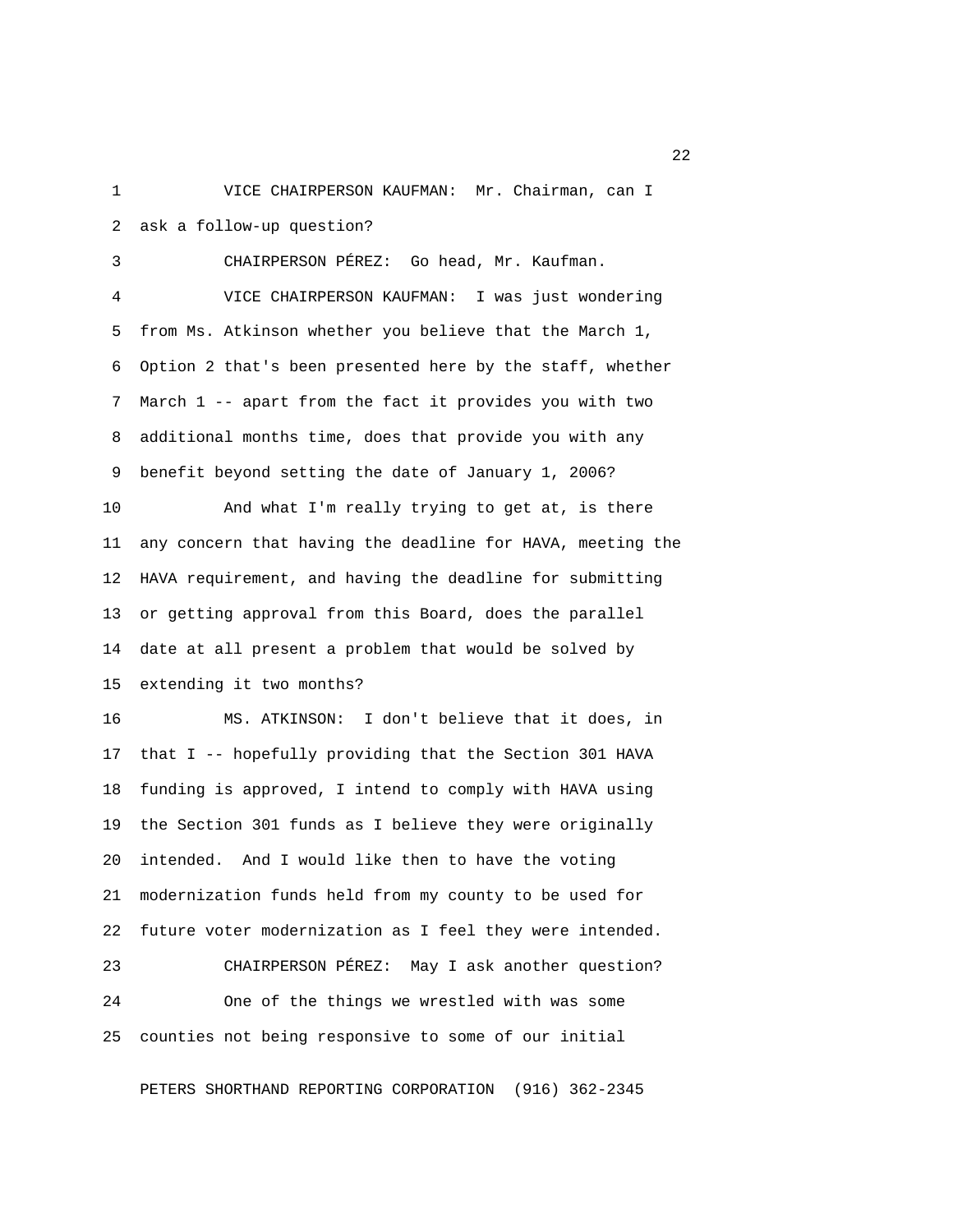1 overtures in trying to come up with our allocation in the 2 first place. And there were several counties who are very 3 slow to comment. It took multiple written and telephonic 4 communications from the staff that works for this Board 5 and the other staff in the election division to get that 6 responsiveness.

 7 One of the items that I see in your letter in the 8 basically last substantive paragraph is your willingness 9 to provide the VMB with ongoing reports if we have an 10 open-ended process. My question is this: If we were to 11 move forward with the completely open-ended time line and 12 establish a reporting process for interim reports from 13 counties to determine whether there's an ongoing interest, 14 what do you think the trigger should be for us to find a 15 county being nonresponsive either technically or 16 substantively that would allow for us then to recapture 17 that money and allocate it to counties that have ongoing 18 need?

19 MS. ATKINSON: Well, I certainly would think that 20 would be up to the Board itself to establish something. 21 But if, in fact, you establish a procedure by 22 which the counties need to report on an annual basis or a 23 semi-annual basis as to what their plans are, and counties 24 fail to meet that, you know, I do believe that you could 25 set, you know, a date by which your funds will then be

PETERS SHORTHAND REPORTING CORPORATION (916) 362-2345

23 and 23 and 23 and 23 and 23 and 23 and 23 and 23 and 23 and 23 and 23 and 23 and 23 and 23 and 23 and 23 and 23 and 23 and 23 and 23 and 23 and 23 and 24 and 25 and 25 and 25 and 25 and 25 and 25 and 26 and 26 and 26 an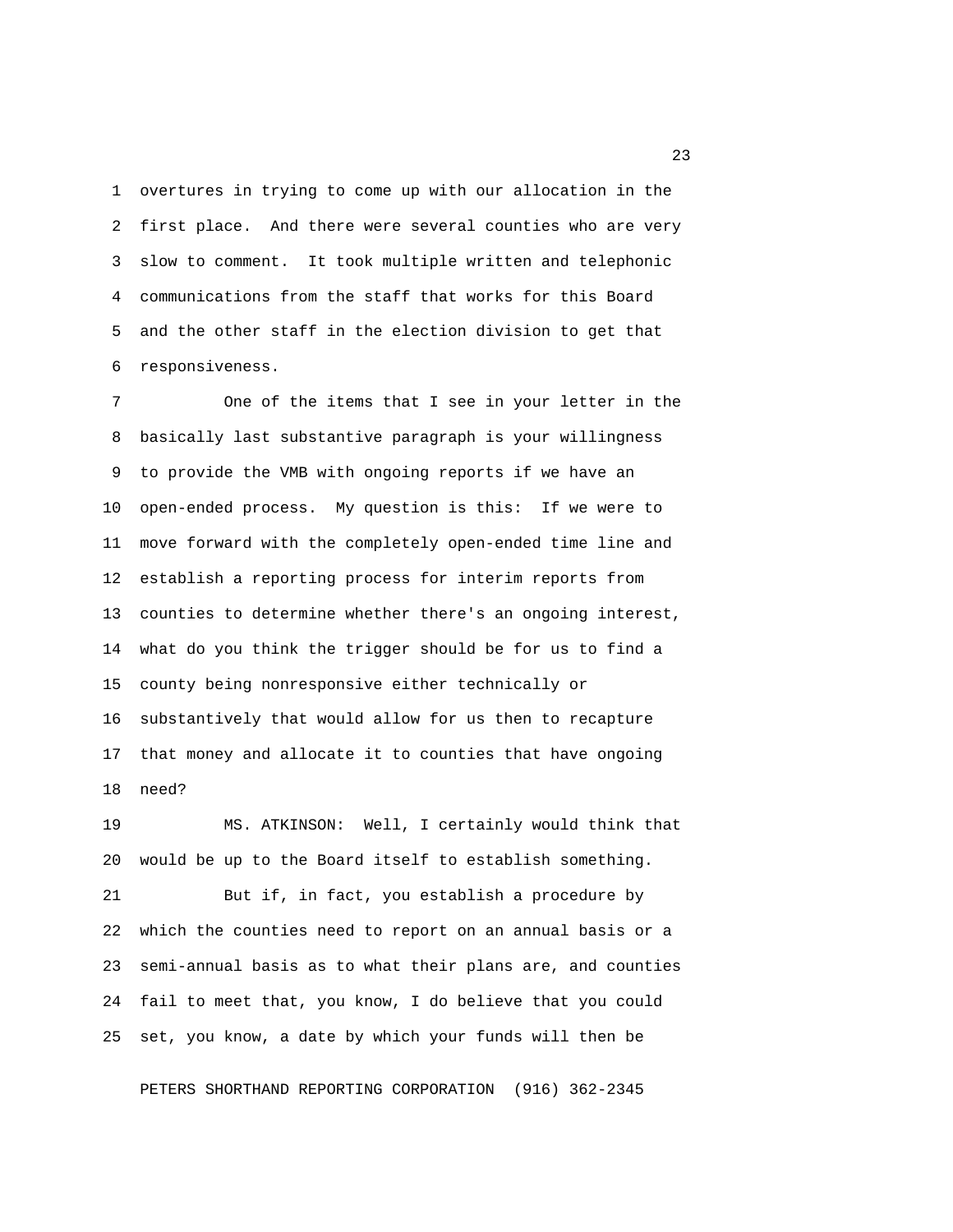1 returned to the general pool and possibly reallocated.

 2 CHAIRPERSON PÉREZ: Okay. Thank you. 3 Anything else for Ms. Atkinson? 4 If not, thank you very much. I appreciate both 5 your written and your comments in person. 6 MS. ATKINSON: Thank you. 7 CHAIRPERSON PÉREZ: The next card we have is for 8 Terry Hansen from Yuba. 9 MS. HANSEN: Basically, I would like to concur 10 with what Janice just said from Somona County. 11 But I would also like to address one of the 12 comments you made, and I'm particularly sensitive to this. 13 I'm from Yuba County, and I believe Yuba County was one of 14 the non-responsive counties. This was -- I just took 15 office in Yuba County in 2000, two years ago. And so 16 since then, we have become very responsive, but it was a 17 huge learning curve to get into this environment, to 18 successfully navigate this environment.

19 Originally, I felt like someone had directed me 20 you are now to go to the moon, Terry, but you don't have a 21 rocket ship, but you get there. And it was like, how do 22 you do this? And so it has been a huge learning curve, 23 and I'm sure I'm not the only County Registrar of Voters 24 that was put into this position and is now trying to 25 comply fully, with every intention of complying fully.

PETERS SHORTHAND REPORTING CORPORATION (916) 362-2345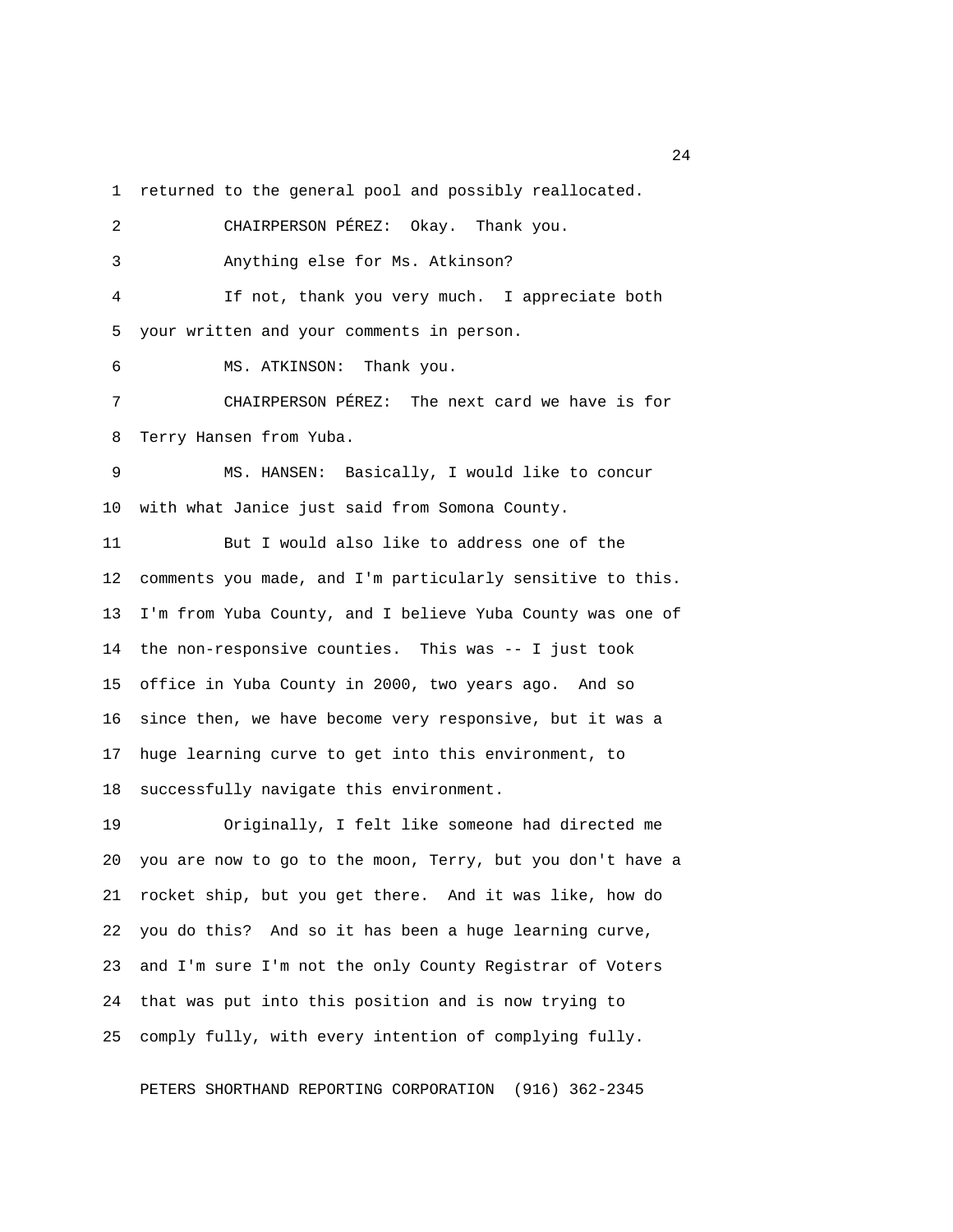1 I, too, would support Option Number 3 with some 2 definite guidelines in place that compliance should move 3 forward, documentation should move forward with that 4 compliance, or you would definitely experience a loss of 5 your funding. 6 Thank you. 7 CHAIRPERSON PÉREZ: Thank you. Before you leave, 8 let me just see if there's any questions from any of the 9 Board members. 10 Any questions for Ms. Hansen from Yuba? 11 Thank you. 12 Our next card is Mr. Michael J. Smith. 13 MR. SMITH: Yes. Michael J. Smith from Santa 14 Cruz County. 15 I'm glad I was third, because what Ms. Atkinson 16 said I would not disagree with in any part, except I 17 understand the dilemma you have with the open-ended 18 system. And so I would recommend a June 1st of 2006, 19 which I think would push it up even a little bit more than 20 the March, but wouldn't make you feel as though there's a 21 never to come date for this to happen. 22 I fully support the idea that the funds should 23 come from the HAVA funds rather than -- and keep the 24 others in reserve. I work closely with our Registrar in 25 Santa Cruz County and see the dilemma they have. And I

PETERS SHORTHAND REPORTING CORPORATION (916) 362-2345

25 and 25 and 25 and 25 and 25 and 25 and 25 and 25 and 25 and 25 and 25 and 25 and 25 and 25 and 25 and 25 and 25 and 25 and 25 and 25 and 25 and 25 and 25 and 25 and 25 and 25 and 25 and 25 and 25 and 26 and 26 and 26 an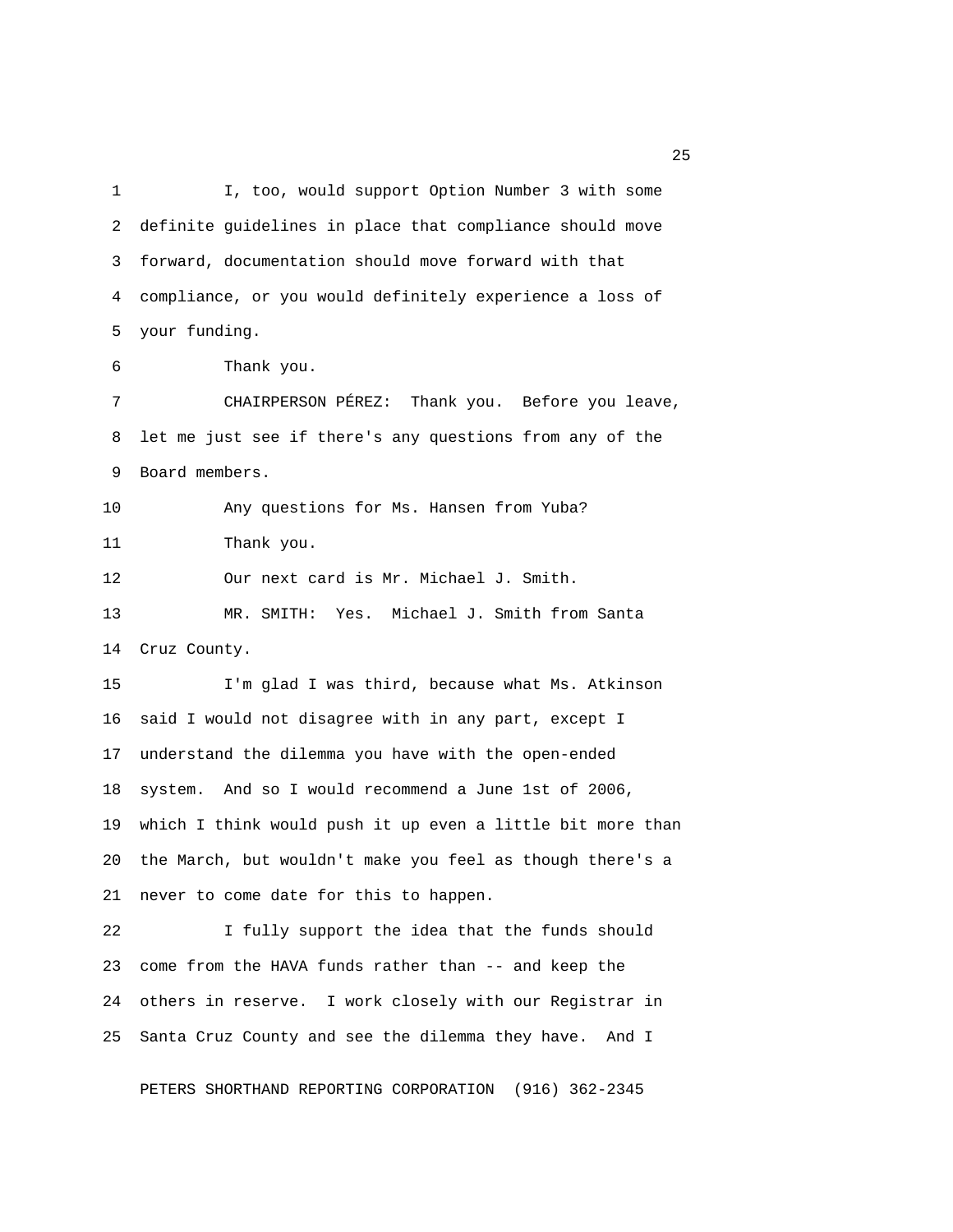1 fully supported them holding off spending funds when what 2 existed turned out to be not what most people, certainly, 3 that we've spoken to in Santa Cruz County wanted, first of 4 all, and with the problems existing with Diebold and 5 various other companies. 6 So I fully supported Ms. Atkinson's 7 recommendations without this one date of June 1st being 8 implemented. 9 CHAIRPERSON PÉREZ: Thank you. 10 Any questions for Mr. Smith? 11 Okay. That is the extent of our cards on this 12 item. 13 Mr. Bustamante, anything on this before I move to 14 the phone? 15 BOARD MEMBER BUSTAMANTE: Yes. I have a couple 16 questions of staff. How many counties of already 17 submitted applications? 18 STAFF CONSULTANT LEAN: Twenty-two. 19 BOARD MEMBER BUSTAMANTE: How many counties do we 20 have left? 21 STAFF CONSULTANT LEAN: Thirty-six. 22 BOARD MEMBER BUSTAMANTE: Of the 36, how many do 23 we believe are actually going to participate in the 24 process? 25 STAFF CONSULTANT LEAN: That's actually one of

PETERS SHORTHAND REPORTING CORPORATION (916) 362-2345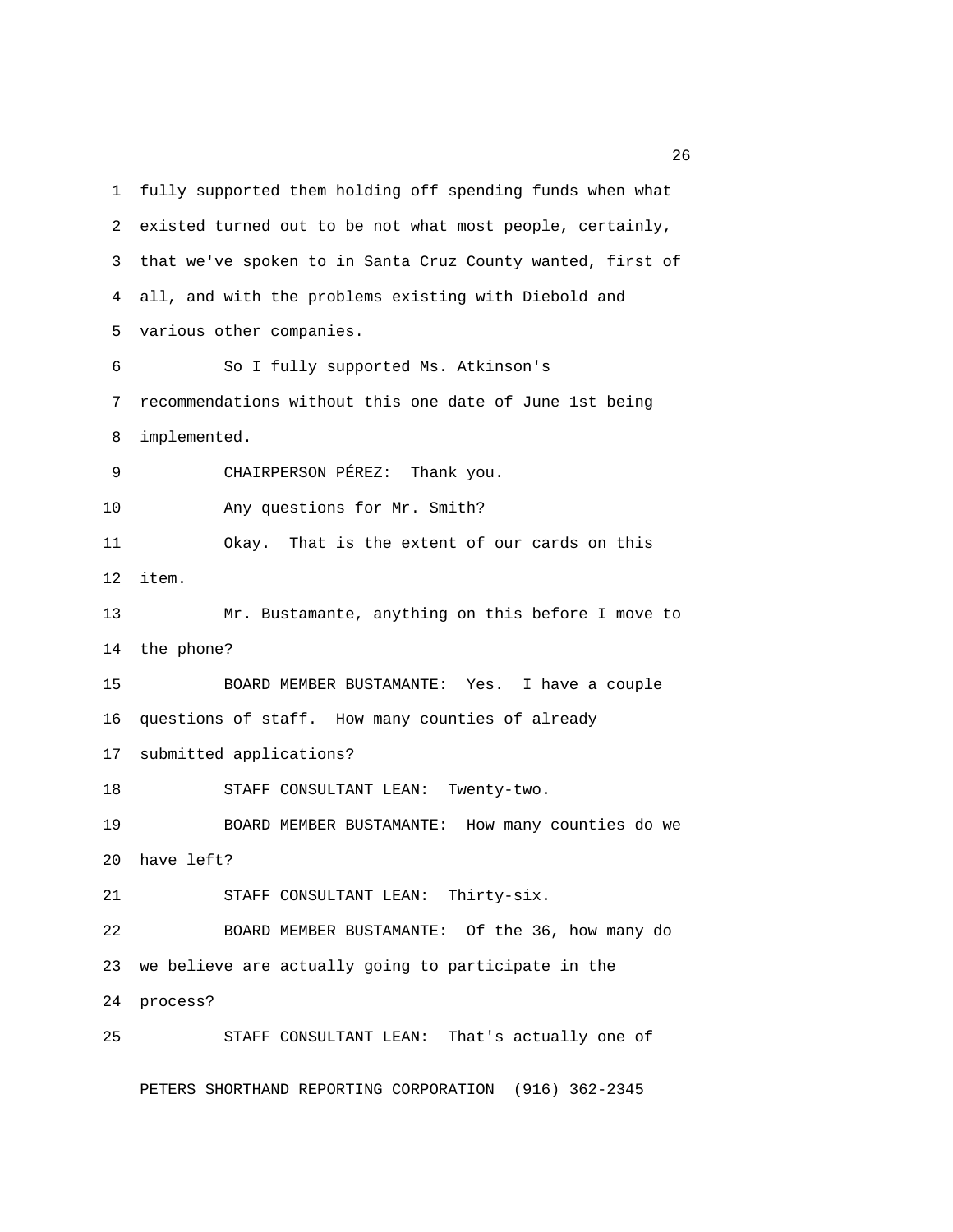1 the reasons why we've suggested an interim status report 2 so we can get a word back. Because of the decertification 3 of the DREs and all of the current atmosphere the voting 4 systems are in right now, it's really hard to tell where 5 counties are, because I'm not sure they know where they 6 want to go. We would have to definitely survey them again 7 and find out exactly where they want to go and if they're 8 going to use this money.

 9 I would anticipate, given that there is some 10 money now with the 301, that they would -- that still 11 wouldn't necessarily cover their entire costs, so I would 12 anticipate they would come forward for the Voting 13 Modernization Board money.

14 BOARD MEMBER BUSTAMANTE: Because my recollection 15 when we started this, there was at least a dozen counties 16 that weren't interested, something along those lines.

17 CHAIRPERSON PÉREZ: I think there were probably a 18 good number of counties that weren't responding. Some may 19 not have been interested and some of them may have been in 20 the situation Yuba was in with a substantial transition in 21 trying to fully get up to speed and --

22 BOARD MEMBER BUSTAMANTE: Just for some reason, I 23 just have a recollection of counties -- a number of 24 counties just saying --

25 CHAIRPERSON PÉREZ: And there were.

PETERS SHORTHAND REPORTING CORPORATION (916) 362-2345

27 and 27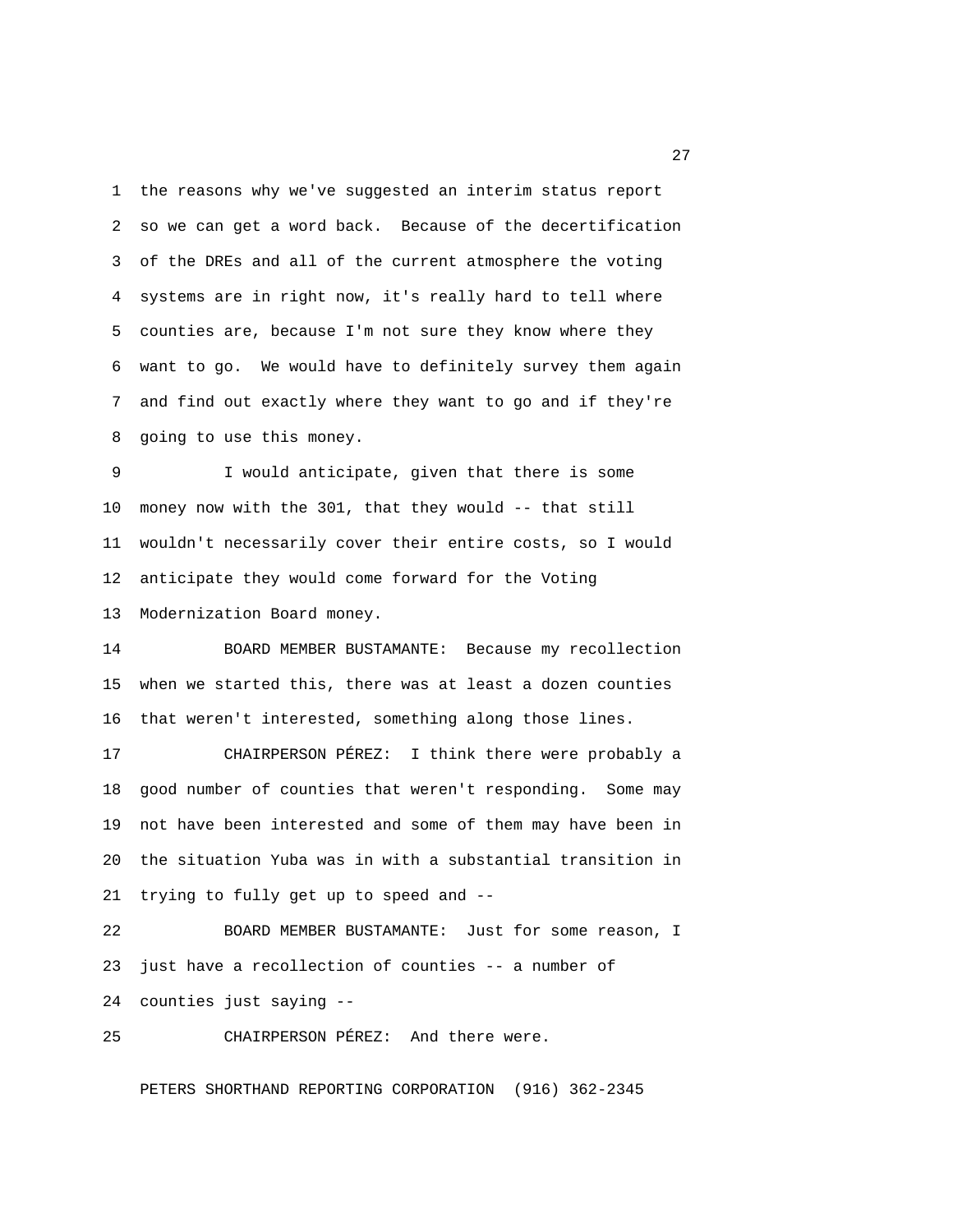1 STAFF CONSULTANT LEAN: At the beginning of 2 process, HAVA hadn't been passed yet, so it hadn't been 3 really analyzed and implemented. And so I'm not 4 necessarily sure that those counties were aware of their 5 responsibility under HAVA of having one accessible voting 6 machine. I think we discussed it, but I don't know -- 7 especially some of the smaller counties who don't have the 8 opportunity to come to these meetings, to go to 9 legislative meeting of the CACEO. So they may not have 10 been fully briefed on the requirements yet. So I think 11 that might have been at the beginning in an onset of VMB. 12 BOARD MEMBER BUSTAMANTE: It's true HAVA hadn't 13 passed, but I think staff had done a yeoman's effort in 14 making sure on multiple times, at least a half a dozen -- 15 STAFF CONSULTANT LEAN: We did. 16 BOARD MEMBER BUSTAMANTE: How many systems are 17 certified? 18 STAFF CONSULTANT LEAN: Michael. 19 ELECTIONS ANALYST WAGAMAN: How many systems are 20 certified? 21 CHAIRPERSON PÉREZ: How many systems have been 22 certified. 23 BOARD MEMBER BUSTAMANTE: How many systems are 24 currently certified? 25 STAFF CONSULTANT LEAN: What type of systems? PETERS SHORTHAND REPORTING CORPORATION (916) 362-2345

28 and 28 and 28 and 28 and 28 and 28 and 28 and 28 and 28 and 28 and 28 and 28 and 28 and 28 and 28 and 28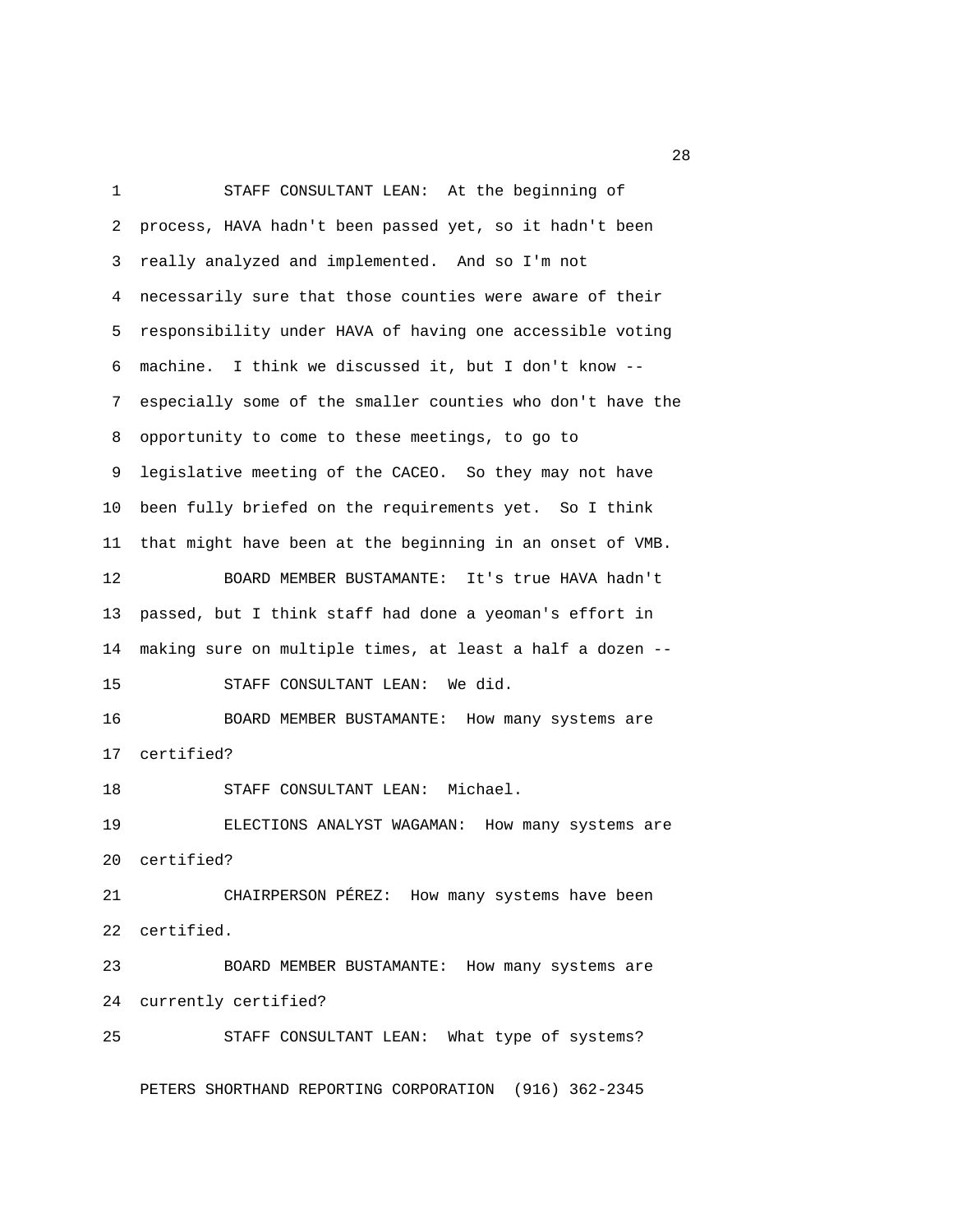1 ELECTIONS ANALYST WAGAMAN: How many systems are 2 certified or are certified that fully meet every -- 3 BOARD MEMBER BUSTAMANTE: Systems that are 4 certified that would meet the HAVA requirements. 5 ELECTIONS ANALYST WAGAMAN: There is one 6 certified that would meet the HAVA accessibility 7 requirement. There are other systems that meet other 8 portions of it that would have to use in conjunction with 9 at least one other voting system component. 10 CHAIRPERSON PÉREZ: Forgive Michael and forgive 11 me, because this isn't what we did on a day-to-day basis. 12 And we found that depending on how you ask the question,

13 it may significantly impact the answer you get. I don't 14 remember how we parsed the question before, but last I 15 understood, there wasn't a single system in place that was 16 certified both federally and state that would meet the 17 HAVA requirements. What's the distinction between my 18 understanding and the one that you've identified?

19 ELECTIONS ANALYST WAGAMAN: The distinction is 20 our discussion last time in which I annoyed you by 21 pointing out we had approved the Sequoia VeriVote system, 22 even though it had a problem. It was conditional. That 23 was the primary issue that I think was of your primary -- 24 of your most concern.

25 BOARD MEMBER BUSTAMANTE: The answer is none.

PETERS SHORTHAND REPORTING CORPORATION (916) 362-2345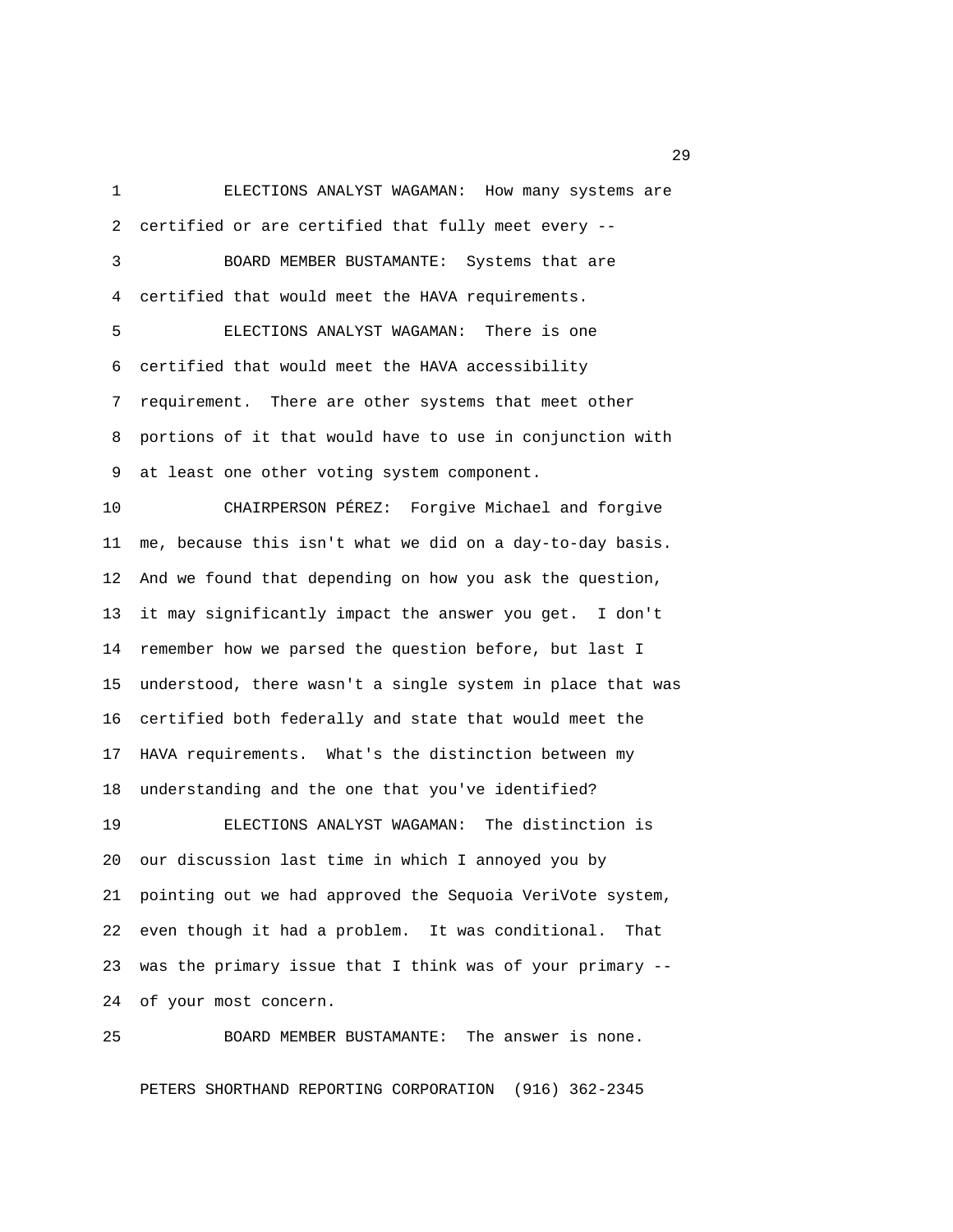1 CHAIRPERSON PÉREZ: Has that condition been met? 2 BOARD MEMBER BUSTAMANTE: Strictly, the answer is 3 none. But not strictly, the answer is probably one. Is 4 that a better way to put it?

 5 ELECTIONS ANALYST WAGAMAN: I like my Panel 6 better.

 7 The system is approved. There are conditions 8 attached to that certification. The only condition 9 that -- the only two significant conditions on there that 10 are beyond just kind of boilerplate-type language are, 11 one, that they have to address a procedural issue on how 12 they're going to deal with the system storing the votes 13 sequentially, so the paper records are stored on a 14 reel-to-reel system, and how they're going to deal with 15 voter privacy concerns with that issue. The counties are 16 submitting their plan for how they would suggest 17 procedurally dealing with that by tomorrow. So that 18 process is moving forward right now.

19 The second issue is the primary issue, that the 20 system can't handle the primary, at least the qualified 21 version of it. So they're going through the federal 22 qualification process on that right now. They already 23 developed the software for it. They've used it before. 24 It just wasn't certified previously. So now they're going 25 through and getting that approved.

PETERS SHORTHAND REPORTING CORPORATION (916) 362-2345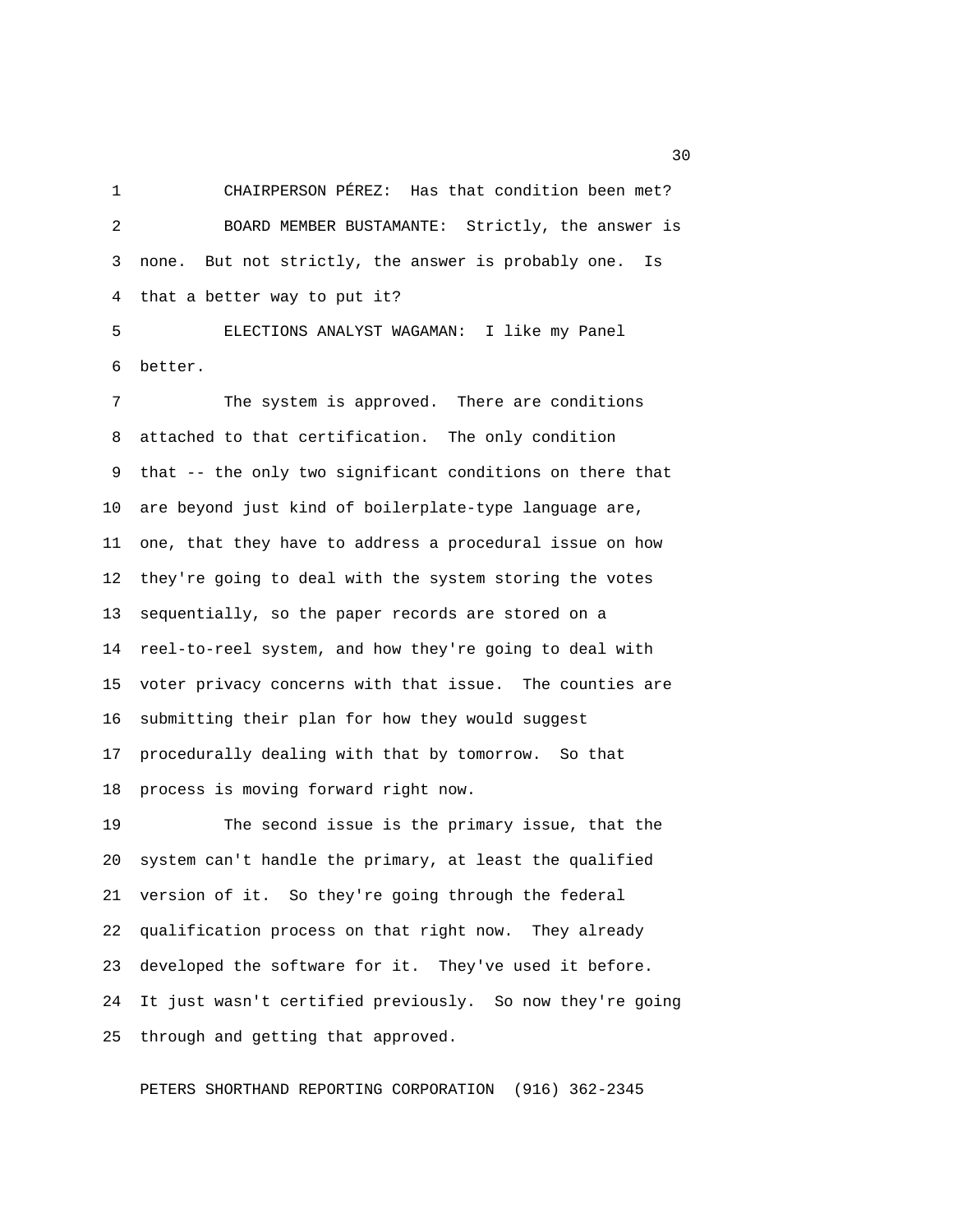1 CHAIRPERSON PÉREZ: Of our 58 counties, how many 2 of them have primary elections?

 3 ELECTIONS ANALYST WAGAMAN: Before June of 2006? 4 CHAIRPERSON PÉREZ: How many of them have primary 5 elections?

 6 ELECTIONS ANALYST WAGAMAN: All 58 will have a 7 primary election. That's correct.

 8 CHAIRPERSON PÉREZ: I don't mean to be flip, 9 except that I feel for San Diego. San Diego had a 10 conditionally-approved system. They moved forward. I was 11 looking for a more colorful term.

12 The frustration that we have -- and it's not 13 directed at you by any means -- is that this is reality 14 for counties. And this is reality for voters. And while 15 the voters expressed an absolute desire in modernizing 16 technology, there was an expectation that that 17 modernization would be in the best interest of the voters 18 both in terms of the integrity of the process and in terms 19 of voters' confidence in the integrity of the process. 20 And moving the ball as it's been moved has been an 21 incredibly frustrating process for elections officials, 22 and it's done nothing to increase voter confidence in the 23 election system.

24 And so while I agree with your assessment that 25 there's one conditionally-approved system, I, for one,

PETERS SHORTHAND REPORTING CORPORATION (916) 362-2345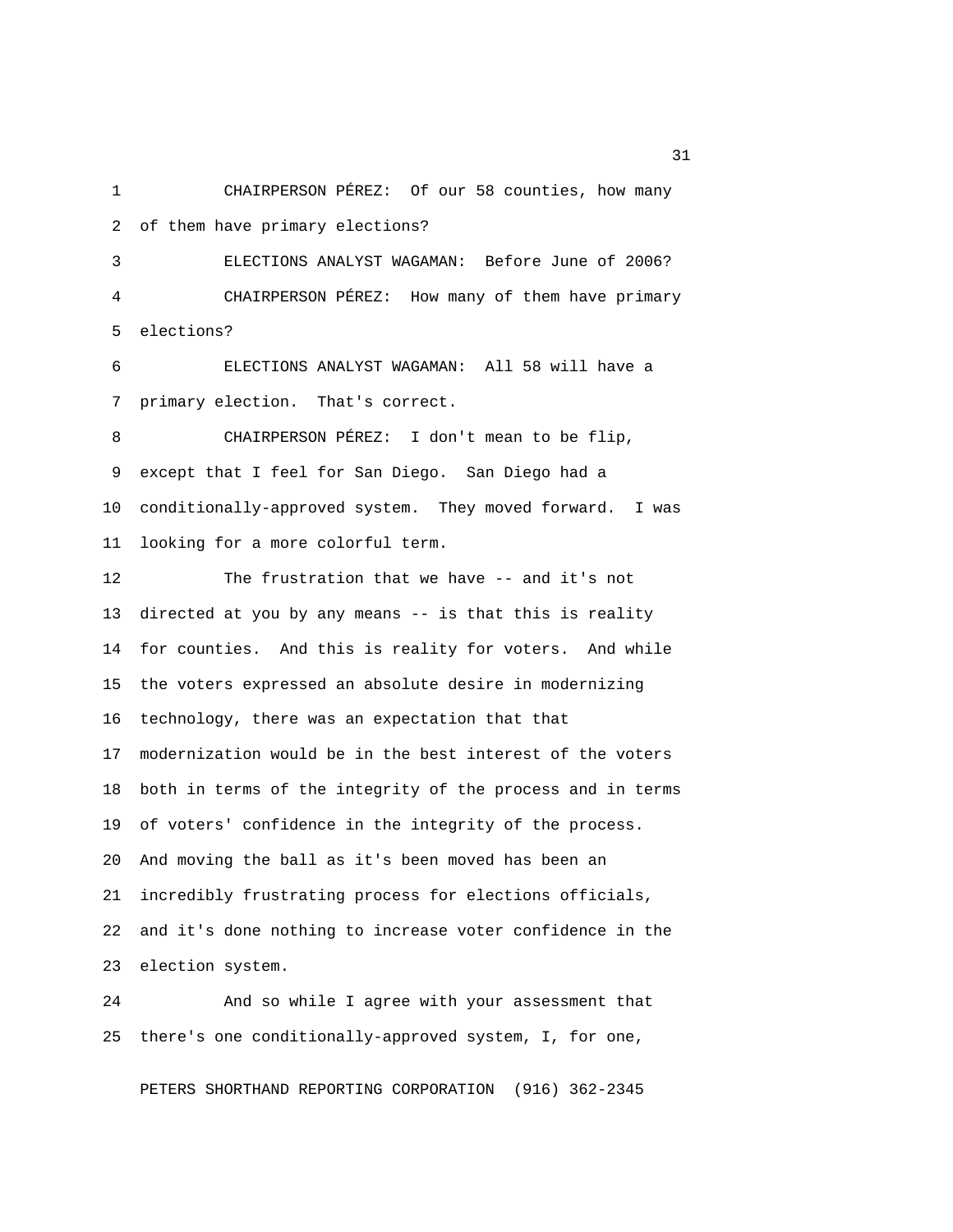1 still count it as zero, because until conditions are 2 removed, until there's a system in place that people can 3 use and hopefully multiple systems in place people can use 4 so there's true choice, then I think we're putting 5 counties in a tremendously difficult position. And the 6 competing values of our state system versus the federal 7 regs make it so it's going to be very difficult for voters 8 to have the experience they want to have and for us to 9 have the kind of seamless transition we're hoping for. 10 ELECTIONS ANALYST WAGAMAN: Perhaps more 11 informative to you is knowing where we are in the future 12 certification process so you know what we have scheduled 13 in the future, rather than what's been done already. 14 CHAIRPERSON PÉREZ: That would be great. 15 ELECTIONS ANALYST WAGAMAN: Currently, we have 16 scheduled as far as, again, systems that meet the 17 accessibility requirement, which is really the big trigger 18 that people are being held up on, we have the AutoMark 19 system which is ES&S' non-DRE system scheduled to be 20 tested in early March. We have a Diebold -- 21 CHAIRPERSON PÉREZ: Hang on one second, because 22 I'm trying to -- 23 STAFF CONSULTANT LEAN: That was actually in 24 your -- at the last meeting, this information was in your 25 packet.

PETERS SHORTHAND REPORTING CORPORATION (916) 362-2345

 $32<sup>2</sup>$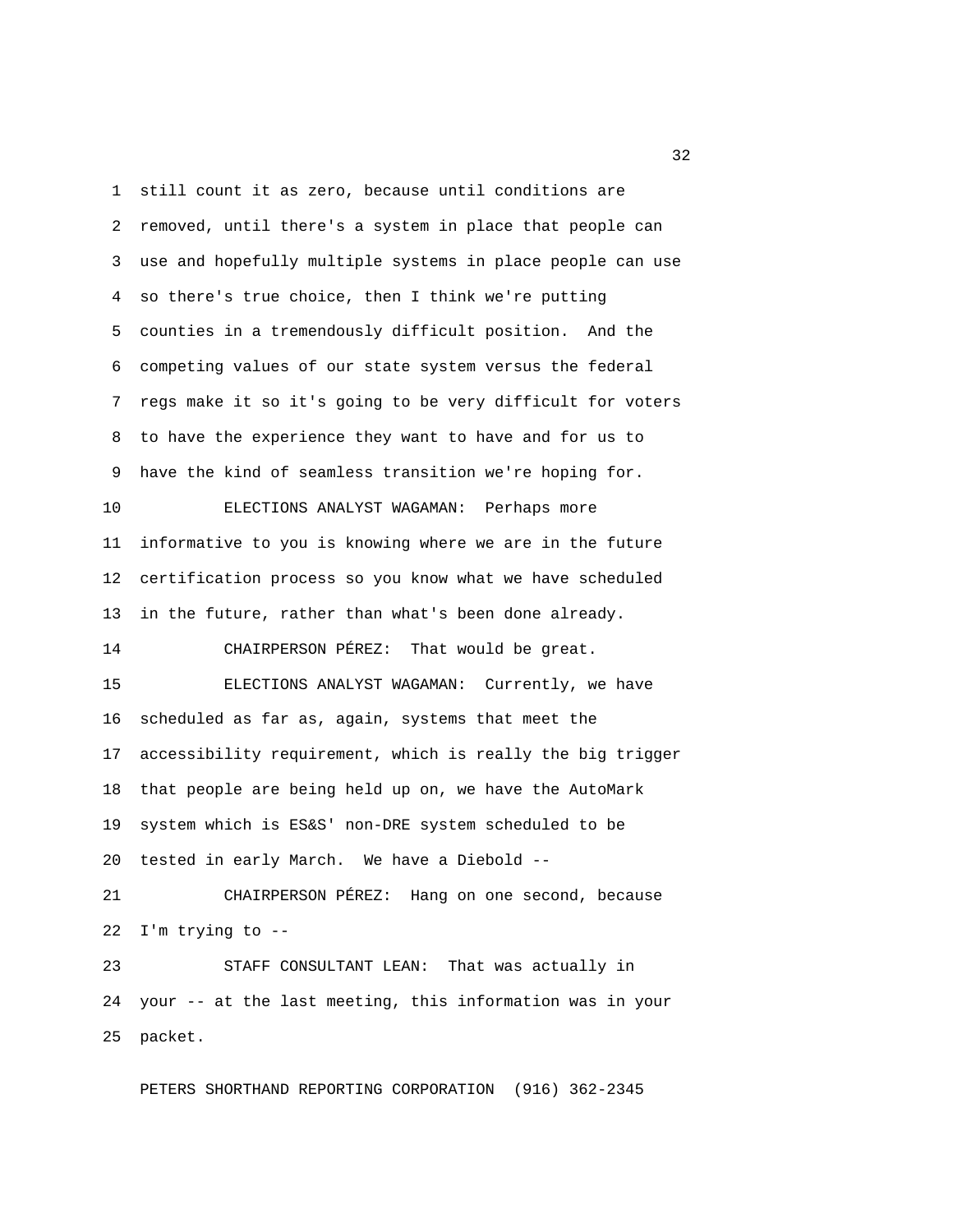1 CHAIRPERSON PÉREZ: Right. Let's go through it 2 again, though.

 3 ELECTIONS ANALYST WAGAMAN: There have been some 4 changes, that why I wanted to update you.

 5 The Diebold TSX with the paper trail in place is 6 scheduled to be tested in the first week in last -- the 7 week in March. So that one is upcoming.

 8 There's a third system from a new vendor called 9 Populex. That application is expected to be received 10 either this week or next week.

11 CHAIRPERSON PÉREZ: Is that a DRE?

12 ELECTIONS ANALYST WAGAMAN: That will be a DRE 13 with a paper trail. So that -- actually, that is not a 14 DRE, in the sense it does not store an electronic record 15 of the vote. What it does is prints a ballot on demand. 16 You vote on it like a DRE, but it doesn't store an 17 electronic record. It stores your ballot.

18 CHAIRPERSON PÉREZ: Isn't there -- you were 19 mentioning about Sequoia.

20 ELECTIONS ANALYST WAGAMAN: Sequoia is currently 21 going through their federal changes that they're going 22 through and qualifying right now. We don't have an 23 application befor us.

24 CHAIRPERSON PÉREZ: Populex is more like -- I 25 can't remember the brand of the one I looked at. But it

PETERS SHORTHAND REPORTING CORPORATION (916) 362-2345

 $33<sup>2</sup>$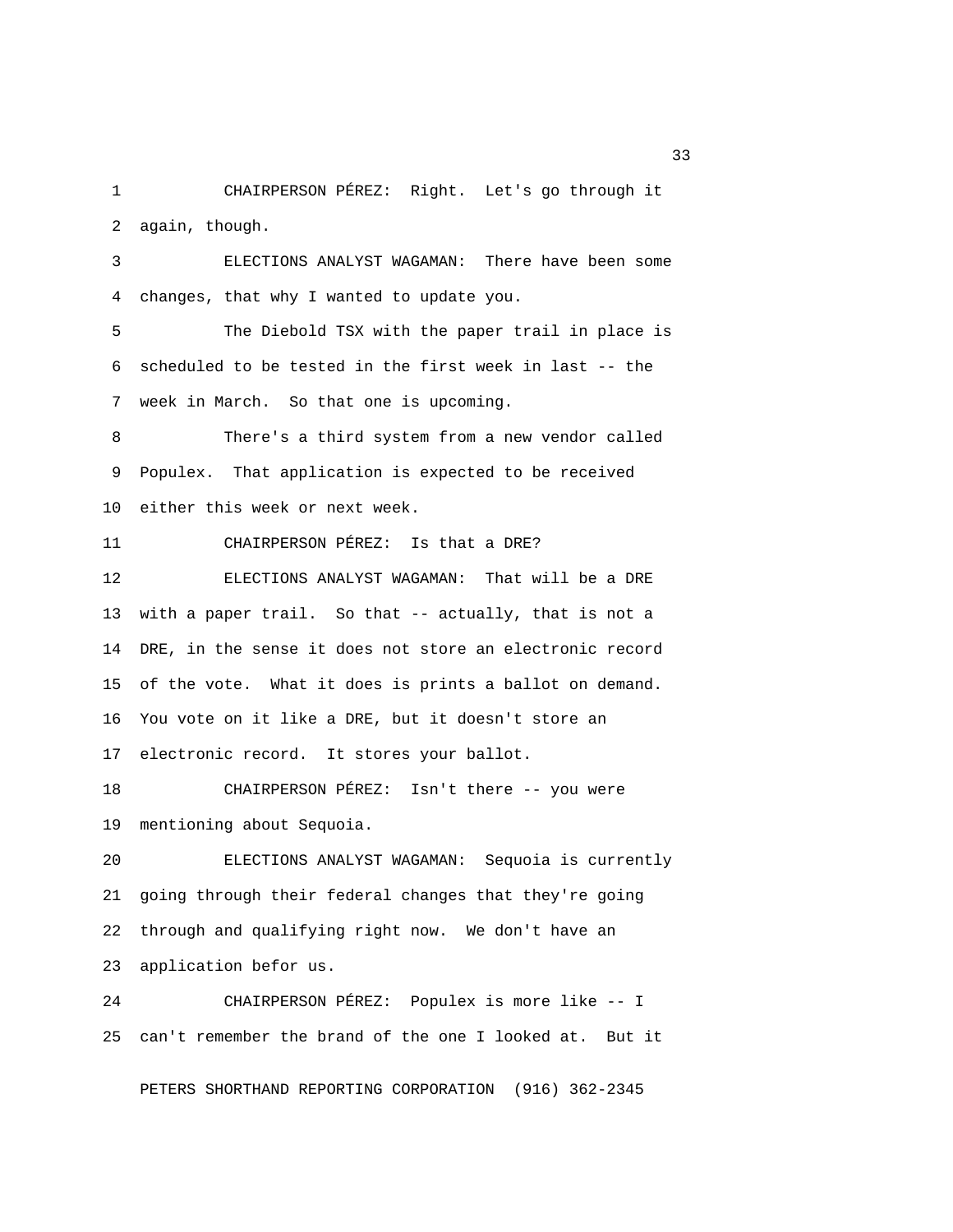1 was basically a touch screen ballot marker.

 2 ELECTIONS ANALYST WAGAMAN: Correct. It would be 3 closest related to the AutoMark, which is what you just 4 described from ES&S, except the AutoMark takes a print 5 ballot and marks it. The Populex is a ballot memory. It 6 will print the ballot. It is a blank piece of paper with 7 a water mark, and it prints the wallet and the mark at the 8 same time.

 9 BOARD MEMBER BUSTAMANTE: So after -- I mean, 10 you've got two machines, one for the first week of March, 11 one for the last week of March. After they go through 12 this testing period, let's just say for argument's sake 13 everything is perfect, everything seems to meet all your 14 requirements, how long from there does the process take 15 for them to be eligible for counties to actually be able 16 to consider purchasing them?

17 ELECTIONS ANALYST WAGAMAN: We have VSP hearings 18 scheduled, again, the morning the same days of yours. 19 Basically, the time line would be we complete testing. 20 We'll usually schedule the hearing before testing is 21 completed. It will take us about a week to complete a 22 report. It will take another week where we have to have 23 the notice of the report so we can allow for public 24 comment. Minimum, we have to complete testing probably at 25 least two weeks in advance of a hearing. So things being

PETERS SHORTHAND REPORTING CORPORATION (916) 362-2345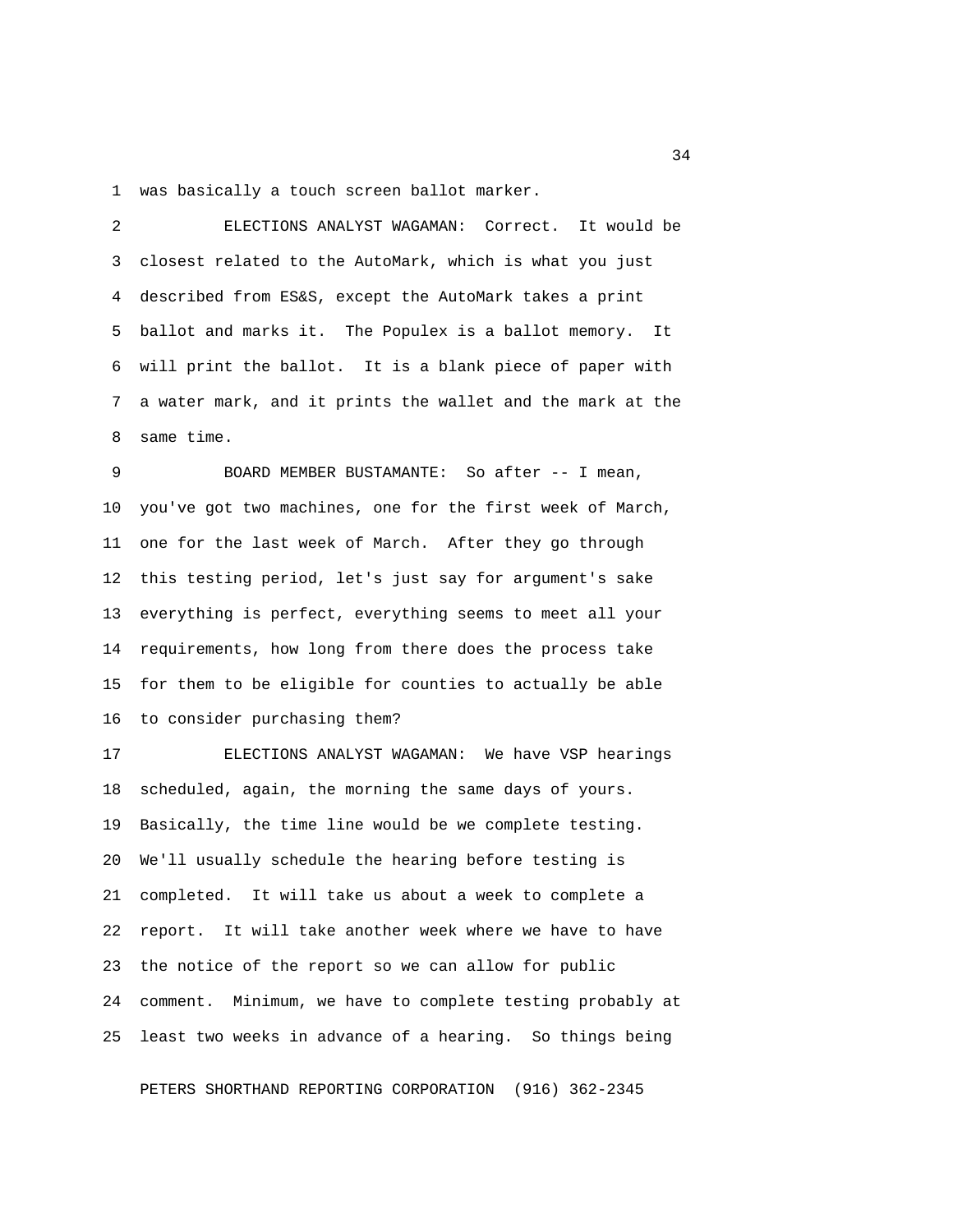1 tested in March will usually come up -- whatever month 2 they're tested in, it's usually the next month that they 3 will go before the hearing. So I would imagine at least 4 one system will come forward for that April VSP. I 5 imagine two to three systems will be ready for the May 6 VSP.

 7 CHAIRPERSON PÉREZ: So it's testing in month one, 8 then in month two it comes before you, then in month three 9 we decertify? I'm sorry. I have to have a little fun 10 today.

11 BOARD MEMBER BUSTAMANTE: So on the federal side 12 after you've gone through the testing and the hearing and 13 say the approval, at that point then there's a federal 14 process involved?

15 ELECTIONS ANALYST WAGAMAN: The federal process 16 starts before the state process. Generally, the policy 17 has been, due to the issues that came up previously, that 18 we will not start the state testing unless the federal 19 testing is at least completed. They wouldn't necessarily 20 have the qualification number, but the testing is 21 completed. Two, we may have the hearing, but actual 22 certification would not be issued until that qualification 23 number is attached to the voting system.

24 BOARD MEMBER BUSTAMANTE: Basically, what you're 25 saying, there could be three, maybe four systems available

PETERS SHORTHAND REPORTING CORPORATION (916) 362-2345

<u>35</u>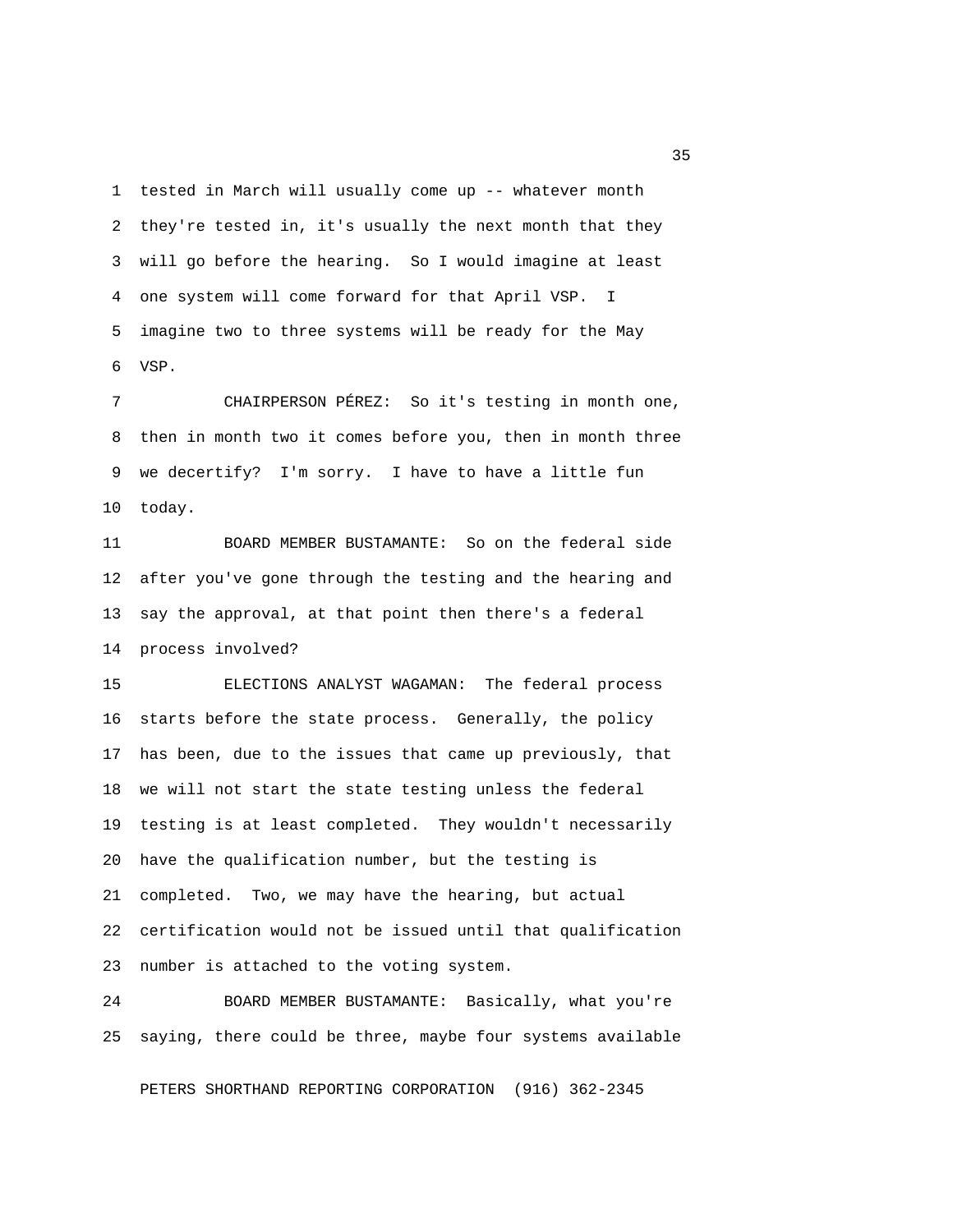1 in June.

 2 ELECTIONS ANALYST WAGAMAN: My guess is by June 3 you would have at least three to four systems, if not 4 more. There are other vendors out there that I did not 5 mention that have not said they're coming forward at this 6 point. Avante has said they're going to come forward at 7 some point. Accupoll said they're going to come forward 8 at some point. Those are additional vendors. I don't 9 have specific dates for testing. 10 BOARD MEMBER BUSTAMANTE: Did you say Sequoia 11 hadn't submitted an application? 12 ELECTIONS ANALYST WAGAMAN: They submitted an 13 application for the version that this Panel has issues 14 with. But for the version that would include the changes 15 to deal with the conditions on the certification, they 16 have not submitted that. They're in the federal process 17 right now. 18 BOARD MEMBER BUSTAMANTE: Some people, not all 19 people. 20 CHAIRPERSON PÉREZ: Let's do this, since you've 21 been so patient to hear Mr. Bustamante and myself. 22 Mr. Kaufman, anything on this? 23 BOARD MEMBER BUSTAMANTE: I had one more 24 question. 25 What happens if the counties don't meet the

PETERS SHORTHAND REPORTING CORPORATION (916) 362-2345

 $36<sup>2</sup>$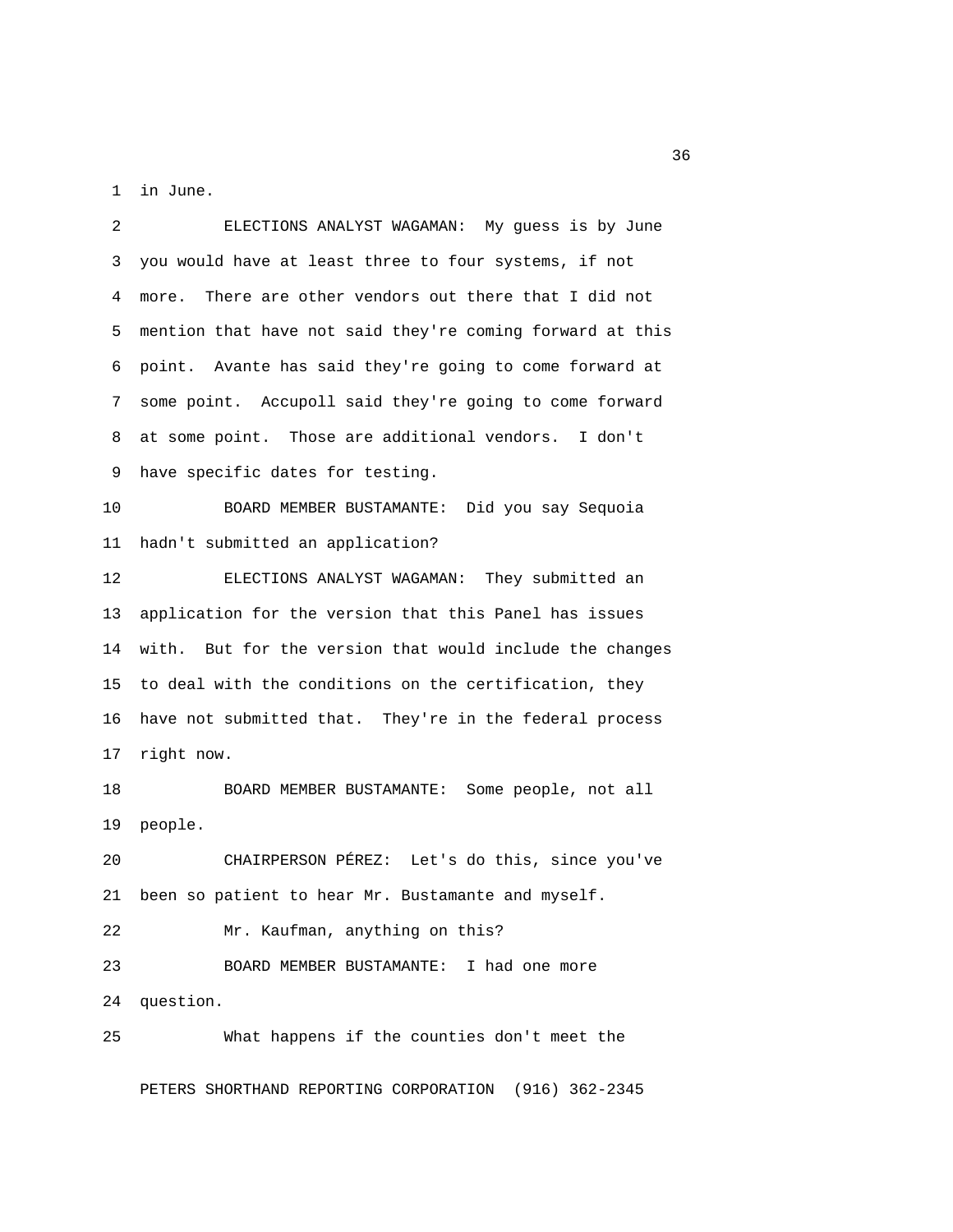1 January 1, 2006, HAVA requirements? Do we know?

 2 ELECTIONS ANALYST WAGAMAN: Not being a lawyer, I 3 would not want to speculate, other than -- 4 BOARD MEMBER BUSTAMANTE: Is there any indication 5 from the folks on the federal side what that could be? 6 STAFF COUNSEL STUART: Not that I've heard of. 7 BOARD MEMBER BUSTAMANTE: Have we asked the 8 question? 9 STAFF COUNSEL STUART: I know with respect to the 10 statewide database they've said they're going to enforce 11 that vigorously. 12 BOARD MEMBER BUSTAMANTE: That's not my concern. 13 STAFF COUNSEL STUART: Other HAVA requirements 14 I'm not aware of. 15 BOARD MEMBER BUSTAMANTE: Have we asked the 16 question? 17 STAFF COUNSEL STUART: That, I would have to ask 18 Tony Miller about. 19 BOARD MEMBER BUSTAMANTE: Can we ask Tony Miller? 20 CHAIRPERSON PÉREZ: Can we do that? Is he 21 available in the building? Michael, I do not mean to pick 22 on you. I just want to make sure we are on the same page. 23 BOARD MEMBER BUSTAMANTE: I think -- I mean, if 24 you're going to play a hand of poker, you have to play 25 with the full deck.

PETERS SHORTHAND REPORTING CORPORATION (916) 362-2345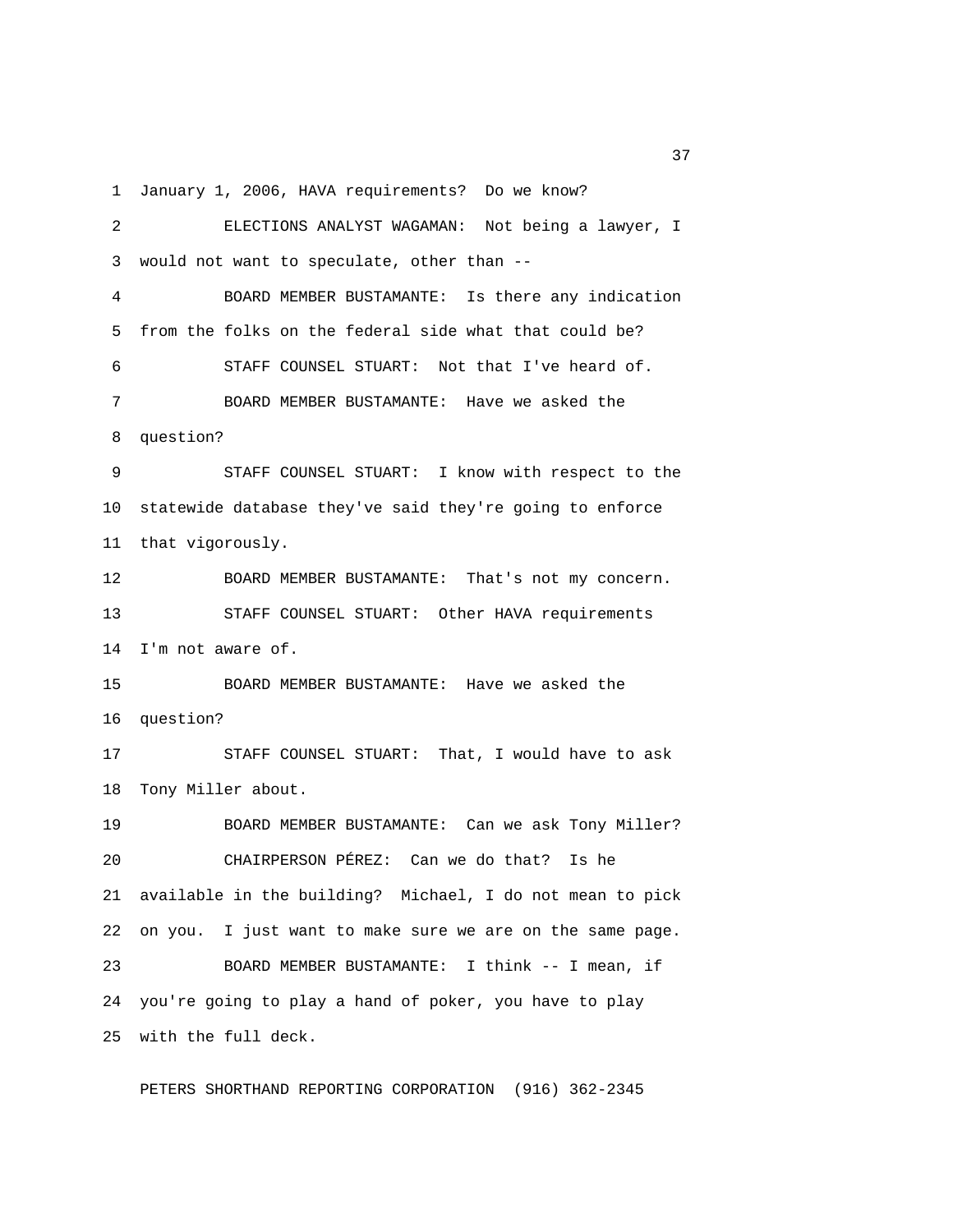1 And counties have no idea. As it is, the ground 2 has been shifting under their feet now for well over a 3 year. And there's this HAVA thing that's out there, and 4 it's either nothing or, you know, an ominous cloud that's 5 going to strip the counties in the state away from lots of 6 money. If we don't know what the answer is, it's going to 7 be difficult to make decisions. It's going to be 8 difficult for counties to make decisions, too. If they 9 know they're going to lose \$300 million on January the 10 1st, I'd be willing to bet Somona and other counties would 11 be willing to take anything, you know. I hate to put 12 names associated with counties, but counties may consider 13 taking something as opposed to nothing if they knew 14 funding would be lost forever. 15 CHAIRPERSON PÉREZ: It's especially difficult for

16 counties that are dealing with a grandfathered system 17 and --

18 ELECTIONS ANALYST WAGAMAN: Let me see if I can 19 answer part of that, and if there are any other questions 20 for me, I can answer them. And then I will go and let Mr. 21 Miller know his presence has been requested.

22 Specific to the 195, that was part of the -- what 23 just went over to DOF. They did not, I believe, recommend 24 a deadline for that money. So --

25 BOARD MEMBER BUSTAMANTE: Who they?

PETERS SHORTHAND REPORTING CORPORATION (916) 362-2345

<u>38</u> and the state of the state of the state of the state of the state of the state of the state of the state of the state of the state of the state of the state of the state of the state of the state of the state of the s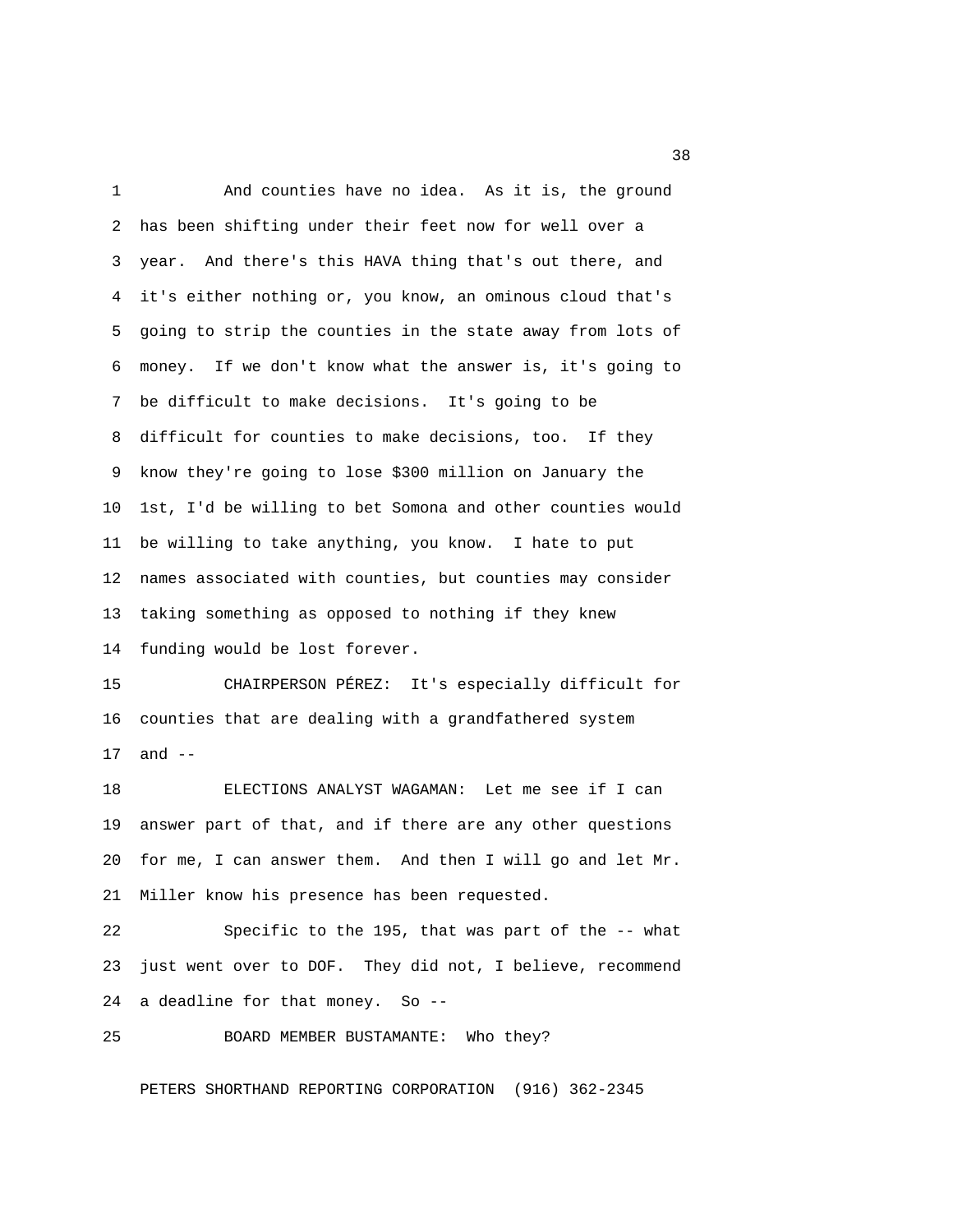1 CHAIRPERSON PÉREZ: The Secretary.

 2 ELECTIONS ANALYST WAGAMAN: The 301 Task Force 3 did not recommend it and that wasn't part of what I 4 believe the Secretary sent in his letter over to DOF. 5 That money does not disappear -- 6 BOARD MEMBER BUSTAMANTE: That's not the question 7 I'm asking. It's irrelevant what the State wants. Those 8 are federal funds. 9 And the question is what will the federal 10 government do to those funds that have been allocated to 11 the states to be allocated to the counties. That's what I 12 want to know. It's irrelevant what the State wants 13 because -- 14 CHAIRPERSON PÉREZ: And it's not just a question 15 about the funds that the feds have already allocated to 16 the states. But if there's an indication for future 17 funding rounds from the feds to the state, it's impacted

18 by our use or non-use of those funds over a certain time 19 line and what other kind of compliance issues.

20 BOARD MEMBER BUSTAMANTE: Sorry. I just don't 21 think we can be cavalier with hundreds of millions of 22 dollars that we're not even using. It's money that's 23 going to the counties. They're the ones who are losing 24 sleep.

25 ELECTIONS ANALYST WAGAMAN: That's fine. And PETERS SHORTHAND REPORTING CORPORATION (916) 362-2345

 $39<sup>2</sup>$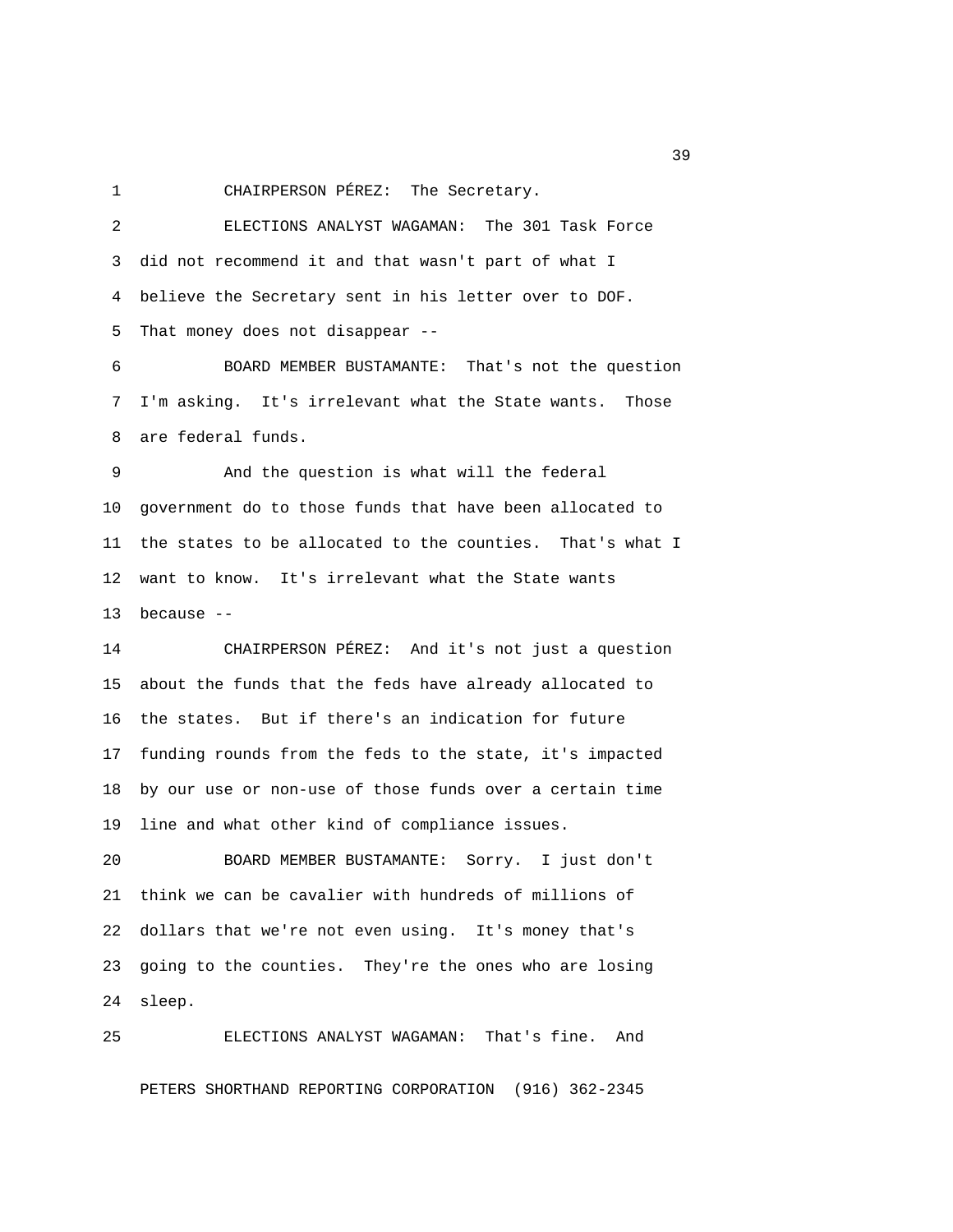1 that's a question for Mr. Miller, who I will go get. If 2 there are any other certification questions, I'd be happy 3 to answer those. 4 CHAIRPERSON PÉREZ: Let me do this before you 5 leave then. 6 Stephen, Tal, Carl, any certification questions 7 before Michael goes up to get Tony Miller? 8 If would you bring Tony. 9 And then any of you -- let's do this. Let me 10 rephrase that. Let's do it in the same order. 11 Stephen, would you like to comment or raise issue 12 with respect to moving the July 1st, 2005, deadline? 13 VICE CHAIRPERSON KAUFMAN: Yeah. I'll make a 14 comment. And I guess I think I've been pretty consistent 15 on this for the last few months. I think under the 16 circumstances a change is warranted from the July 1, 2005, 17 date. I don't think there's any question about that. 18 And I echo Mr. Bustamante's concerns about the 19 fact that ultimately it really does seem like in a way 20 we're shooting in the dark right along with the counties 21 in trying to figure out what the situation is going to be 22 a year from now. 23 Having said that, you know, we are being driven

24 by the fact and I think the whole issue is being driven by 25 the fact right now that under HAVA counties are required

PETERS SHORTHAND REPORTING CORPORATION (916) 362-2345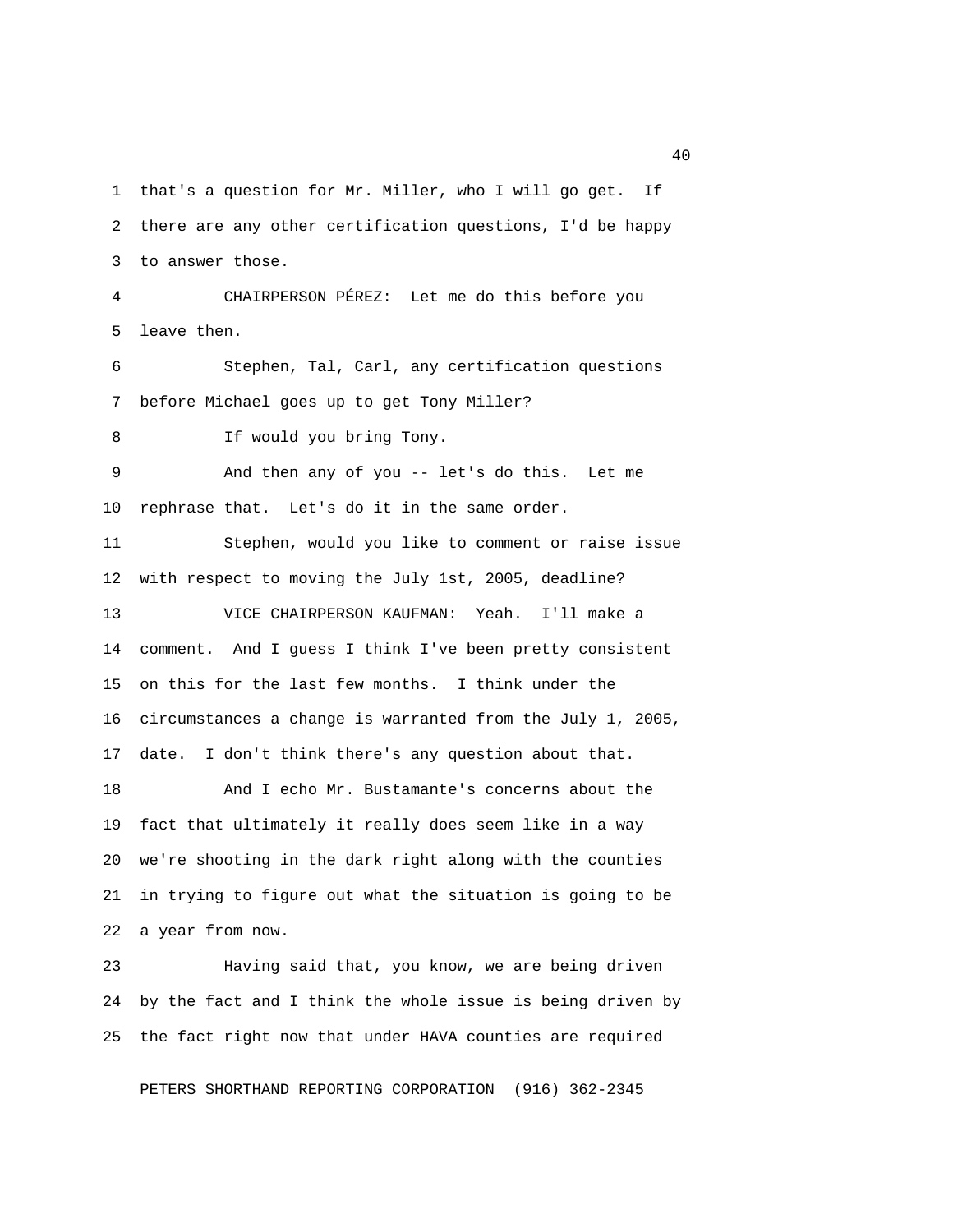1 to be in compliance by January 1, 2006. And since I'm not 2 inclined to just keep this an open-ended process to 3 eternity, I do think we should have a deadline in place. 4 And it seems to me that mirroring the federal requirement 5 for the federal deadline is a good, if not a perfect, 6 system. It at least has some relationship to what the 7 realities are out there.

 8 And if we decide in November or December, things 9 change on the federal level as well, that we need to 10 adjust the process, we've already done it before. I mean, 11 we went through this six months ago when we changed the 12 deadline to July or whatever it was, eight months ago. 13 So, you know, that's where I'm inclined to go at 14 this point. It's not perfect, and I don't think we're 15 going to come up with a perfect answer on this. But I 16 have great respect and concern for the counties. And 17 please don't take my absence there today as anything other 18 than having a really awful cold and not being able to get 19 on a plane this morning. I think this issue is really 20 important, and we need to provide the counties with the 21 support they deserve. But it just seems to me right now 22 that kind of middle ground position is probably the safest 23 place to be.

24 CHAIRPERSON PÉREZ: Thank you.

25 Mr. Guardino.

PETERS SHORTHAND REPORTING CORPORATION (916) 362-2345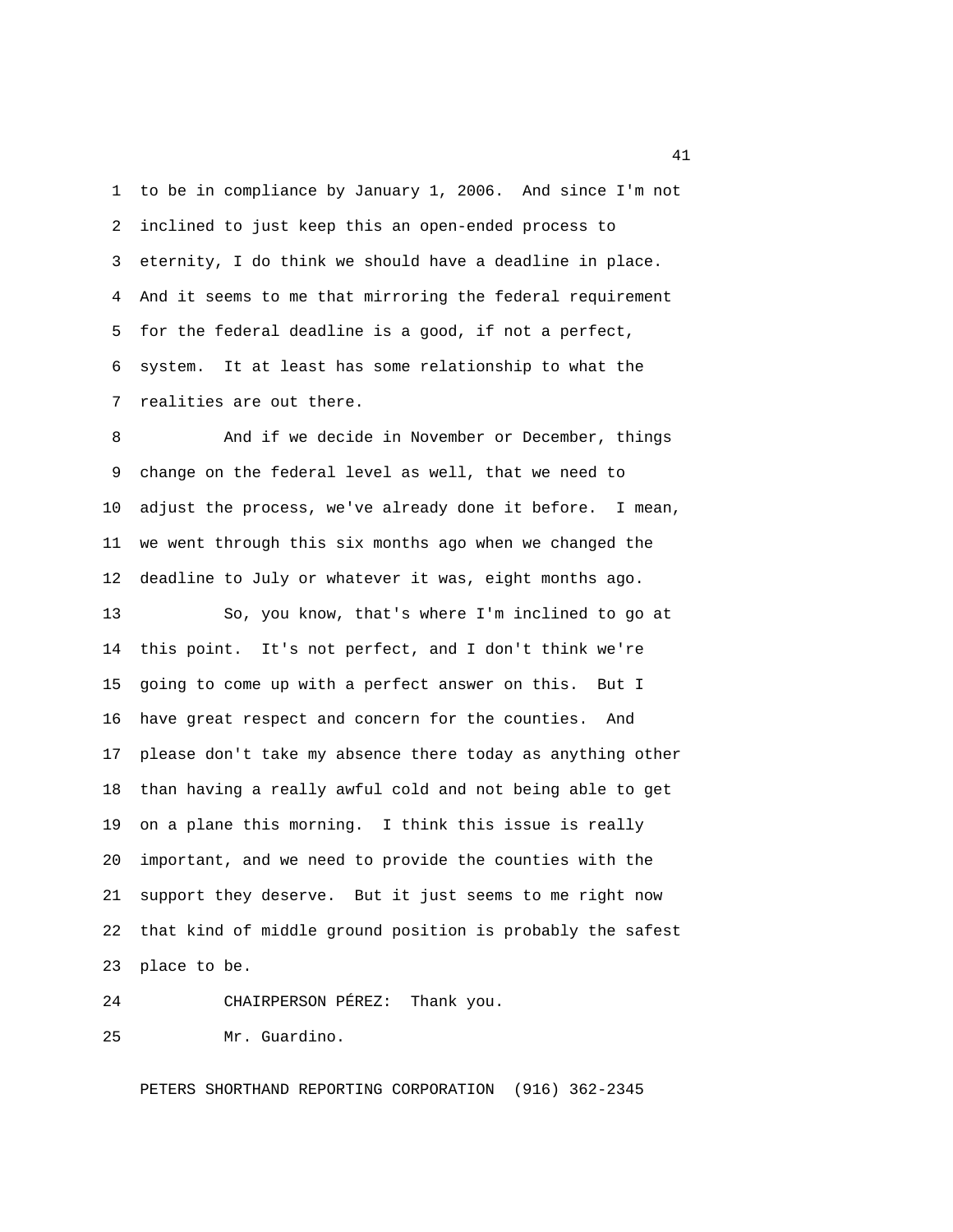1 BOARD MEMBER GUARDINO: I concur. I think that's 2 well said, Stephen. I would concur. 3 CHAIRPERSON PÉREZ: Mr. Finney. 4 BOARD MEMBER FINNEY: I concur as well. 5 CHAIRPERSON PÉREZ: Mr. Bustamante. 6 BOARD MEMBER BUSTAMANTE: Yeah. I think Stephen 7 kind of summed it all up. I was one of those that was 8 very reluctant to change the date at all, and kind of 9 reluctantly went along with it to July. I mean, I just 10 cannot see the reason in the open-ended process. And I 11 think that as much as I would prefer to keep it to July, I 12 think we have to recognize the new realities here. 13 Before we conclude this -- what happened to Tony? 14 CHAIRPERSON PÉREZ: Another staff member is 15 getting Mr. Miller. 16 BOARD MEMBER BUSTAMANTE: Because I think -- 17 well, I mean, I think I already know the answer. I'm sure 18 he's not going to have an answer. 19 CHAIRPERSON PÉREZ: Okay. Here's what I'm 20 hearing. I mean, all four of you are coming down on the 21 side of January 1st, 2005. I don't see the value in March 22 versus January.

23 Jana, can you tell us what informed -- March is 24 the next date instead of the next January or the next 25 July, or how did you come on March as our third option?

PETERS SHORTHAND REPORTING CORPORATION (916) 362-2345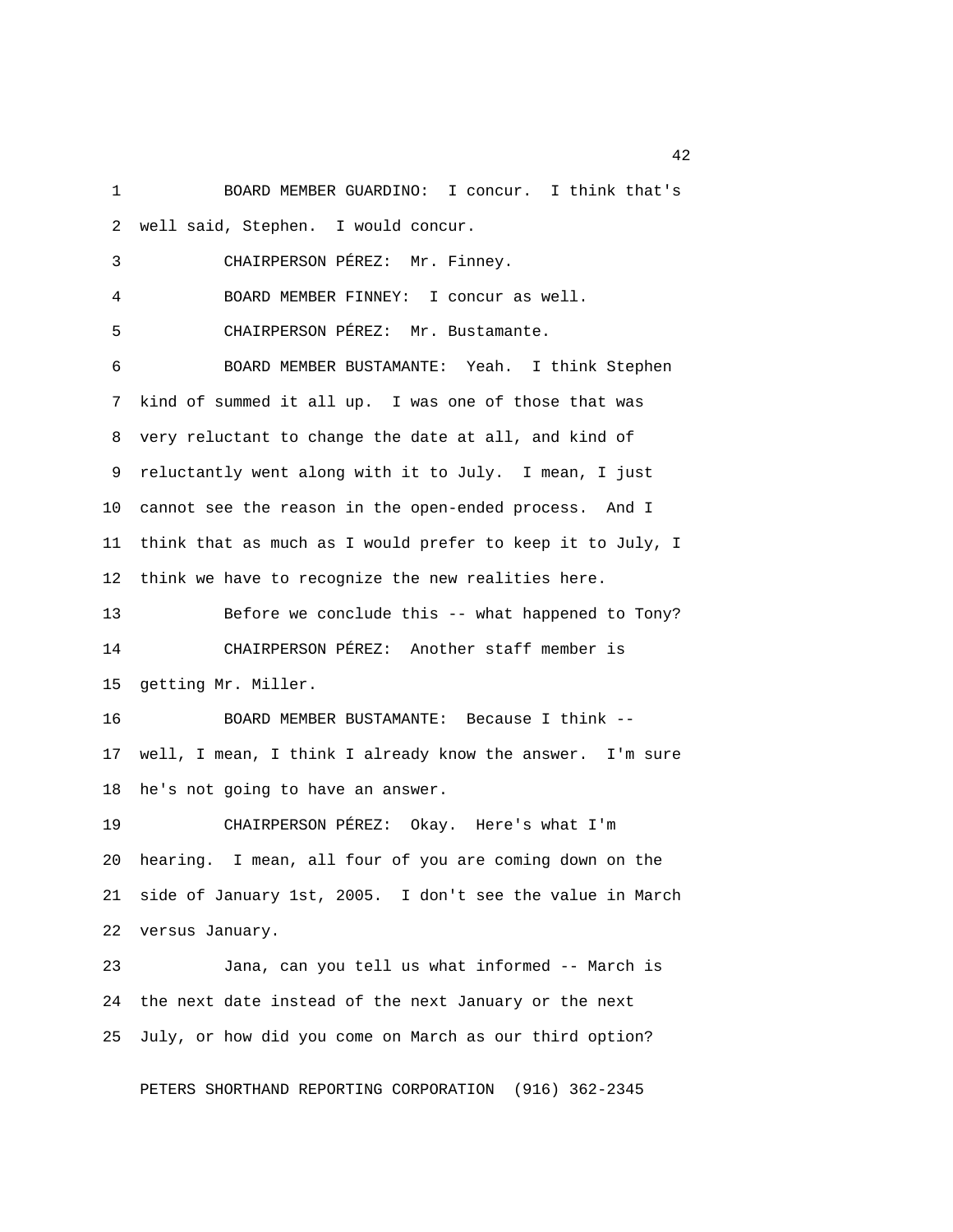1 STAFF CONSULTANT LEAN: Well, the counties need 2 at least three months in order to get the equipment, test 3 the equipment. That's why I was thinking of a March 4 deadline and moving it out from January. As of January 1, 5 they wouldn't necessarily have to have it. Also because 6 they don't have to have the equipment in place until June, 7 I was thinking that would back it up a few months and 8 allow them to have enough time to -- 9 CHAIRPERSON PÉREZ: Mr. Bustamante. 10 BOARD MEMBER BUSTAMANTE: One of the reasons why 11 I looked at January is not just because of the HAVA 12 requirements, but just with the realizations on the ground 13 that it takes months for training and getting the county 14 workers to get acquainted with the equipment, so that when 15 they actually are implemented in June, that we don't have 16 a catastrophe. Because, I mean, as we saw in the Bay 17 Area, there were simple solutions that weren't found 18 because most of the workers or a good chunk of the workers 19 out there weren't familiar with the systems and weren't 20 equipped to be able to handle the questions. 21 Hello, Mr. Miller.

22 So I mean, I think that -- yeah, three months

23 makes sense. But three months plus three months I think 24 makes a lot more sense.

25 CHAIRPERSON PÉREZ: And I share Mr. Bustamante's

PETERS SHORTHAND REPORTING CORPORATION (916) 362-2345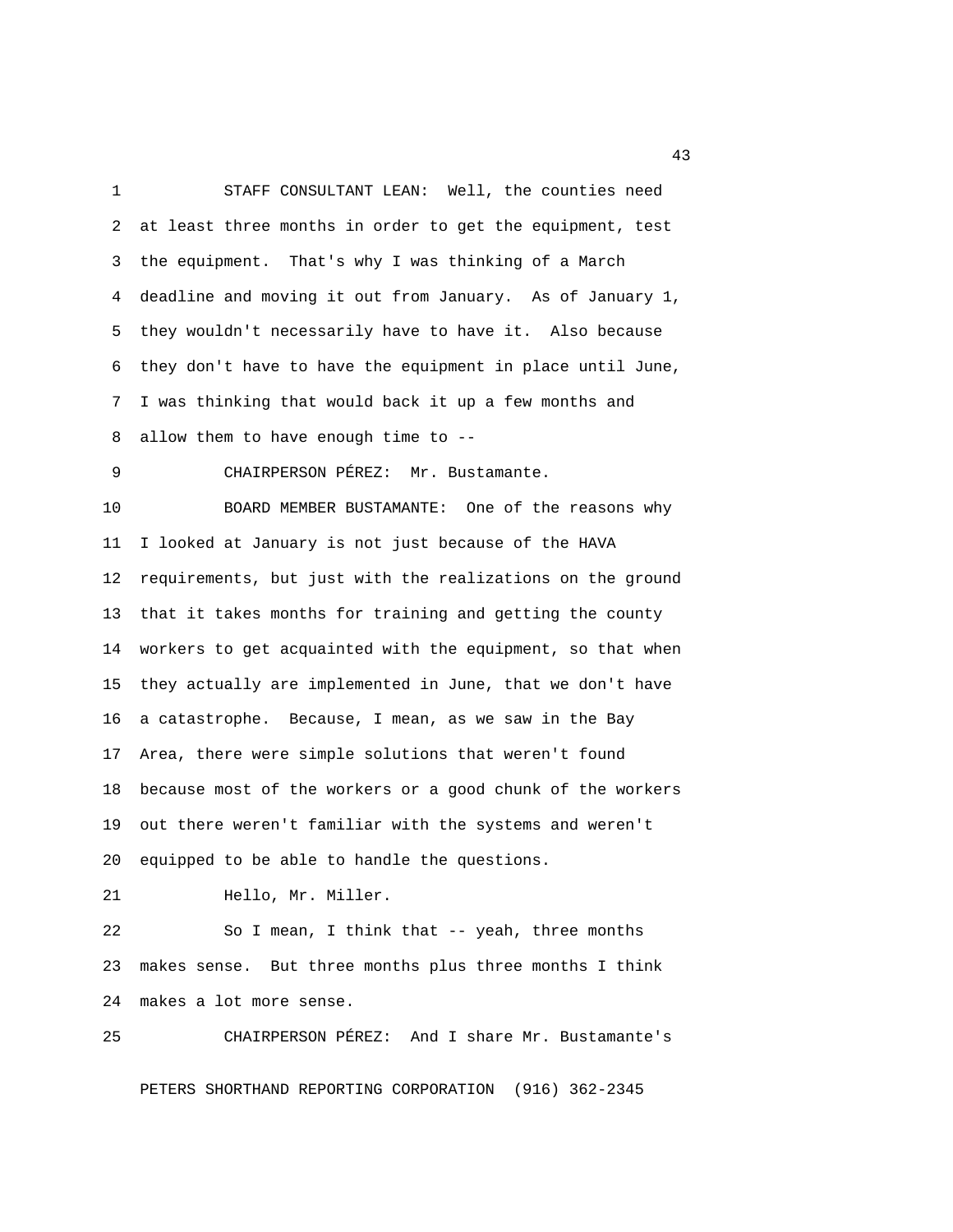1 concerns, and it's also informed not by experience as we 2 had here in California, but by what we saw in the Florida 3 primary problems they had in terms of acquiring a 4 technology and then trying to rush to implement the 5 technology.

 6 And, again, I'll go back to the same point I made 7 in terms of voter confidence in the system. And I think 8 that the problems they had there primarily were 9 significantly training issues impacted by their rapid 10 transition did nothing to increase voter confidence with 11 their election.

12 Mr. Miller.

13 STAFF CONSULTANT LEAN: Can I make one more 14 point?

15 But also that was the deadline for them to submit 16 their project documentation plan. They don't have to 17 necessarily have it installed and in working order in 18 order to come to your Board, or they could have already 19 had it installed and ready to go. And if everyone is 20 trying to meet this January 1, 2006, deadline that's been 21 moved out -- because you might have already met it, have 22 your contract. But as you know, the project documentation 23 requirement is a big task for a county. They have to 24 submit a lot of paperwork for us to review in order to get 25 their money. So giving them a few more months, even if it

PETERS SHORTHAND REPORTING CORPORATION (916) 362-2345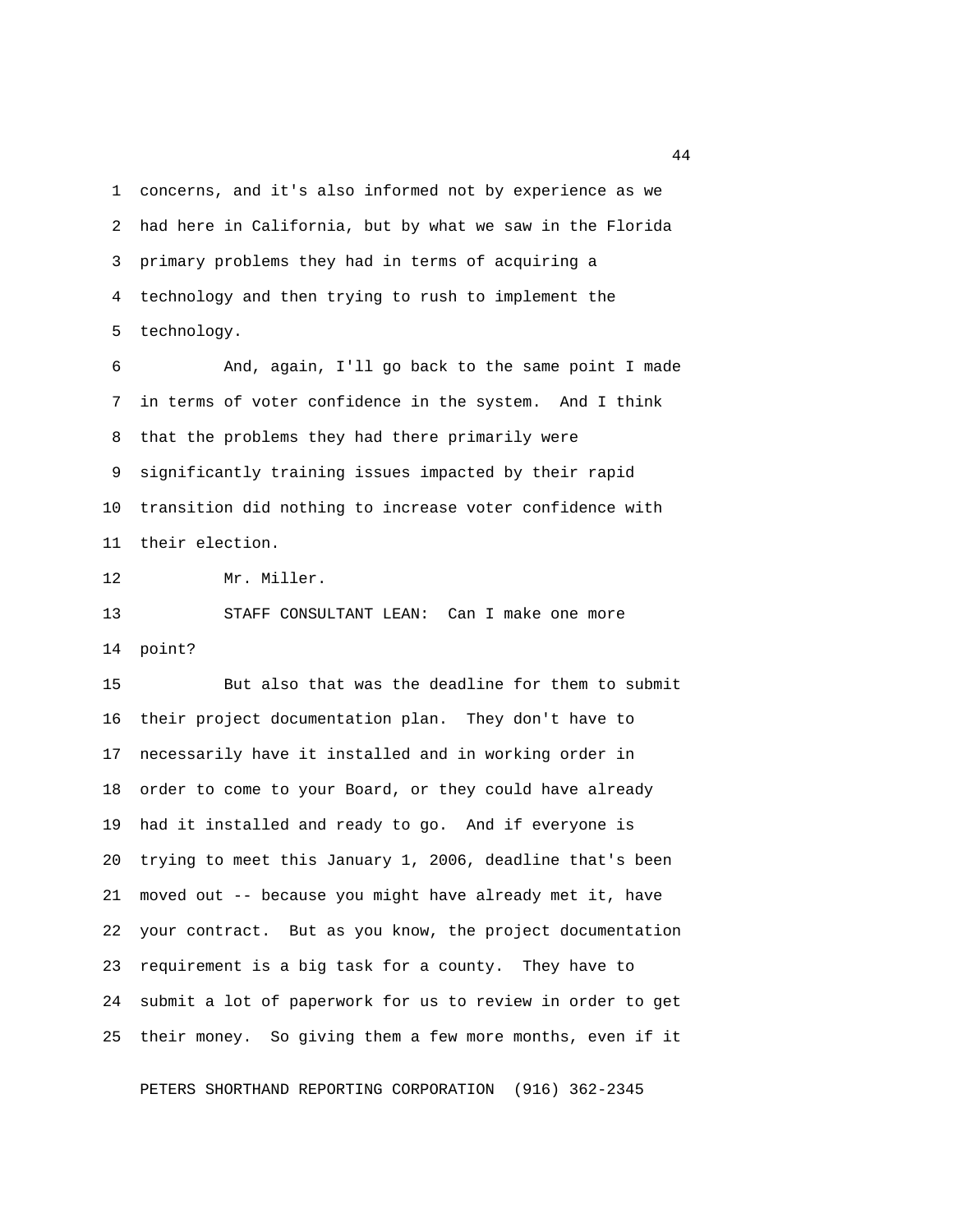1 not substantial, it gives them a few more months to submit 2 the package to your Board.

 3 CHAIRPERSON PÉREZ: You raise an interesting 4 issue. They could be compliant and just not have their 5 paperwork up to speed in terms of the money.

 6 STAFF CONSULTANT LEAN: In moving it to June, you 7 might want to consider it, too. That's when the election 8 is. They're not going to have staff available to them in 9 order to come here and present their project documentation 10 plans. Keep that in the back of your mind.

11 CHAIRPERSON PÉREZ: What I'd like to do is go to 12 Mr. Miller, just because I appreciate you coming down here 13 so quickly. Thank you for doing that.

14 We've been having over the course of our last two 15 meetings discussions about the time line with respect to 16 project documentation plans for counties. And one of the 17 possibilities before us is to move our deadline to be 18 January 1st, 2006, consistent with HAVA deadlines. And 19 Mr. Bustamante had a series of questions with respect to 20 that. And we appreciate your helping us work through 21 those questions.

22 MR. MILLER: I'm Tony Miller with the Secretary 23 of State's Office.

24 BOARD MEMBER BUSTAMANTE: My question was, what 25 happens to -- do we know what will happen to counties or

PETERS SHORTHAND REPORTING CORPORATION (916) 362-2345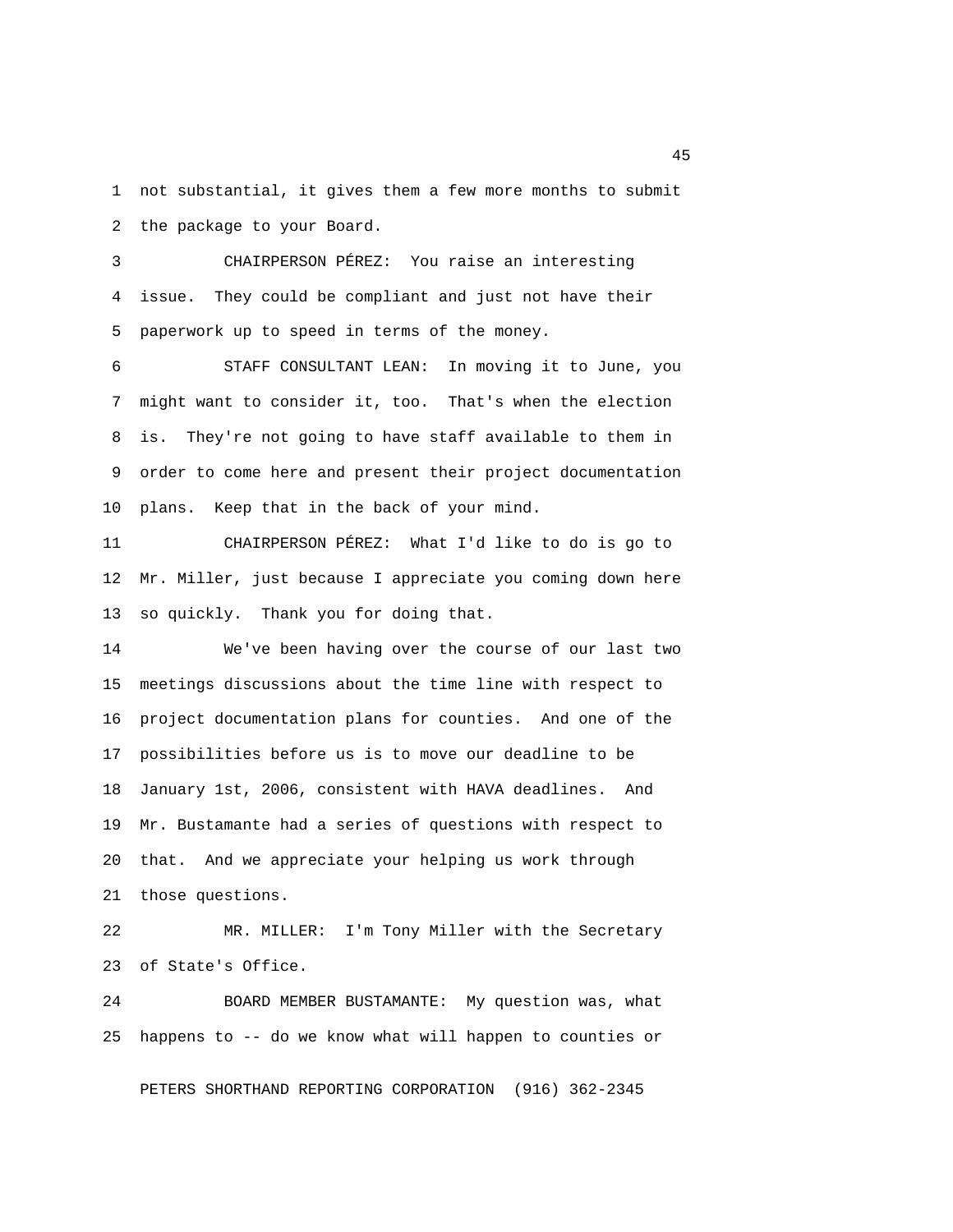1 the state if we don't meet the January 1 HAVA requirement?

 2 MR. MILLER: We will get to visit with the 3 attorneys from the U.S. Department of Justice. The 4 Department of Justice has the enforcement responsibilities 5 under HAVA. And if states don't comply with the HAVA 6 requirements, then the U.S. Department of Justice has the 7 responsibility to seek enforcement by typically filing a 8 lawsuit in federal district court compelling compliance. 9 The U.S. DOJ has done that already with respect to one 10 California county and another county out of state to 11 enforce compliance with respect to activity at the March 12 2004 election.

13 BOARD MEMBER BUSTAMANTE: So would one of those 14 actions that DOJ could take be a return of funds?

15 MR. MILLER: DOJ itself would not have that 16 authority, but a court might have that authority. The law 17 itself is unclear with respect to what remedies the court 18 would have. And it's anybody's guess at this point 19 whether a court could impose a monetary penalty, including 20 the return of the money. But failure to comply with the 21 disability and access, for example, would almost certainly 22 result in a lawsuit.

23 The one exemption with respect to return of 24 money, so-called Section 102 money, which goes to replace 25 punch card voting systems, if money doesn't go to replace

PETERS SHORTHAND REPORTING CORPORATION (916) 362-2345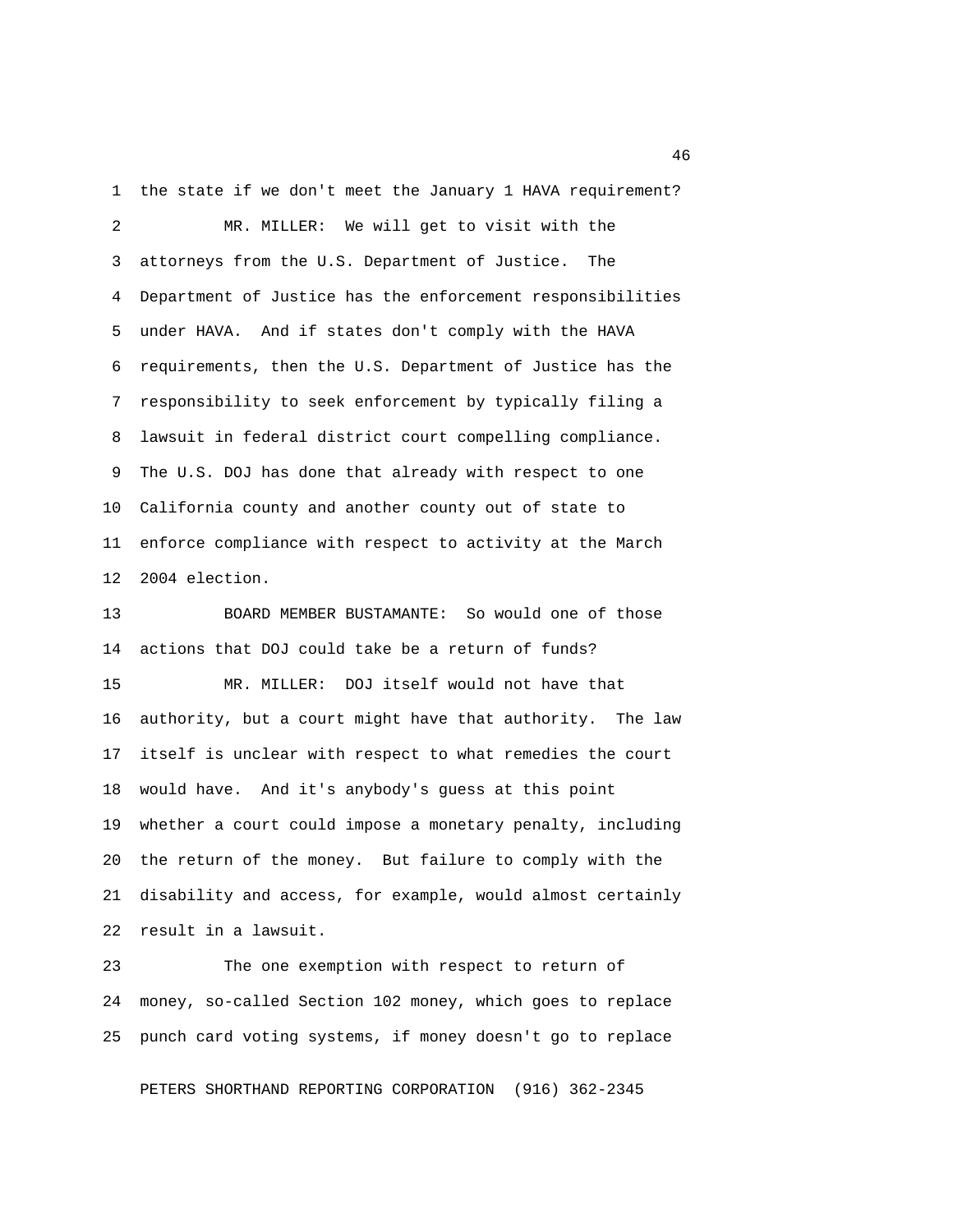1 punch card voting systems, that money does have to be 2 returned, the money that was not used, to replace punch 3 card voting systems. That so-called Section 102 money, 4 that money does go back.

 5 But with respect to the provisions that kick in 6 January 1, 2006, the Title 2 provisions, there's no 7 automatic return of the money. But there's an automatic 8 likelihood of a lawsuit being filed by the U.S. Department 9 of Justice against the non-compliant county and the State 10 of California. And a court could impose monetary penalty, 11 including the return of money.

12 BOARD MEMBER BUSTAMANTE: On the 102 moneys, have 13 they all been fully allocated?

14 MR. MILLER: No. There's still about \$2 1/2 15 million. There's twelve counties that have not applied 16 yet for the money. Sixteen counties have received their 17 allocation, and two additional counties, Stanislaus and 18 San Bernardino, were waiting for the final spending 19 authority to be granted.

20 BOARD MEMBER BUSTAMANTE: What about the 301 21 moneys?

22 MR. MILLER: The 301, or so-called Section 251 23 money, the state plan money --

24 BOARD MEMBER BUSTAMANTE: Are those in jeopardy 25 of being lost?

PETERS SHORTHAND REPORTING CORPORATION (916) 362-2345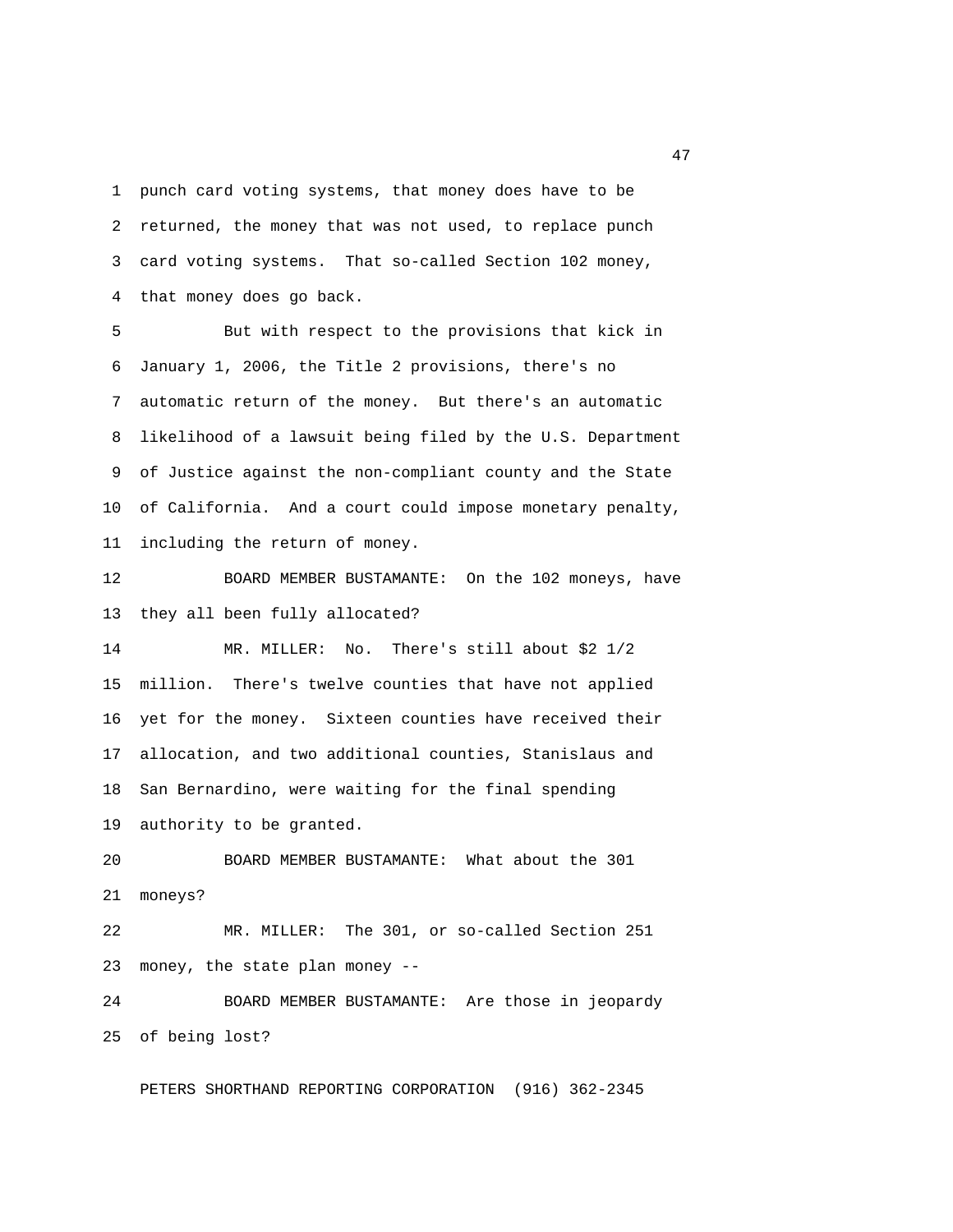1 MR. MILLER: If there's non-compliance with -- 2 BOARD MEMBER BUSTAMANTE: If they haven't been 3 allocated by January the 1st, do they have a chance of 4 being lost? 5 MR. MILLER: We received \$94 million, which is in 6 the State of California's bank account. Another \$169 7 million is expected. All of that money is designed to be 8 allocated to comply with Title 2 -- 9 BOARD MEMBER BUSTAMANTE: By January 1st? 10 MR. MILLER: Well, most of this goes into 11 effect -- some stuff is already in effect. 12 CHAIRPERSON PÉREZ: Let me ask a clarifying 13 question, I think. 14 MR. MILLER: Yes, Mr. Chairman. 15 CHAIRPERSON PÉREZ: The 301 money is not -- the 16 outcomes are expected by January 1, 2006, but the 17 expenditure or distribution of those funds, is there a 18 similar time requirement on them? 19 MR. MILLER: It's unlike the Section 102 money, 20 punch card replacement money. There's no 301 money, per 21 se. There's Title 2 state plan money. This is \$261 22 million, and is to comply with all the provisions of Title 23 2, which includes accessibility, which includes the 24 statewide database, and some other things. Most of those 25 provisions do become operative January 1, 2006.

PETERS SHORTHAND REPORTING CORPORATION (916) 362-2345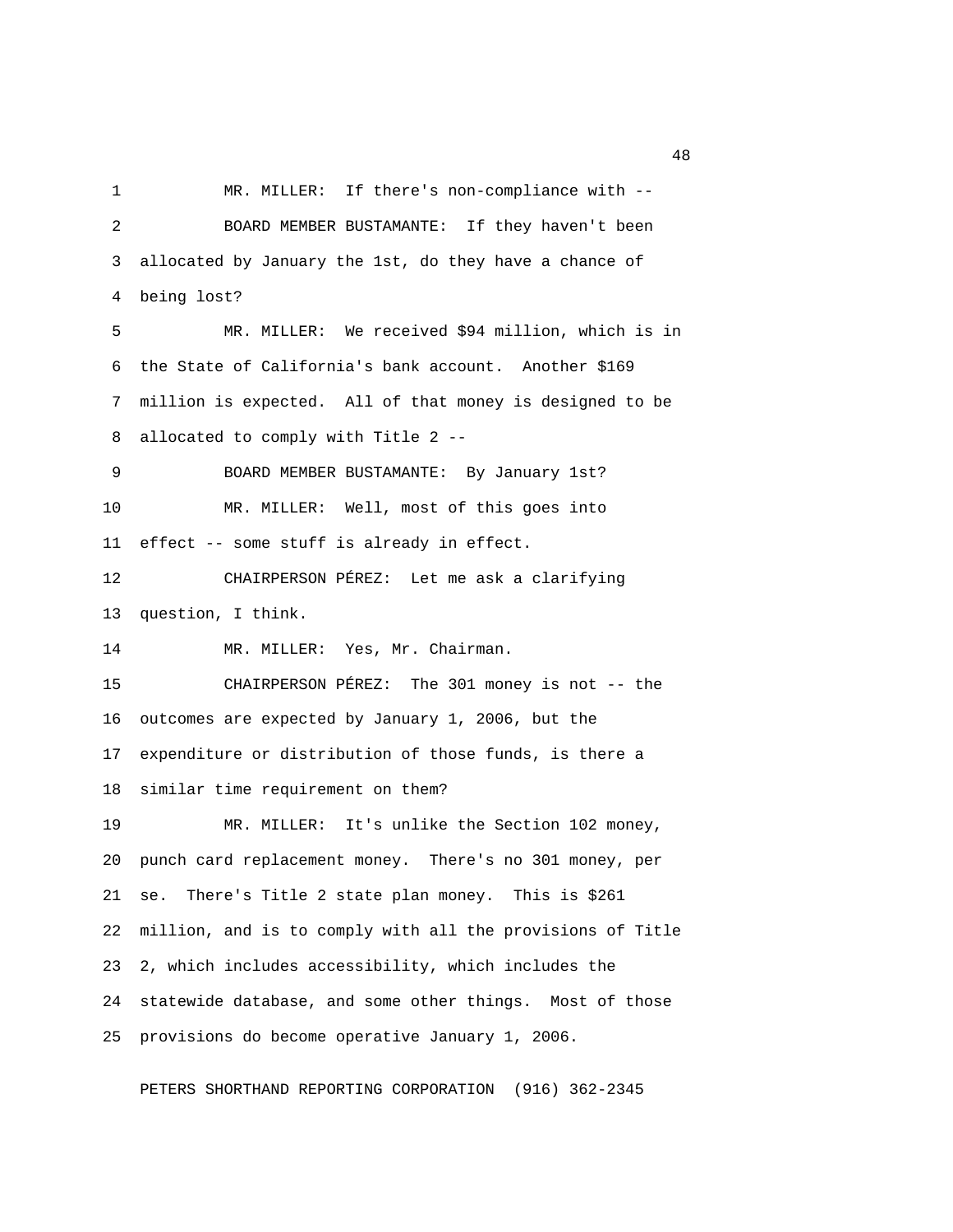1 CHAIRPERSON PÉREZ: The distinction I'm trying to 2 ask for is the provisions being operative is a question of 3 outcomes, my word, not the technical word. But is there a 4 parallel expectation of expenditure?

 5 MR. MILLER: Yes. But it's not definitive as 6 with Section 102.

 7 CHAIRPERSON PÉREZ: Thank you. Forgive the 8 inelegant phrasing of the question. I think your answer 9 gets to what I was --

10 MR. MILLER: Section 102 was allocated based on 11 \$3100 per precinct. Any precinct that doesn't comply, 12 that money goes back automatically.

13 CHAIRPERSON PÉREZ: Got it.

14 BOARD MEMBER BUSTAMANTE: Let me try it 15 inelegantly. I'm just trying to figure this out.

16 I mean, we're in a situation right now we're 17 trying to figure out whether or not we want to extend the 18 deadline. But we don't know if we extend the deadline 19 what ramifications there will be. My simple question is 20 one of trying to inform the counties. I want to know in 21 order for me to be able to make decisions, what happens on 22 January the 2nd? What happens to the HAVA funds on 23 January the 2nd? Do we have a fight on our hands with the 24 federal government? Is there an automatic trigger that 25 pulls the money back? Do they do nothing and still wish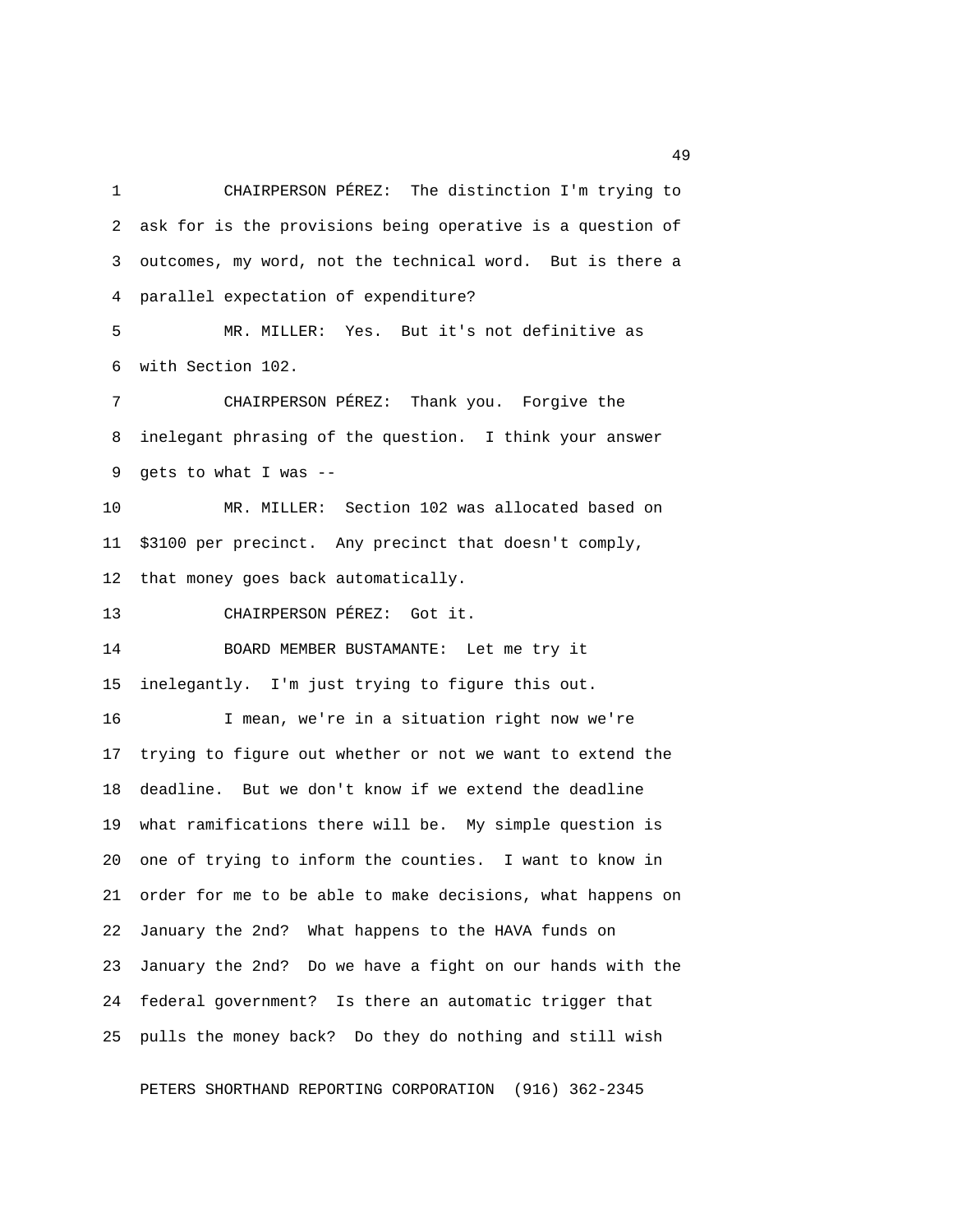#### 1 us well? What happens?

 2 MR. MILLER: There is no automatic trigger in 3 terms of return of the money. The consequences of 4 complying with provisions of HAVA on January 1, 2006, is 5 litigation probably, a lawsuit, and a court ultimately 6 taking action. And I cannot be presumptive with respect 7 to what a court might do. There's no automatic trigger as 8 with Section 102 where the money automatically goes back. 9 BOARD MEMBER BUSTAMANTE: Have you asked the 10 question? 11 MR. MILLER: Of EAC and the Department of 12 Justice. The fact of the matter is nobody knows what a 13 court would do. 14 CHAIRPERSON PÉREZ: Mr. Miller, if I may, 15 non-compliance and potential triggers with respect to DOJ 16 and potential litigation, the triggers with respect -- the 17 measure of non-compliance is not the expenditure or lack 18 of expenditure of the money; correct? 19 MR. MILLER: Correct. It's the results. 20 CHAIRPERSON PÉREZ: That's the distinction I was 21 trying to get, that the compliance questions are 22 outcome-driven, not expenditure-driven, is my way of 23 phrasing it. We're on the same -- 24 MR. MILLER: Yeah. You're correct. But 25 obviously in order to have the outcome, money is required.

PETERS SHORTHAND REPORTING CORPORATION (916) 362-2345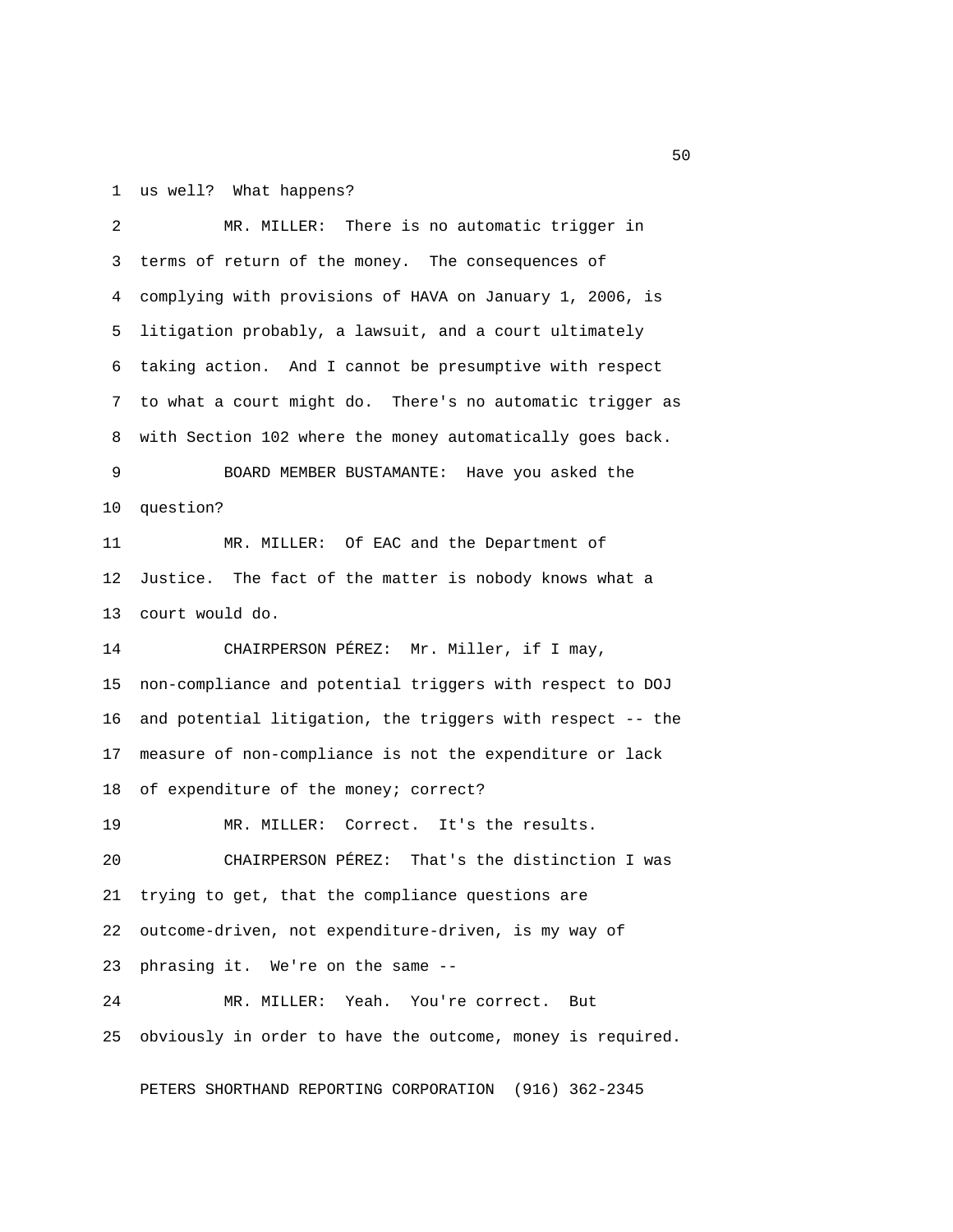1 CHAIRPERSON PÉREZ: Right. But it doesn't 2 necessarily require expenditure of 100 percent of the 3 money. You could potentially get to the outcome with an 4 expenditure with a lesser percentage. 5 MR. MILLER: That is correct. 6 CHAIRPERSON PÉREZ: That still doesn't answer 7 your question, but it answers mine. I'm the Chairman, so 8 I get my questions answered first. Go ahead. 9 Mr. Kaufman, do you have any questions? 10 MR. MILLER: I apologize if I haven't been 11 able -- 12 CHAIRPERSON PÉREZ: Go ahead, Mr. Bustamante. 13 MR. MILLER: If you want to give me another shot, 14 I'll try again. I'm sorry. 15 CHAIRPERSON PÉREZ: Did you ever watch the TV 16 show, "What's My Line?" 17 MR. MILLER: I'm not that old, Mr. Chairman. 18 With Kitty Carlisle and Bennett Cerf, no, never seen it. 19 CHAIRPERSON PÉREZ: Specially not Bennett Cerf. 20 Mr. Bustamante. I think the answer is we haven't 21 asked the question. 22 BOARD MEMBER BUSTAMANTE: Yeah, we haven't, it 23 doesn't sound like. 24 The Department of Justice -- the folks at Justice 25 aren't the ones that are administering HAVA, right? There

PETERS SHORTHAND REPORTING CORPORATION (916) 362-2345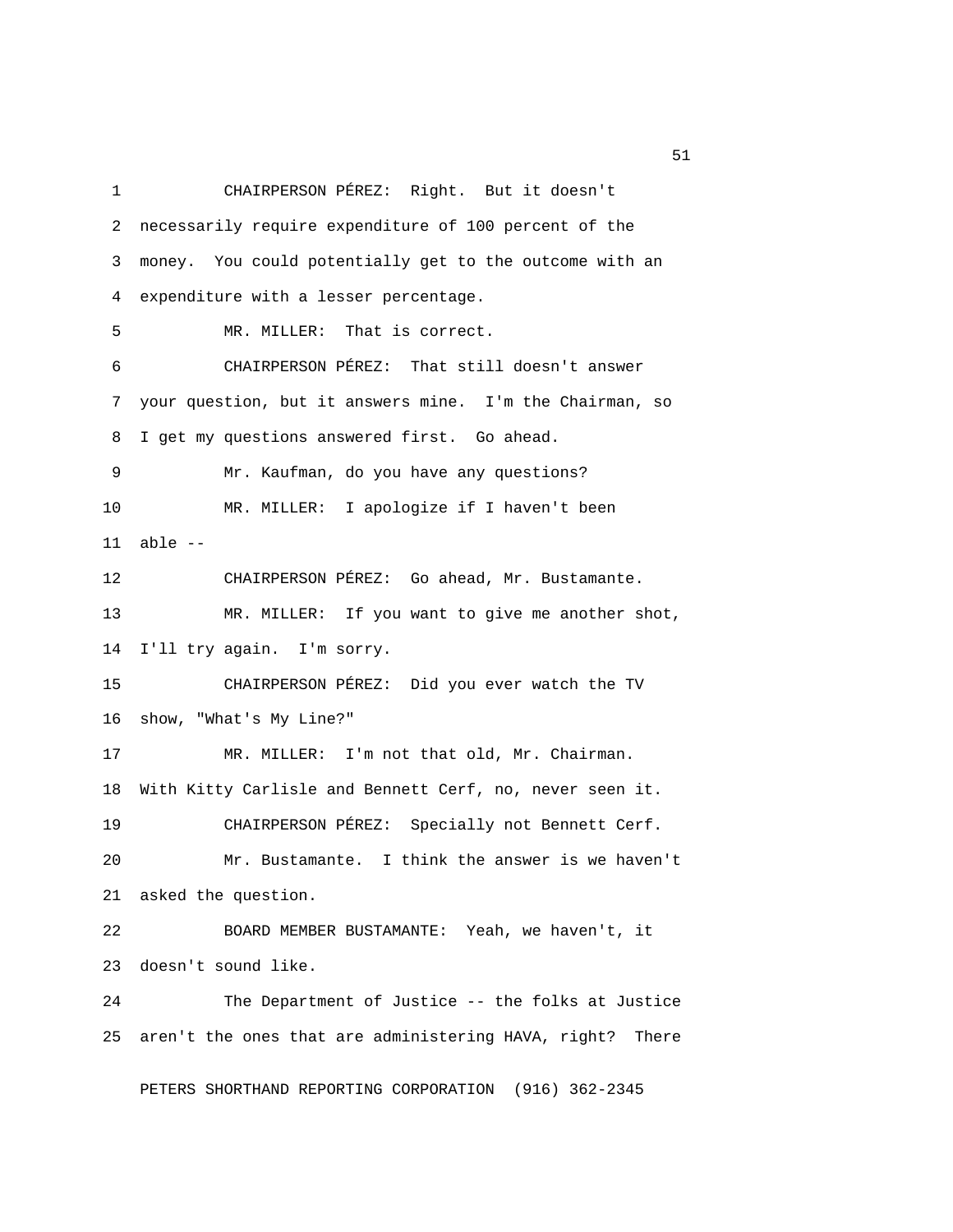1 is a separate group, and I can't remember. DOC --

 2 MR. MILLER: The EAC, Elections Assistance 3 Commission. But the EAC has no enforcement powers. 4 BOARD MEMBER BUSTAMANTE: No, but they have a 5 pretty big swagger at the party. And, you know, I mean, 6 if those folks have a feeling about things or, you know, 7 want to make a point, I'm certain there are members of 8 Congress and the Administration that are willing to listen 9 to what they have to say. 10 MR. MILLER: The EAC has a regulatory authority. 11 They do carry a stake in terms of, indeed, the power of 12 the podium. DOJ is the one that keeps reminding us they 13 have -- 14 BOARD MEMBER BUSTAMANTE: They have a loaded gun. 15 But has EAC at all indicated what would happen 16 after January the 1st? Second question is, if they 17 haven't, have we asked them? 18 MR. MILLER: They have indicated they will refer 19 the matter to the Attorney General, Department of Justice, 20 U.S. DOJ for enforcement action. That's what they've 21 said. 22 BOARD MEMBER BUSTAMANTE: They've said that? 23 MR. MILLER: Yes, they have. 24 BOARD MEMBER BUSTAMANTE: So there isn't any 25 reason to believe they wouldn't want to come after the PETERS SHORTHAND REPORTING CORPORATION (916) 362-2345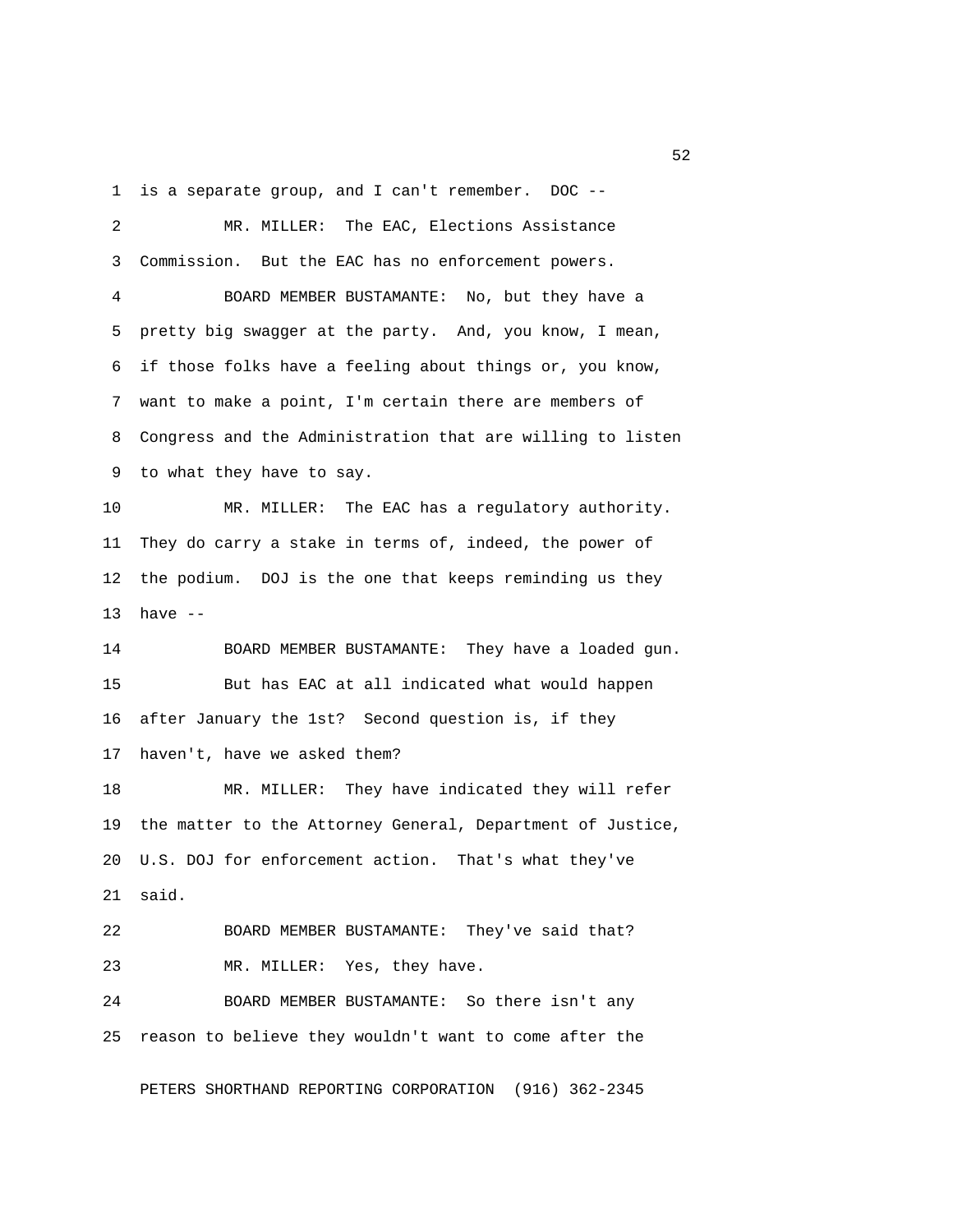1 funds and take them back and reallocate them perhaps

2 somewhere else?

 3 MR. MILLER: They may, indeed, want to do that, 4 but they have not said that. And the HAVA itself does not 5 provide for that. 6 BOARD MEMBER BUSTAMANTE: Okay. 7 CHAIRPERSON PÉREZ: Mr. Kaufman, any questions? 8 VICE CHAIRPERSON KAUFMAN: No. I think you've 9 covered it. 10 CHAIRPERSON PÉREZ: Mr. Finney? 11 BOARD MEMBER FINNEY: No questions for me. 12 CHAIRPERSON PÉREZ: Would the non-attorney on the 13 phone like to ask any questions, Mr. Guardino? 14 BOARD MEMBER GUARDINO: No, no questions. 15 CHAIRPERSON PÉREZ: Okay. I've got nothing 16 further for Mr. Miller. 17 Do you have any, Mr. Bustamante? 18 BOARD MEMBER BUSTAMANTE: No. I have a headache. 19 CHAIRPERSON PÉREZ: Mr Miller, as always, thank 20 you for helping us. 21 MR. MILLER: Thank you, Mr. Chairman. I will 22 stay. If I can be of additional assistance, I will try, 23 Mr. Bustamante. I will try. 24 CHAIRPERSON PÉREZ: Okay. So where we were with 25 respect to Item VI, A, was I sense a consensus from the

PETERS SHORTHAND REPORTING CORPORATION (916) 362-2345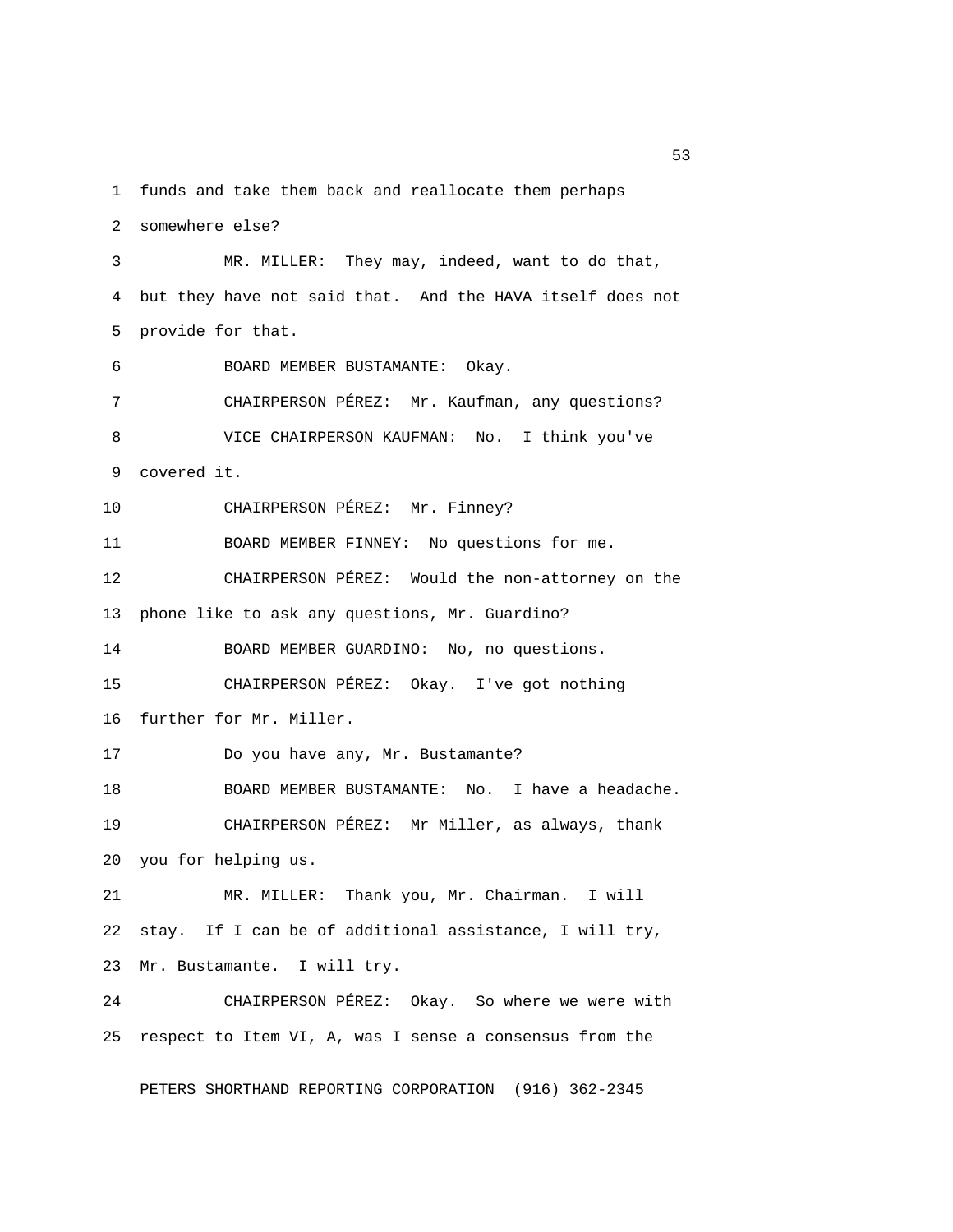1 four of you with respect to a January 1st, 2006, deadline. 2 I'm a little more predisposed to open-ended, but that's 3 just me being gushy and easy going today. 4 BOARD MEMBER BUSTAMANTE: What happened? 5 CHAIRPERSON PÉREZ: I had more caffeine today. 6 But four members is a clear consensus. Is there 7 a motion along these lines? 8 BOARD MEMBER BUSTAMANTE: Yes, Mr. Chairman. 9 VICE CHAIRPERSON KAUFMAN: This is Stephen 10 Kaufman. 11 I will make a motion to adopt staff 12 Recommendation 1, which is to extend the deadline to 13 January 1, 2006, and to require interim status reports 14 from the counties, which I guess we will also have to 15 discuss in terms of mechanically how we want to deal with 16 those. 17 BOARD MEMBER FINNEY: I'll second. 18 BOARD MEMBER BUSTAMANTE: I'd second. 19 CHAIRPERSON PÉREZ: Mr. Bustamante actually beat 20 you to the punch, Mr. Finney, but thank you. 21 Mr. Kaufman, a question for you. Would you feel 22 comfortable with an amendment that asks for the interim 23 report July 1st since that was the deadline we were 24 looking at anyway and it's not springing a new date on 25 counties?

PETERS SHORTHAND REPORTING CORPORATION (916) 362-2345

 $54<sup>th</sup>$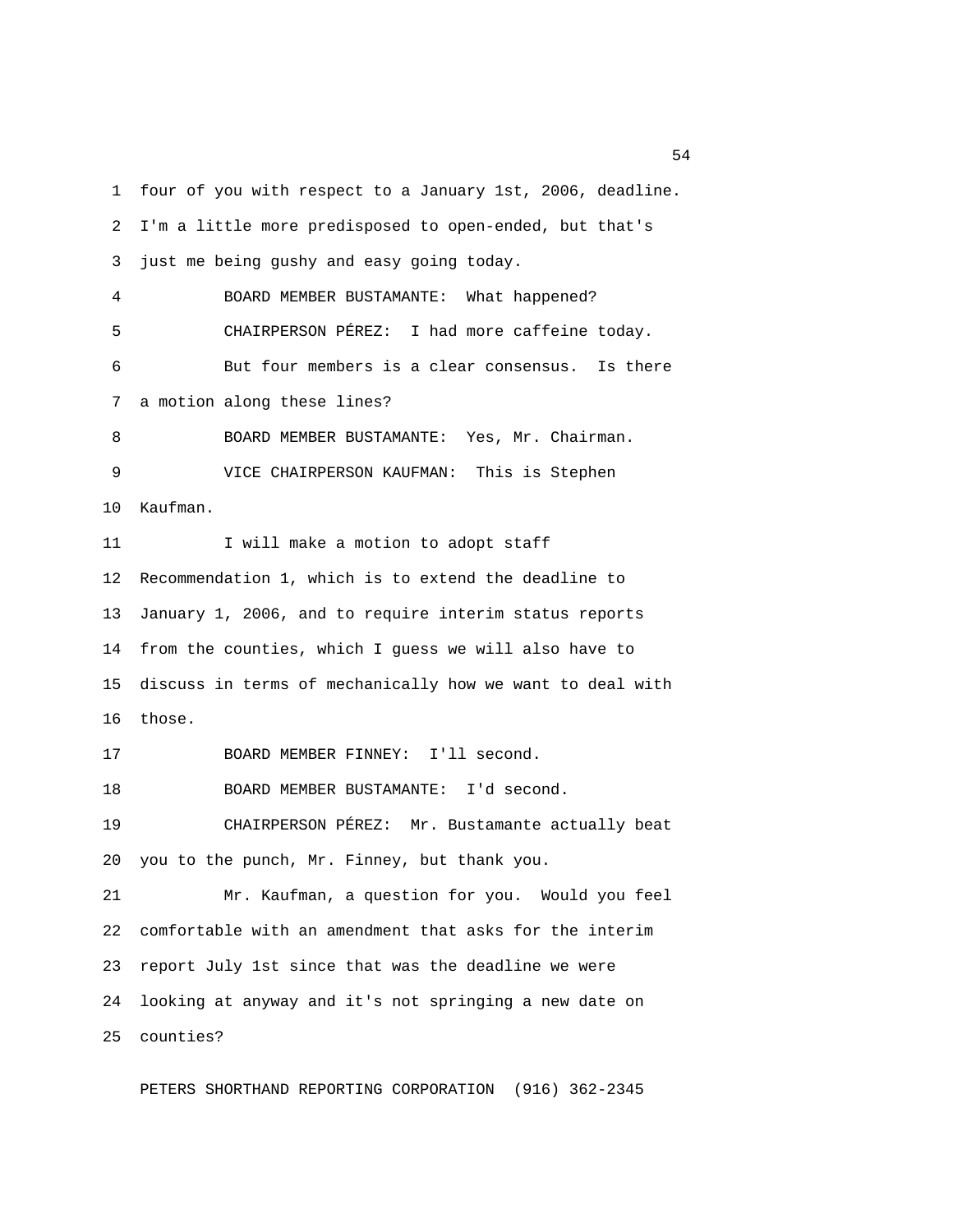1 VICE CHAIRPERSON KAUFMAN: Yeah. I think I'm 2 comfortable with that date. We may even want to add 3 another one if we wanted to do one in September or what 4 have you. But certainly comfortable with at minimum a 5 July report date. 6 CHAIRPERSON PÉREZ: And Mr. Bustamante is also 7 comfortable with that? 8 BOARD MEMBER BUSTAMANTE: Yeah. 9 CHAIRPERSON PÉREZ: So let the motion reflect 10 their willingness to have the referenced interim report be 11 a July 1st, 2005, interim report. 12 On the item, any discussion? 13 Hearing none, Debbie, why don't you call the roll 14 on this? 15 EXECUTIVE ASSISTANT PARSONS: John Pérez? 16 CHAIRPERSON PÉREZ: Aye. 17 EXECUTIVE ASSISTANT PARSONS: Michael Bustamante? 18 BOARD MEMBER BUSTAMANTE: Aye. 19 EXECUTIVE ASSISTANT PARSONS: Tal Finney? 20 BOARD MEMBER FINNEY: Aye. 21 EXECUTIVE ASSISTANT PARSONS: Carl Guardino? 22 BOARD MEMBER GUARDINO: Aye. 23 EXECUTIVE ASSISTANT PARSONS: Stephen Kaufman? 24 VICE CHAIRPERSON KAUFMAN: Aye. 25 CHAIRPERSON PÉREZ: We have unanimous consent

PETERS SHORTHAND REPORTING CORPORATION (916) 362-2345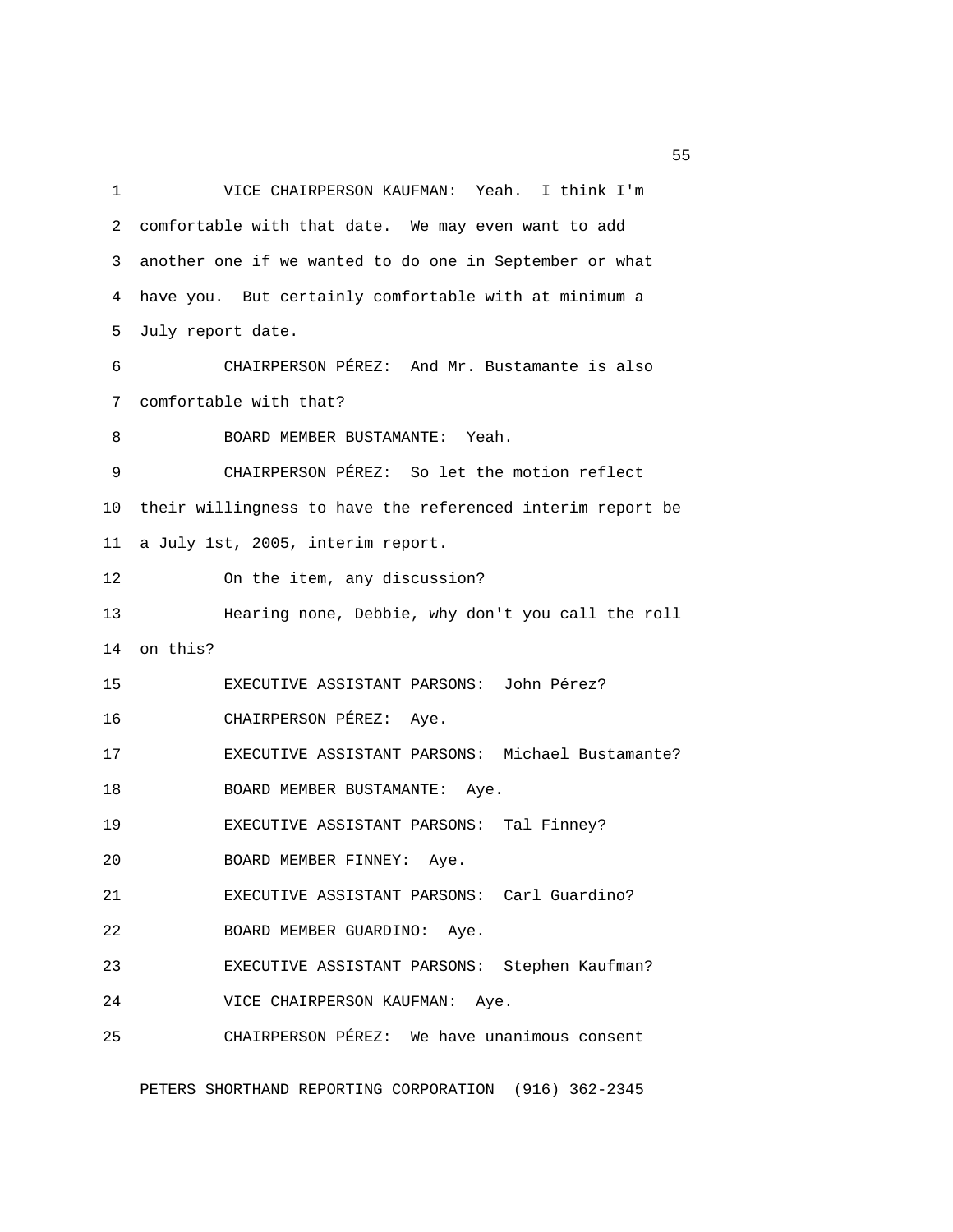1 there. Okay. Very good.

 2 Next item before us is Item IV, B, which is 3 consideration of policy to request the counties to give us 4 a detailed interim report.

5 And for that, Ms. Parsons.

 6 EXECUTIVE ASSISTANT PARSONS: Included in your 7 packet is a sample of a format of the interim status 8 report. The counties who have not yet submitted their 9 project documentation plans would be asked to submit this 10 form with answers to five questions which are on the form.

11 The staff believes that by using this format the 12 VMB would gather enough information on the counties' 13 modernization status without placing a huge burden on 14 their time. This report could be incorporated using the 15 additional report's language already included in the 16 procedure guide.

17 The Board may want to consider asking the 18 counties who are implementing their voting system 19 conversion in phases to also submit this interim report on 20 their next plan phase. This could assist the VMB with 21 determining when the voting modernization funds will be 22 needed. And the Board would need to make a motion to 23 require this formal report from the counties and also to 24 include the format as Appendix F in the Voting 25 Modernization Act of 2002 Funding Application and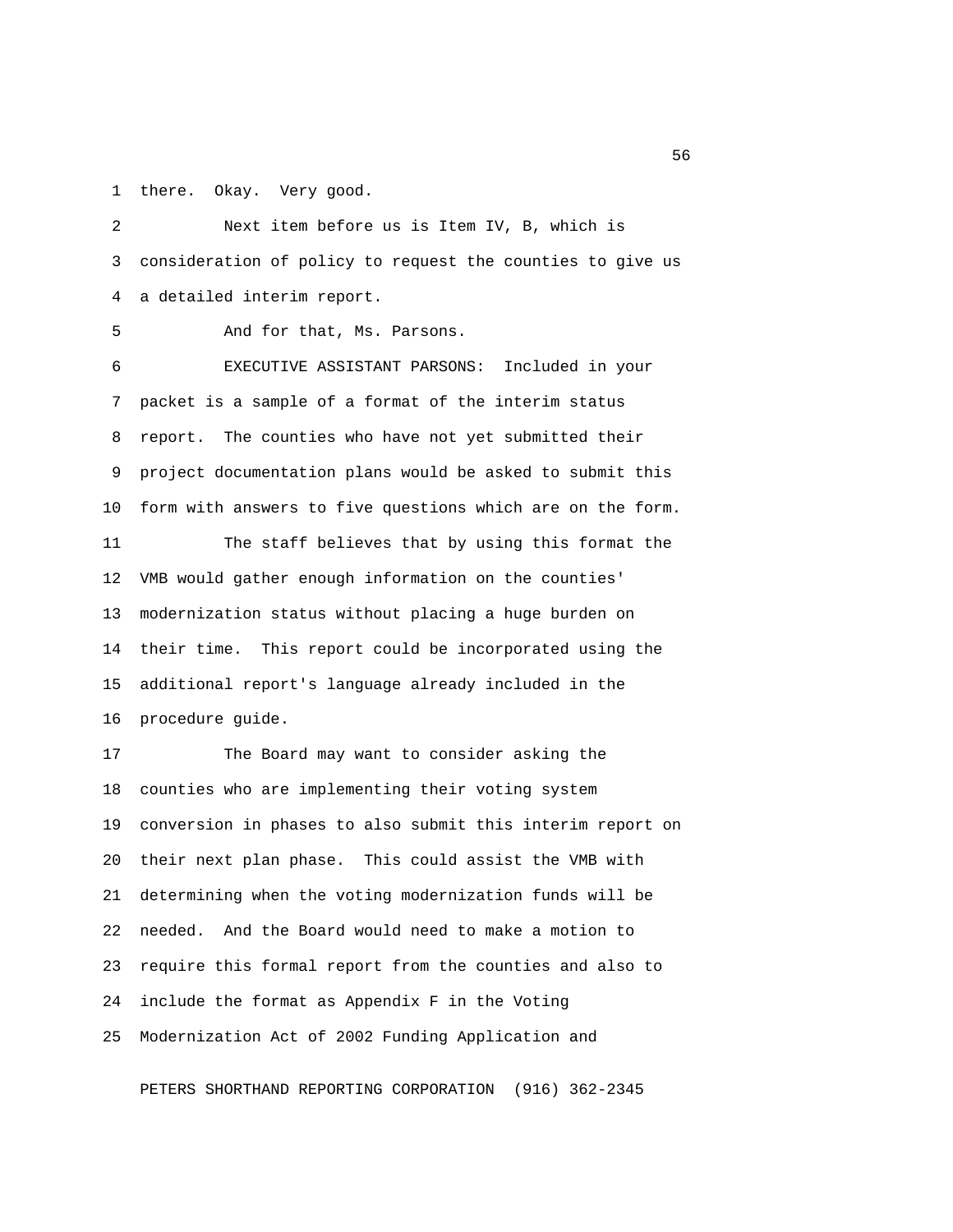1 Procedural Guide.

 2 CHAIRPERSON PÉREZ: Thank you, Ms. Parsons. 3 Mr. Bustamante, any questions? No. 4 Mr. Kaufman? 5 VICE CHAIRPERSON KAUFMAN: No. 6 CHAIRPERSON PÉREZ: Mr. Finney? 7 BOARD MEMBER FINNEY: No. 8 CHAIRPERSON PÉREZ: If there is no -- never mind. 9 I won't go to the questions. 10 Mr. Guardino? 11 BOARD MEMBER GUARDINO: No. 12 BOARD MEMBER BUSTAMANTE: This would be the July 13 1? 14 CHAIRPERSON PÉREZ: This would be the July 1. 15 Is there a motion to concur with staff 16 recommendation? 17 BOARD MEMBER BUSTAMANTE: So moved. 18 VICE CHAIRPERSON KAUFMAN: I'll second. 19 STAFF CONSULTANT LEAN: Would you like to have a 20 little discussion on the phased approach on those counties  $21$  who are  $-$  I just  $-$ 22 CHAIRPERSON PÉREZ: Sure. Go ahead. 23 STAFF CONSULTANT LEAN: I just thought that 24 perhaps you might want to take a look at that. That isn't 25 something that's necessary. But you might want to have a

PETERS SHORTHAND REPORTING CORPORATION (916) 362-2345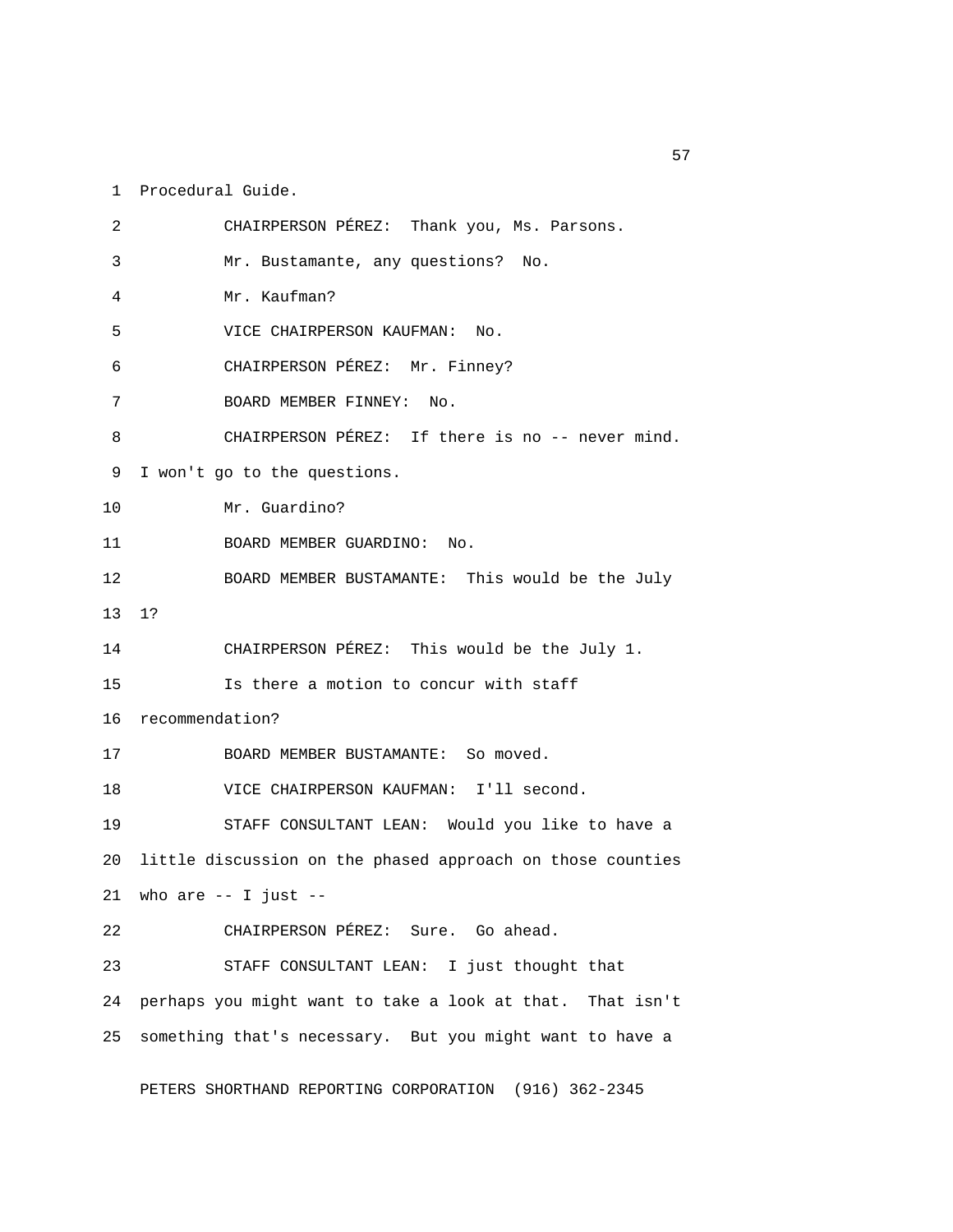1 little discussion on that. But it's just a recommendation 2 of staff that you consider that, because these counties 3 who are doing different phases, they haven't started their 4 next phase, and you may want to consider that.

 5 CHAIRPERSON PÉREZ: You're suggesting that this 6 also be used for interim phases that have yet to be begun 7 by counties who have submitted their plan?

 8 STAFF CONSULTANT LEAN: That's correct. 9 CHAIRPERSON PÉREZ: Okay.

10 STAFF CONSULTANT LEAN: That would be a new 11 requirement. This isn't a requirement for any of the 12 counties who haven't moved forward. But the counties that 13 have moved forward that are in a phased approach so the 14 Board would know where they are in that second phrase. It 15 just doesn't necessarily have to be what the Board chooses 16 to do. Just wanted to bring that forward as a 17 possibility.

18 BOARD MEMBER BUSTAMANTE: Didn't we have a 19 requirement? I thought we had something.

20 CHAIRPERSON PÉREZ: No. We asked them to 21 delineate what their phases are, but this is a little more 22 active, a very early shot delineation. And I think it's 23 pretty consistent with the overall recommendation.

24 So who was the maker of the motion?

25 BOARD MEMBER BUSTAMANTE: That would be me.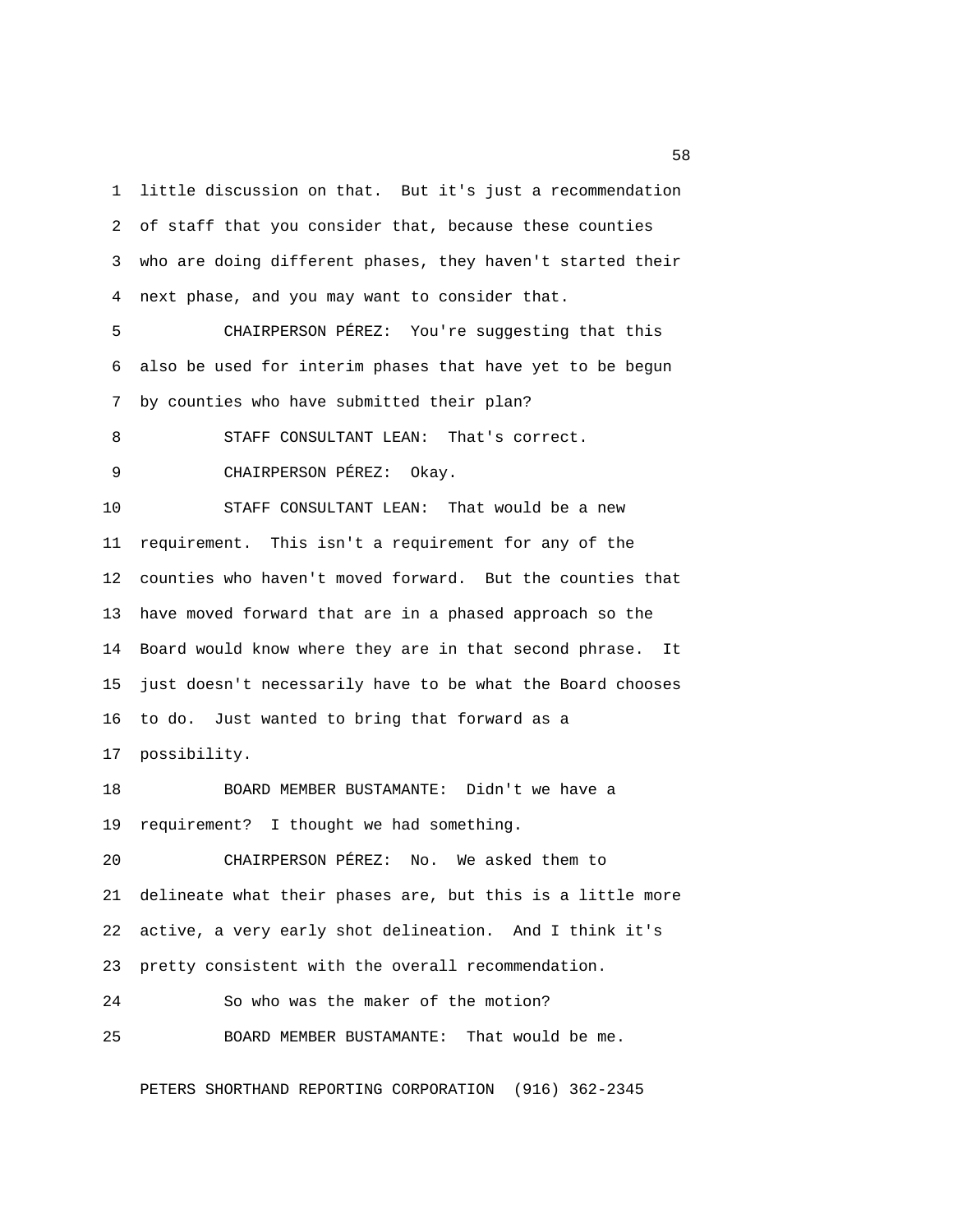1 CHAIRPERSON PÉREZ: Mr. Bustamante.

2 And the seconder was Mr. Finney?

3 BOARD MEMBER BUSTAMANTE: Kaufman.

4 CHAIRPERSON PÉREZ: Mr. Kaufman, you're

5 comfortable with that?

6 VICE CHAIRPERSON KAUFMAN: Yes.

7 CHAIRPERSON PÉREZ: Anything else on this?

8 Debbie, would you call the roll?

9 EXECUTIVE ASSISTANT PARSONS: John Pérez?

10 CHAIRPERSON PÉREZ: Aye.

11 EXECUTIVE ASSISTANT PARSONS: Michael Bustamante?

12 BOARD MEMBER BUSTAMANTE: Aye.

13 EXECUTIVE ASSISTANT PARSONS: Tal Finney? Tal

14 Finney?

15 BOARD MEMBER FINNEY: Aye.

16 EXECUTIVE ASSISTANT PARSONS: Carl Guardino? 17 BOARD MEMBER GUARDINO: Can you hear me? I'm 18 having trouble hearing Debbie. I'm hearing the Chairman

19 really well.

20 CHAIRPERSON PÉREZ: Carl, are you in concurrence 21 with us on this?

22 BOARD MEMBER GUARDINO: Yes.

23 CHAIRPERSON PÉREZ: Stephen Kaufman?

24 VICE CHAIRPERSON KAUFMAN: Aye.

25 CHAIRPERSON PÉREZ: Very good. Again, you got us

PETERS SHORTHAND REPORTING CORPORATION (916) 362-2345

 $59<sub>59</sub>$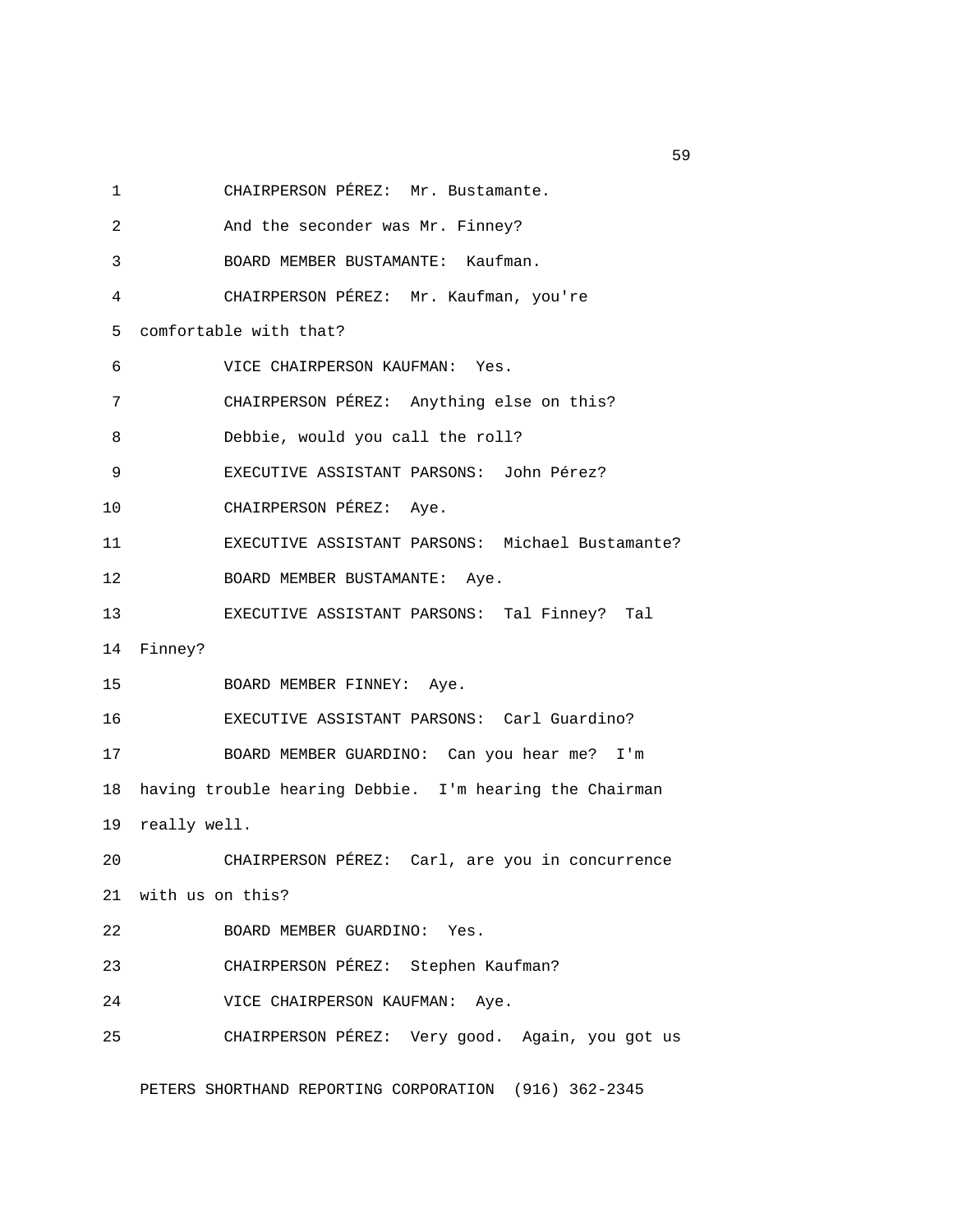1 all in agreement.

 2 The next item I have before us is Item IV, C, 3 which is additional funding rounds. Let me try to take a 4 very quick stab at this.

 5 There are no additional funding rounds until we 6 use up or determine whether we're using up the money in 7 the additional funding round -- I mean the initial funding 8 round. So I would suggest we put this over until we have 9 an expression by a county that they're not going to use 10 their money or some other change in status with respect to 11 money we've already allocated.

12 BOARD MEMBER BUSTAMANTE: Is there supposed to be 13 a question mark after this?

14 CHAIRPERSON PÉREZ: Is there general consensus 15 with my position on this?

16 BOARD MEMBER BUSTAMANTE: Yeah.

17 CHAIRPERSON PÉREZ: Hearing no objection, the 18 next item I have is Item C, Other Business. And I have 19 one card for Item C. I have a card for an an initial R. 20 Cohn. Please come forward. Item 7, sorry.

21 MS. COHN: As I said at the earlier hearing, I'm 22 a layperson here. And I certainly was not expecting to 23 speak three times today. But my comments actually have 24 changed since you began speaking. You know, this process 25 began --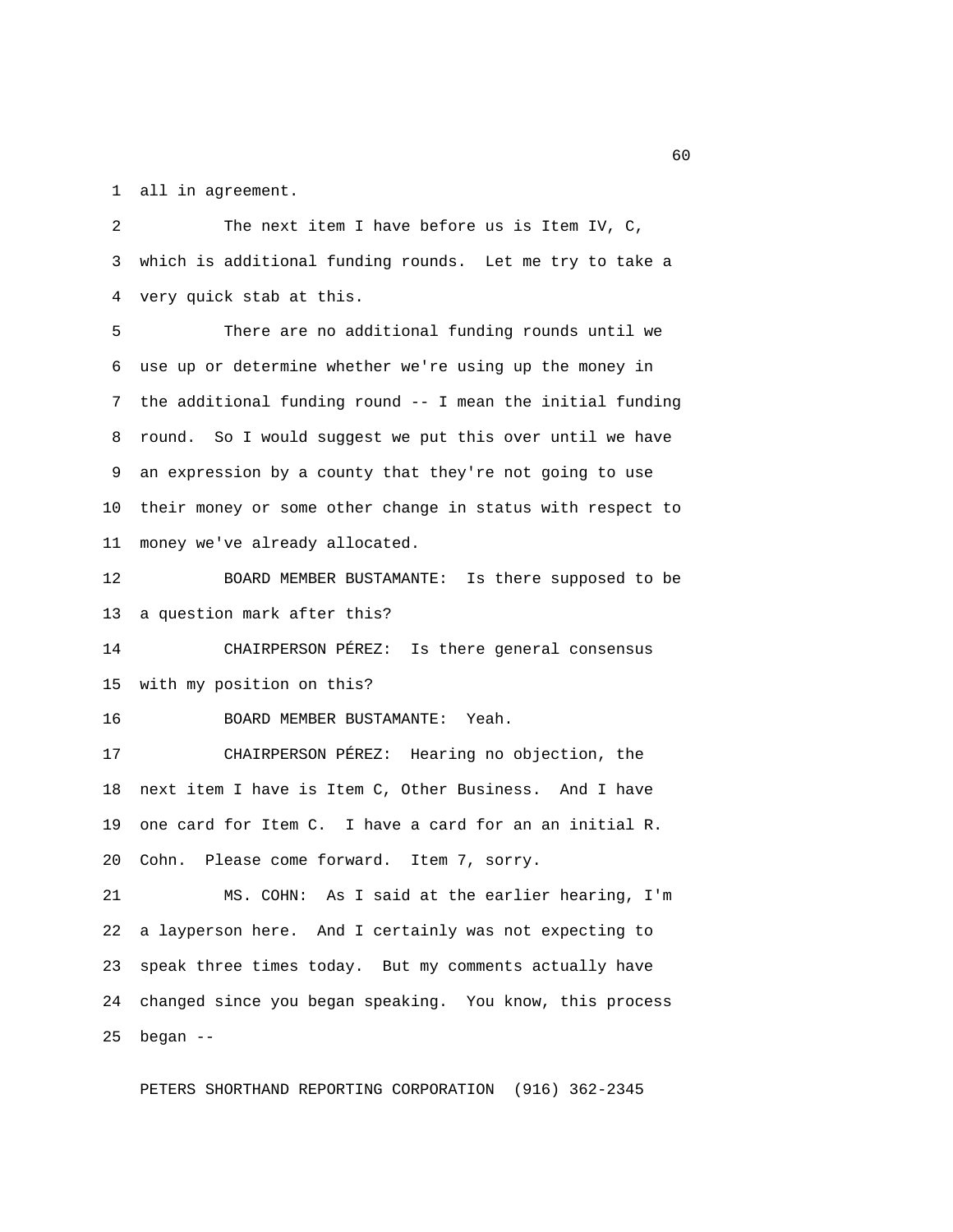1 CHAIRPERSON PÉREZ: Would you give us your full 2 name?

 3 MS. COHN: My name is Rafaella Cohn. 4 I want to say first of all that I appreciate the 5 action of the Panel. The comments by Ms. Atkinson, the 6 Registrar from Somona, and the exchange between Panel 7 members and Mr. Miller highlighting the position the 8 counties are in provided me with a great deal of 9 additional detail and information. 10 I think it's critical not to impose an artificial 11 time line. Reporting requirements are one thing. 12 Depriving counties of money one thing, a very important 13 piece. But compromising voter integrity is even far above 14 all that. My biggest concern -- and I'm going to say 15 this. I realize this is kind of an idealistic statement 16 or maybe a naive one. But I don't understand why the 17 Department of Justice or any federal agency would stand in 18 the way of ensuring that the next set of elections are the 19 best possible set of elections they can be. And I think 20 that would be my position if somebody from DOJ were 21 standing right in this room right now. 22 My concern is that we've jumped to the 23 conclusion -- and Mr. Miller, it sounds like you've 24 already had substantial interactions such that you believe

PETERS SHORTHAND REPORTING CORPORATION (916) 362-2345

25 that on January 2nd, California would come in for some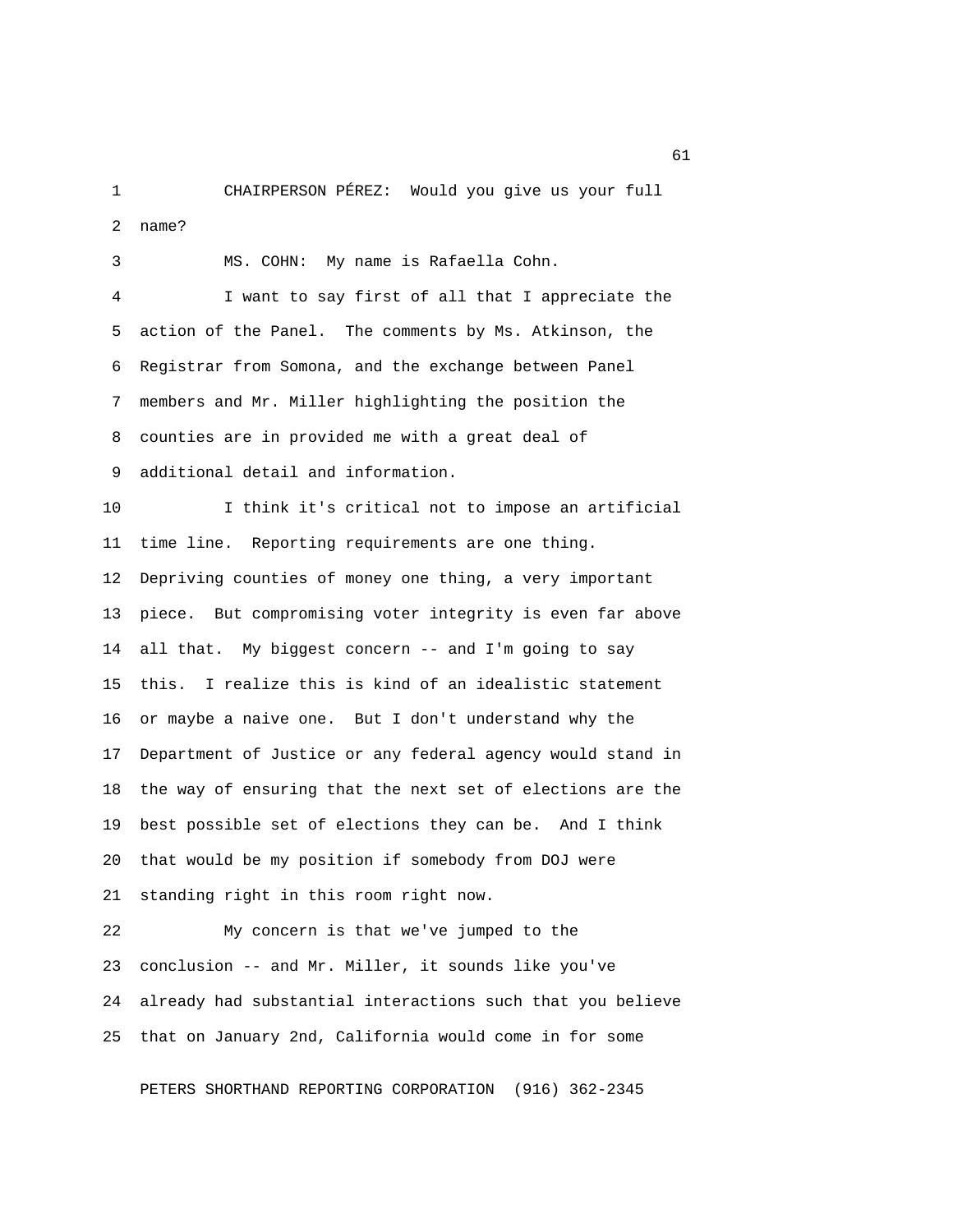1 hard fire.

 2 I would like to propose -- and, again, I'm just a 3 person from somewhere out there. Okay. But it sounds to 4 me like there's such a thing -- I mean, I know there's 5 such a thing as stipulations, provocatively, say hey, 6 guys, we might need more time. What ever happened to 7 entering into some agreement along the way?

 8 I'm only speaking for myself, but I would bet you 9 there's a lot of voters out there who would, if they knew 10 the situation, would get behind the state of California 11 and support taking the time that's needed for these 12 machines to get in order.

13 And the other piece of that is that I'm really a 14 little bit confused about sort of -- and I'm not going to 15 ask anybody to clarify this here. But I just want to give 16 you some feedback. I'm a little confused about what this 17 money would be used for when you talk about like either 18 upgrading old systems, or are you talking primarily about 19 verifying tape trails? Or are you talking about other 20 kinds of --

21 CHAIRPERSON PÉREZ: Our general practice is not 22 to respond to questions during this time, but we'll do it 23 because I think it's an important one.

24 As we discussed retrofitting, we were talking 25 about adding voter verifiable paper audit trails to DREs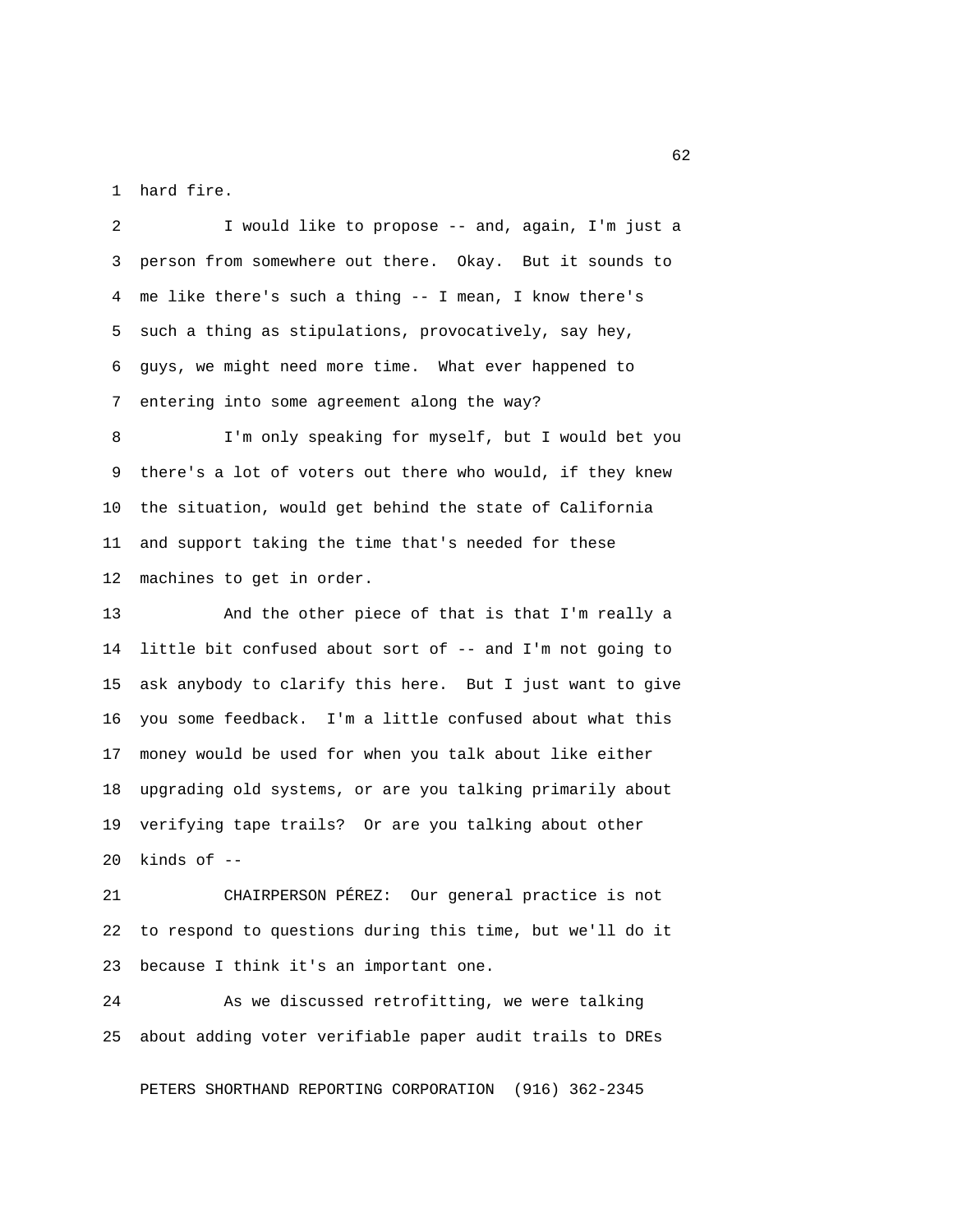1 the counties may have already purchased.

 2 MS. COHN: Once again, I think based on your 3 answer, I would say that, you know, given what -- you 4 know, the buzz that's existed here around all the stuff 5 that's gone on in this nation, around elections, you know, 6 I, as one citizen, want to really support us doing 7 everything possible we can to support the counties to do 8 what they have to upgrade their systems and get paid and 9 share money and all that good stuff. 10 There's, I'm sure, much more I could say, but I 11 don't want to take more time. I did want to say one more 12 thing, which is I thought Mr. Berkman raised a very 13 important point about additional vendors or people who may 14 not be knowledgeable about the system and sort of how to 15 work it, but have really good ideas about new kinds of 16 machines. So whatever you can do to support that and 17 throw money towards people who are into those new kinds of

18 technologies, I really support that. I'm sorry about all 19 the time.

20 CHAIRPERSON PÉREZ: Thank you very much. 21 Any other business that any other members would 22 like to raise before we adjourn? 23 STAFF CONSULTANT LEAN: You moved the county 24 retrofitting --

25 CHAIRPERSON PÉREZ: Which one did I move?

PETERS SHORTHAND REPORTING CORPORATION (916) 362-2345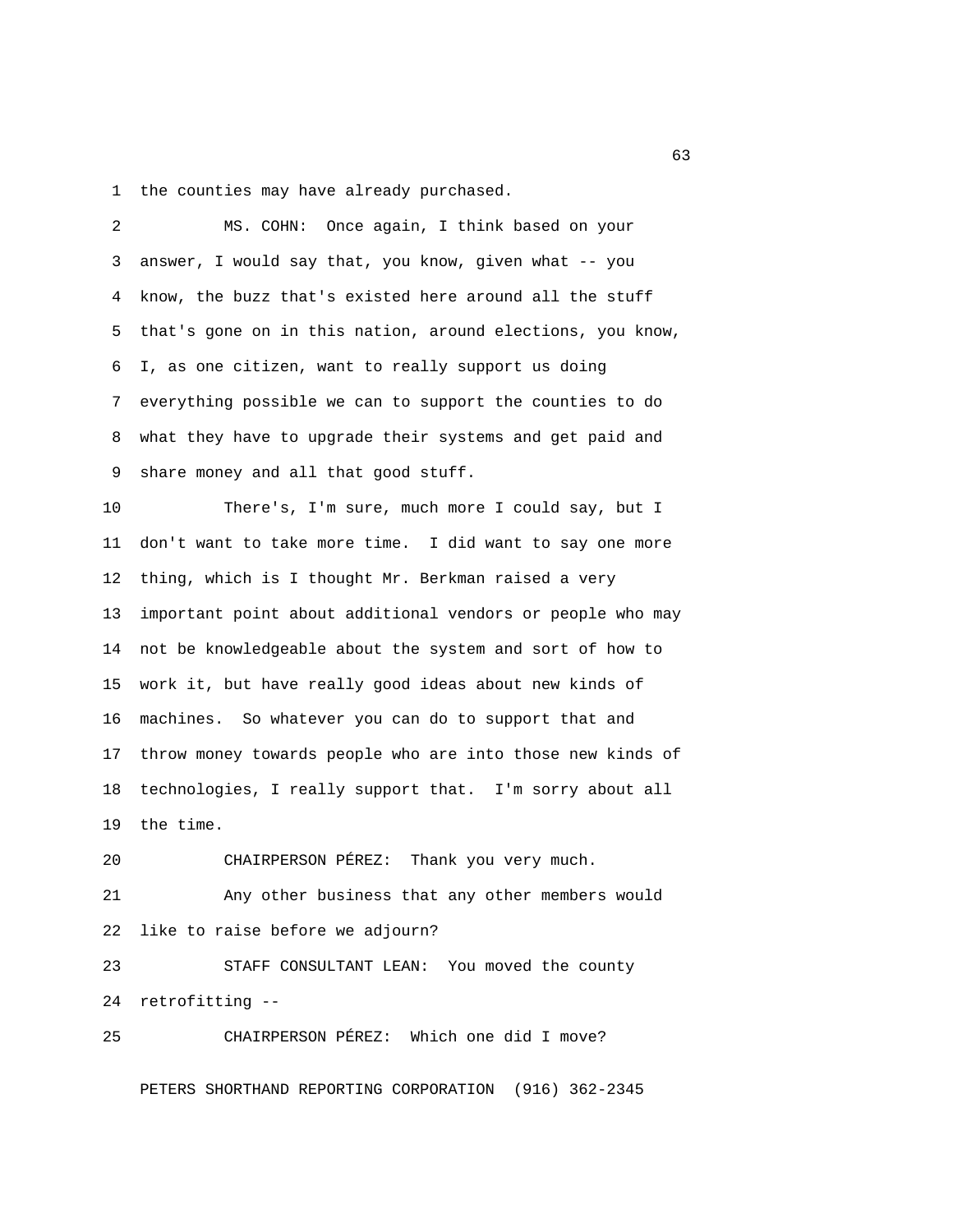1 STAFF CONSULTANT LEAN: You moved down to 2 discussion. You said we could move it down to Other 3 Business, the county's retrofit money. I think this was 4 already addressed. But that was something you moved down 5 to Other Business.

 6 CHAIRPERSON PÉREZ: No. I thought that we dealt 7 with that in our discussion of what was previously Item V, 8 C, which is the discussion around the funds available 9 through the 301 Task Force.

10 STAFF CONSULTANT LEAN: I just have that in my 11 notes. Just want to clarify.

12 CHAIRPERSON PÉREZ: Okay. I want to make a 13 closing comment before we adjourn.

14 This is a difficult process for all of us. And I 15 think that, as one of the issues in play is voters' 16 confidence in voting technology and the integrity of votes 17 cast in this state and other places, that it's important 18 to note the work not only of the Secretary of State's 19 staff and the staff that helps us on a regular basis, but 20 quite frankly, the work of the registrars and election 21 officials throughout the state.

22 None of them take the challenge before us 23 lightly. And all of them are really trying to make sure 24 that as we go through this process, even as we disagree 25 about time lines, that first and foremost for all of them

PETERS SHORTHAND REPORTING CORPORATION (916) 362-2345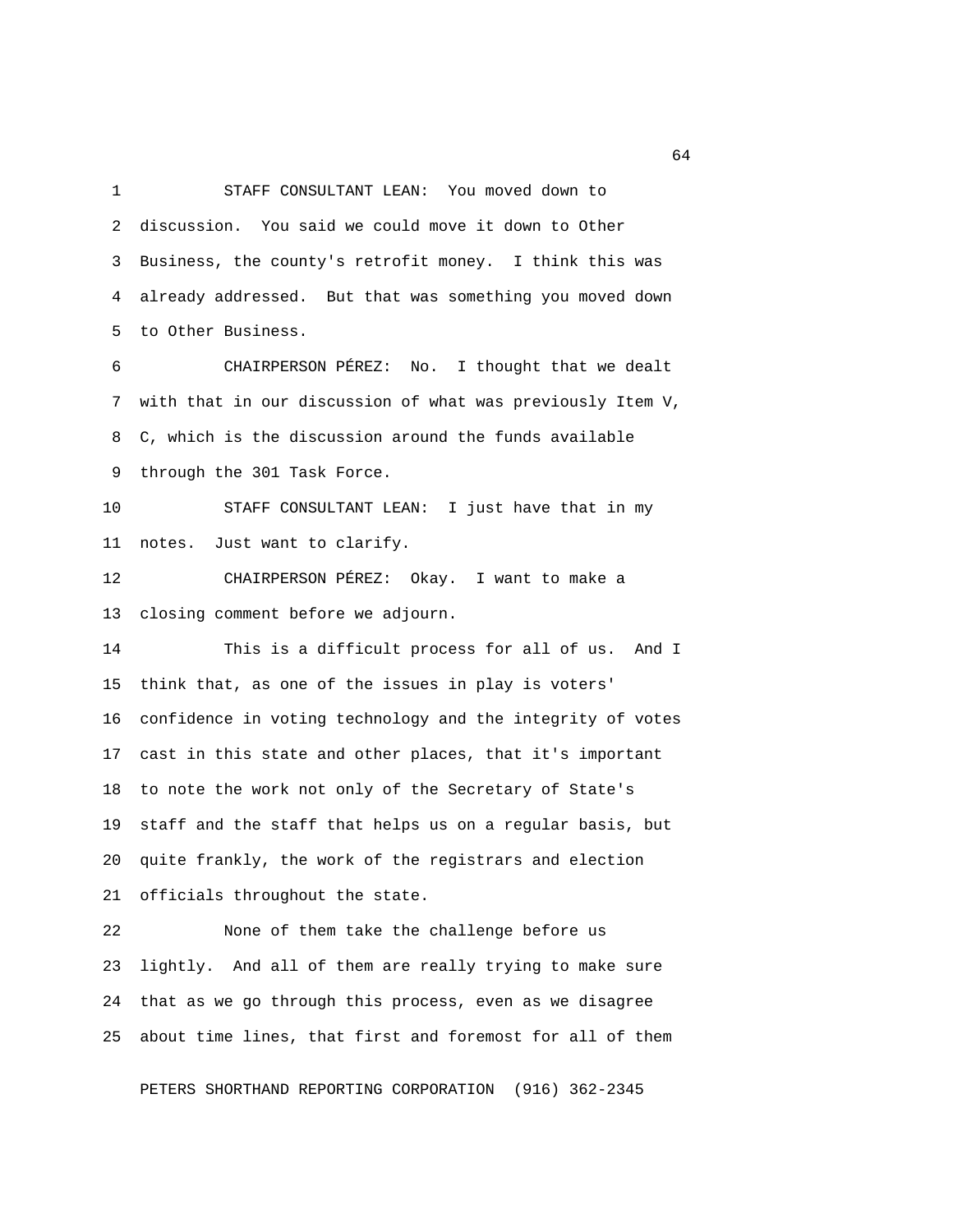1 is being able to conduct elections in a way that are both 2 efficient, in a way that protects the integrity of the 3 election process, and in a way that maximizes the 4 confidence the voters have they were able to do those two 5 things.

 6 I want to thank all the staff from the Secretary 7 of State's Office and the folks representing the counties 8 who are here for their continued work, anything along 9 those lines.

10 Anything else before we adjourn?

11 STAFF CONSULTANT LEAN: I have some housekeeping 12 items.

13 With the motion you made on the interim report, 14 we will release that to the counties as soon as possible. 15 We will have the July 1st, 2005, as a deadline for that 16 report. We have a meeting scheduled for July 21st. I 17 believe staff can say we will have this information 18 available for you at this meeting.

19 The next scheduled Voting Modernization Board 20 meeting is March 17th, 2005. The only agenda item that 21 we've moved forward is the update on the Voting 22 Modernization Fund Pool of Money and the Bond Sales. If 23 we do not receive a project documentation, which I don't 24 anticipate doing such, from a county, that would be the 25 only agenda item at the next meeting. So I open it up to

PETERS SHORTHAND REPORTING CORPORATION (916) 362-2345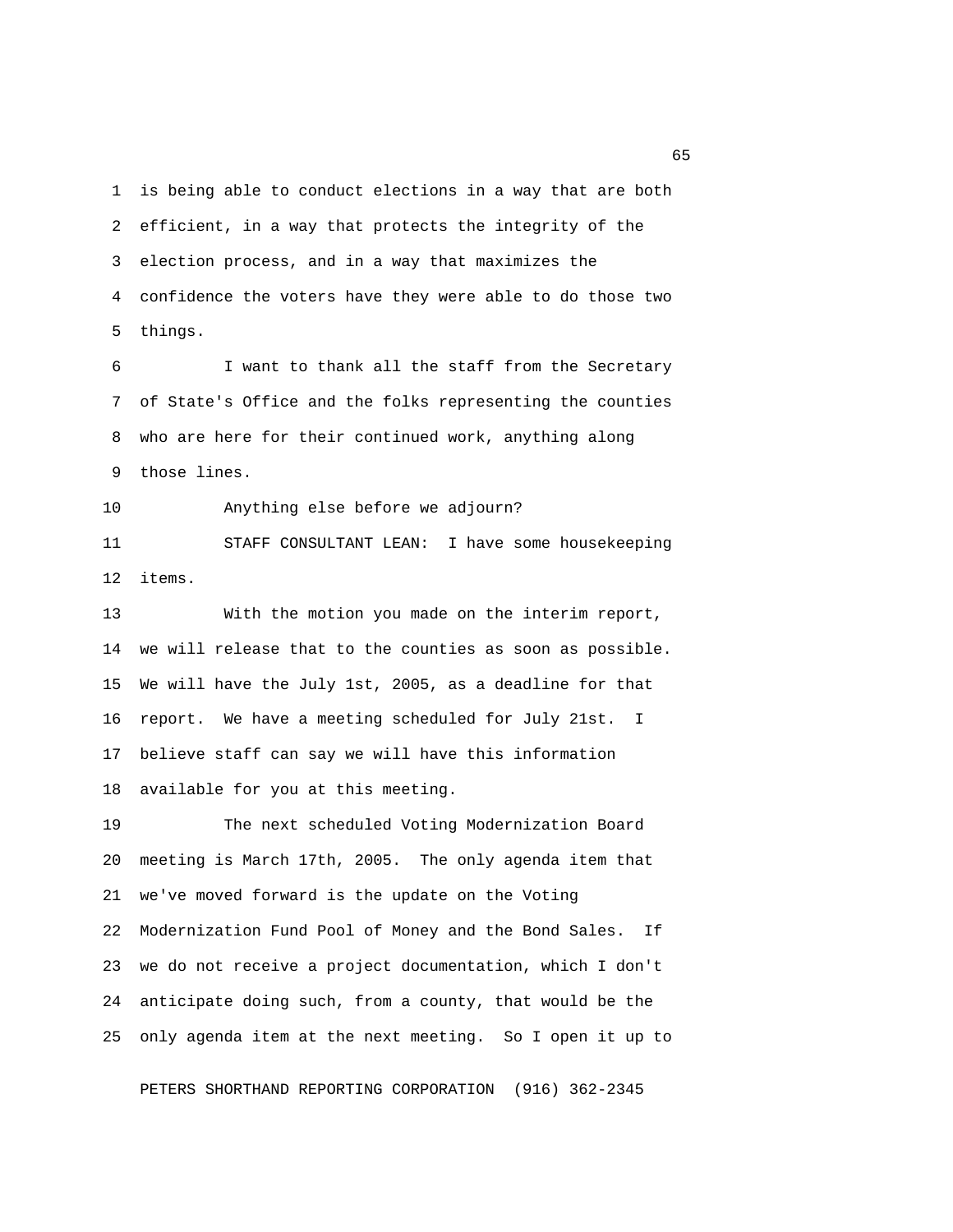1 the Board members to let us know if you want to continue 2 to schedule that meeting.

 3 CHAIRPERSON PÉREZ: What's the pleasure of the 4 Board? If that's all that's before us, do you want to 5 just put off the March meeting? If we don't receive a 6 project documentation plan, then let's put off the 7 meeting. Please inform us as soon as you determine 8 whether or not we have any project documentation plans. 9 STAFF CONSULTANT LEAN: Next week is the 10 three-week deadline, next Friday, so we will know at that 11 time so we can send an e-mail. We can give you an interim 12 report, not a full staff report. But I will inform the 13 Chair of any updates we get on that item. 14 CHAIRPERSON PÉREZ: Very good. Thank you. With 15 that, we stand adjourned. 16 (Thereupon the Voting Modernization 17 Board meeting adjourned at 3:27 p.m.) 18 19 20 21 22 23 24 25